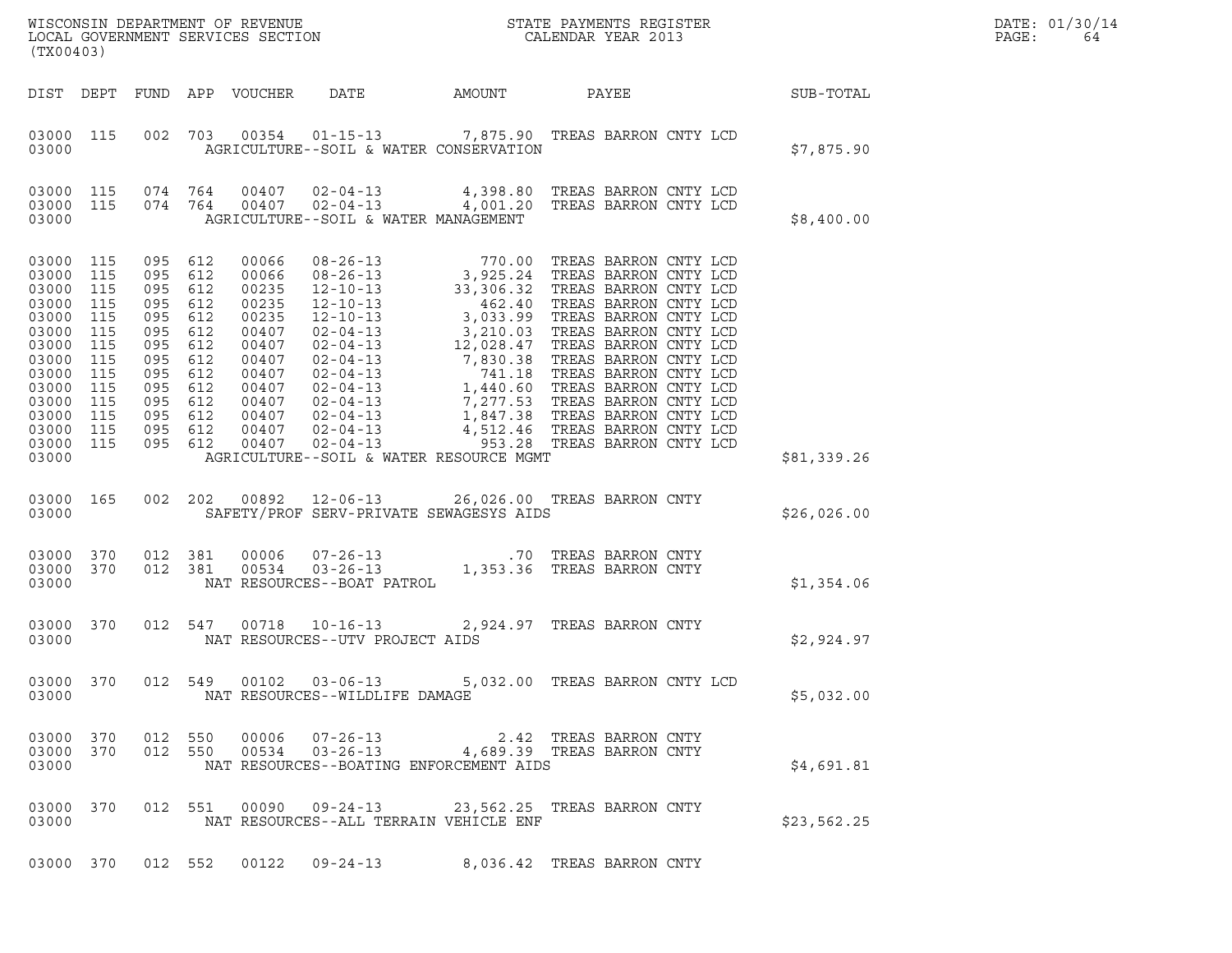|       | DATE: 01/30/14 |
|-------|----------------|
| PAGE: | 65             |

| (TX00403)                                                                |                                        |                                                                   |            |                                                             |                        |                                                                                                                                                                                                                                                                                                                                            |                             | ${\tt WISCONSIM\ DEPARTMENT\ OF\ REVENUE}\qquad \qquad {\tt STATE\ PAYMENTS\ REGISTER\ LOCAL\ GOVERNMENT\ SERVICES\ SECTION\qquad \qquad {\tt CALENDAR\ YEAR\ 2013}}$ |                 |  |  |  |  |
|--------------------------------------------------------------------------|----------------------------------------|-------------------------------------------------------------------|------------|-------------------------------------------------------------|------------------------|--------------------------------------------------------------------------------------------------------------------------------------------------------------------------------------------------------------------------------------------------------------------------------------------------------------------------------------------|-----------------------------|-----------------------------------------------------------------------------------------------------------------------------------------------------------------------|-----------------|--|--|--|--|
|                                                                          |                                        |                                                                   |            | DIST DEPT FUND APP VOUCHER                                  | DATE                   | AMOUNT                                                                                                                                                                                                                                                                                                                                     |                             |                                                                                                                                                                       | PAYEE SUB-TOTAL |  |  |  |  |
|                                                                          |                                        |                                                                   |            |                                                             |                        |                                                                                                                                                                                                                                                                                                                                            |                             |                                                                                                                                                                       | \$8,036.42      |  |  |  |  |
| 03000 370<br>03000 370<br>03000                                          |                                        |                                                                   |            |                                                             |                        | 012 553 00102 03-06-13 15,823.18 TREAS BARRON CNTY LCD<br>012 553 00102 03-06-13 1,074.23 TREAS BARRON CNTY LCD<br>NAT RESOURCES--WILDLIFE DAMAGE CLAIMS                                                                                                                                                                                   |                             |                                                                                                                                                                       | \$16,897.41     |  |  |  |  |
| 03000 370<br>03000                                                       |                                        |                                                                   |            |                                                             |                        | 012 563 02056 02-11-13 7,184.82 TREAS BARRON CNTY<br>NAT RESOURCES--COUNTY CONSERVATION AIDS                                                                                                                                                                                                                                               |                             |                                                                                                                                                                       | \$7,184.82      |  |  |  |  |
| 03000 370<br>03000                                                       |                                        |                                                                   |            |                                                             |                        | 012 564 00232 04-05-13 807.83 BARRON CNTY FOREST & RECR<br>NAT RESOURCES--RECREATION AIDS-FISH                                                                                                                                                                                                                                             |                             |                                                                                                                                                                       | \$807.83        |  |  |  |  |
| 03000                                                                    |                                        |                                                                   |            |                                                             |                        | $\begin{array}{cccccc} 03000 & 370 & 012 & 572 & 00004 & 04-03-13 & & & & 9,252.12 & \text{TREAS BARRON CNTY} \\ 03000 & 370 & 012 & 572 & 00021 & 01-10-13 & & & 3,000.00 & \text{TREAS BARRON CNTY} \end{array}$<br>NAT RESOURCES--URBAN FORESTRY/CO FORESTS                                                                             |                             |                                                                                                                                                                       | \$12, 252.12    |  |  |  |  |
| 03000 370<br>03000                                                       |                                        |                                                                   |            |                                                             |                        | 012 574 00086 08-05-13 38,712.50 TREAS BARRON CNTY<br>NAT RESOURCES--SNOWMOBILE TRAIL AIDS                                                                                                                                                                                                                                                 |                             |                                                                                                                                                                       | \$38,712.50     |  |  |  |  |
| 03000 370<br>03000 370<br>03000                                          |                                        | 012 575<br>012 575                                                |            | 00273                                                       |                        | 08-20-13 38,712.50 TREAS BARRON CNTY<br>00527  09-16-13  14,447.30  TREAS BARRON CNTY<br>NAT RESOURCES--SNOWMOBILE TRAIL AIDS                                                                                                                                                                                                              |                             |                                                                                                                                                                       | \$53,159.80     |  |  |  |  |
| 03000 370<br>03000<br>03000<br>03000<br>03000<br>03000<br>03000<br>03000 | 370<br>370<br>370<br>370<br>370<br>370 | 012 576<br>012<br>012 576<br>012<br>012 576<br>012 576<br>012 576 | 576<br>576 | 00083<br>00084<br>00085<br>00393<br>00621<br>00762<br>02926 |                        | 08-05-13 18,175.00 TREAS BARRON CNTY<br>08-05-13<br>08-05-13<br>08-05-13<br>2, 452.25 TREAS BARRON CNTY<br>08-05-13<br>2, 997.50 TREAS BARRON CNTY<br>09-30-13<br>3, 901.75 TREAS BARRON CNTY<br>09-30-13<br>3, 901.75 TREAS BARRON CNTY<br>04-29-13<br>13, 770.56 TREAS BARRON CNTY<br>04-29-<br>NAT RESOURCES--ALL-TERRAIN VEHICLE TRAIL |                             |                                                                                                                                                                       | \$121,142.06    |  |  |  |  |
| 03000 370<br>03000                                                       |                                        |                                                                   |            |                                                             |                        | 012 577 00392 08-29-13 2,961.61 TREAS BARRON CNTY<br>NAT RESOURCES--ALL-TERRAIN VEHICLE TRAIL                                                                                                                                                                                                                                              |                             |                                                                                                                                                                       | \$2,961.61      |  |  |  |  |
| 03000 370<br>03000                                                       |                                        |                                                                   |            |                                                             | 074 670 40236 05-20-13 | NAT RESOURCES--RU RECYCLING GRANT                                                                                                                                                                                                                                                                                                          | 79,202.61 TREAS BARRON CNTY |                                                                                                                                                                       | \$79,202.61     |  |  |  |  |
| 03000 370<br>03000                                                       |                                        |                                                                   |            |                                                             | 074 673 40236 05-20-13 | NAT RESOURCES--RU CONSOLIDATED GRANT                                                                                                                                                                                                                                                                                                       | 9,053.44 TREAS BARRON CNTY  |                                                                                                                                                                       | \$9,053.44      |  |  |  |  |
| 03000 395                                                                |                                        |                                                                   | 011 185    |                                                             | 65353 02-19-13         |                                                                                                                                                                                                                                                                                                                                            | 1,681.97 TREAS BARRON CO    |                                                                                                                                                                       |                 |  |  |  |  |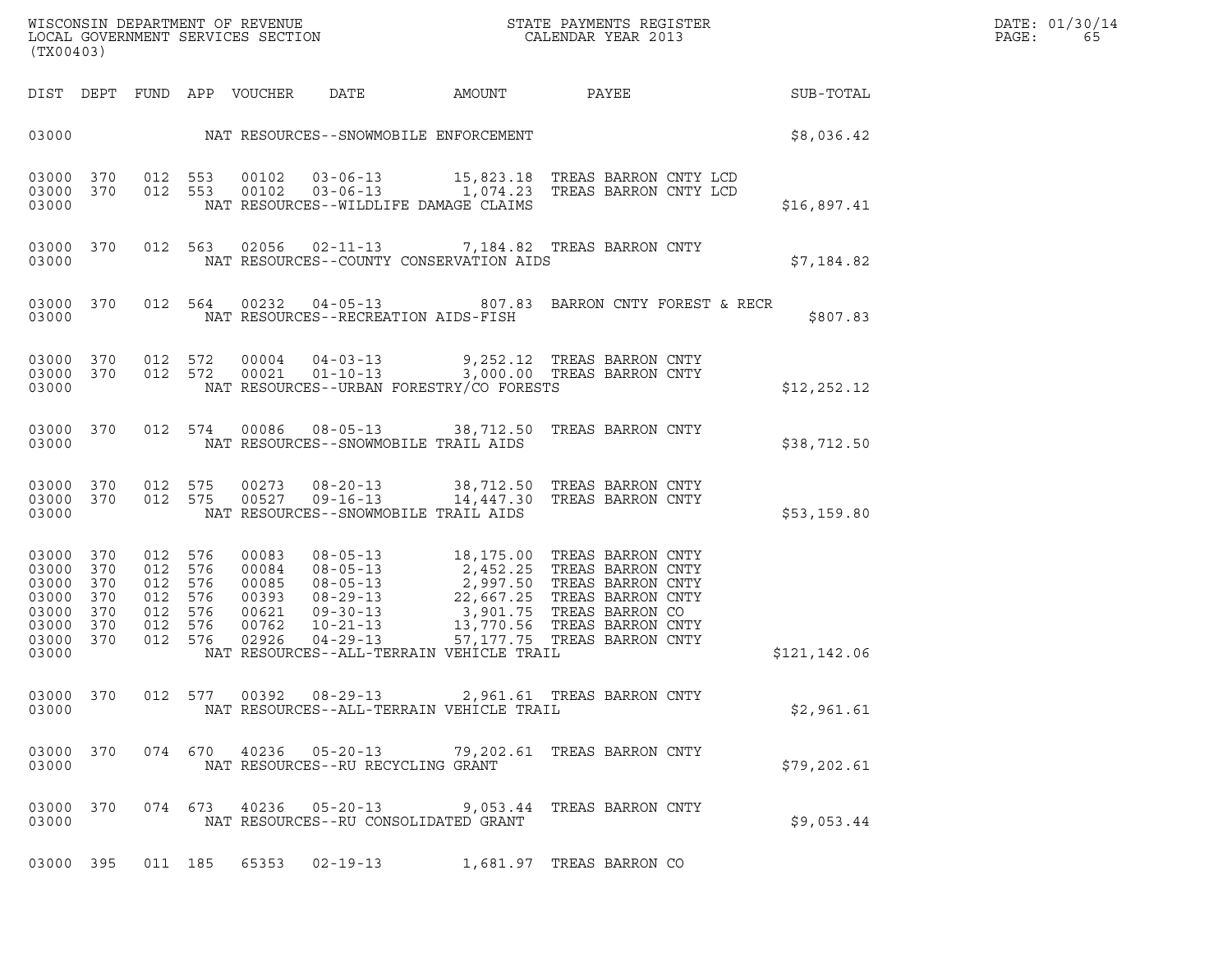| (TX00403)                                                                                                                                                               |                                                                                                                                   |                                                                                                                                   |                                                                                                                                   |                                                                                                                                                                         |                                                                                                                                                                                                                                                                                                                                                    |                                                                                                                                                                                                                      |                                                                                                                                                                                                                                                                                                                                                            |                |
|-------------------------------------------------------------------------------------------------------------------------------------------------------------------------|-----------------------------------------------------------------------------------------------------------------------------------|-----------------------------------------------------------------------------------------------------------------------------------|-----------------------------------------------------------------------------------------------------------------------------------|-------------------------------------------------------------------------------------------------------------------------------------------------------------------------|----------------------------------------------------------------------------------------------------------------------------------------------------------------------------------------------------------------------------------------------------------------------------------------------------------------------------------------------------|----------------------------------------------------------------------------------------------------------------------------------------------------------------------------------------------------------------------|------------------------------------------------------------------------------------------------------------------------------------------------------------------------------------------------------------------------------------------------------------------------------------------------------------------------------------------------------------|----------------|
| DIST                                                                                                                                                                    | DEPT                                                                                                                              | FUND                                                                                                                              | APP                                                                                                                               | <b>VOUCHER</b>                                                                                                                                                          | DATE                                                                                                                                                                                                                                                                                                                                               | AMOUNT                                                                                                                                                                                                               | PAYEE                                                                                                                                                                                                                                                                                                                                                      | SUB-TOTAL      |
| 03000<br>03000<br>03000<br>03000<br>03000<br>03000<br>03000                                                                                                             | 395<br>395<br>395<br>395<br>395<br>395                                                                                            | 011<br>011<br>011<br>011<br>011<br>011                                                                                            | 185<br>185<br>185<br>185<br>185<br>185                                                                                            | 65353<br>69331<br>75854<br>75854<br>84646<br>92768                                                                                                                      | $02 - 19 - 13$<br>$03 - 25 - 13$<br>$05 - 28 - 13$<br>$05 - 28 - 13$<br>$08 - 19 - 13$<br>$11 - 04 - 13$                                                                                                                                                                                                                                           | 1,732.33<br>1,769.77<br>1,772.90<br>1,739.45<br>1,419.31<br>303.48<br>TRANSPORTATION--HIGHWAY SAFETY-FEDERAL                                                                                                         | TREAS BARRON CO<br>TREAS BARRON CO<br>TREAS BARRON CO<br>TREAS BARRON CO<br>TREAS BARRON CO<br>TREAS BARRON CO                                                                                                                                                                                                                                             | \$10,419.21    |
| 03000<br>03000<br>03000<br>03000                                                                                                                                        | 395<br>395<br>395                                                                                                                 | 011<br>011<br>011                                                                                                                 | 190<br>190<br>190                                                                                                                 | 68003<br>82003<br>94003                                                                                                                                                 | $01 - 07 - 13$<br>$07 - 01 - 13$<br>$10 - 07 - 13$                                                                                                                                                                                                                                                                                                 | TRANSPORTATION--GENERAL TRANSP AIDS-GTA                                                                                                                                                                              | 255,822.89 COUNTY OF BARRON<br>511,645.78 COUNTY OF BARRON<br>255,822.90 COUNTY OF BARRON                                                                                                                                                                                                                                                                  | \$1,023,291.57 |
| 03000<br>03000                                                                                                                                                          | 410                                                                                                                               | 002                                                                                                                               | 116                                                                                                                               | 11357                                                                                                                                                                   | $11 - 05 - 13$<br>CORRECTIONS--LOCAL AID                                                                                                                                                                                                                                                                                                           | 69,461.70                                                                                                                                                                                                            | TREAS BARRON CNTY                                                                                                                                                                                                                                                                                                                                          | \$69,461.70    |
| 03000<br>03000<br>03000<br>03000<br>03000<br>03000<br>03000<br>03000<br>03000<br>03000<br>03000<br>03000<br>03000                                                       | 435<br>435<br>435<br>435<br>435<br>435<br>435<br>435<br>435<br>435<br>435<br>435                                                  | 005<br>005<br>005<br>005<br>005<br>005<br>005<br>005<br>005<br>005<br>005<br>005                                                  | 000<br>000<br>000<br>000<br>000<br>000<br>000<br>000<br>000<br>000<br>000<br>000                                                  | 90310<br>90314<br>90318<br>90321<br>90323<br>90325<br>90400<br>90402<br>90403<br>90406<br>90408<br>90411                                                                | $01 - 01 - 13$<br>$02 - 01 - 13$<br>$03 - 01 - 13$<br>$04 - 01 - 13$<br>$05 - 01 - 13$<br>$06 - 01 - 13$<br>$07 - 01 - 13$<br>$08 - 01 - 13$<br>$09 - 01 - 13$<br>$10 - 01 - 13$<br>$11 - 01 - 13$<br>$12 - 01 - 13$<br>HEALTH SERVICES--STATE/FED AIDS                                                                                            | 239,786.00 BARRON CO<br>149,877.00<br>129,952.00 BARRON CO<br>302,997.00<br>295,155.00<br>165,989.00<br>1,040,086.00<br>252,501.00<br>159,053.00 BARRON CO<br>218,506.00<br>109,760.00<br>97,869.00                  | BARRON CO<br>BARRON CO<br>BARRON CO<br>BARRON CO<br>BARRON CO<br>BARRON CO<br>BARRON CO<br>BARRON CO<br>BARRON CO                                                                                                                                                                                                                                          | \$3,161,531.00 |
| 03000<br>03000<br>03000<br>03000<br>03000<br>03000<br>03000<br>03000<br>03000<br>03000<br>03000<br>03000<br>03000<br>03000<br>03000<br>03000<br>03000<br>03000<br>03000 | 437<br>437<br>437<br>437<br>437<br>437<br>437<br>437<br>437<br>437<br>437<br>437<br>437<br>437<br>437<br>437<br>437<br>437<br>437 | 005<br>005<br>005<br>005<br>005<br>005<br>005<br>005<br>005<br>005<br>005<br>005<br>005<br>005<br>005<br>005<br>005<br>005<br>005 | 000<br>000<br>000<br>000<br>000<br>000<br>000<br>000<br>000<br>000<br>000<br>000<br>000<br>000<br>000<br>000<br>000<br>000<br>000 | 00000<br>00000<br>00000<br>00000<br>00000<br>00000<br>00000<br>00000<br>00000<br>00000<br>00000<br>00000<br>00000<br>00000<br>00000<br>00000<br>00000<br>00000<br>00000 | $01 - 07 - 13$<br>$01 - 30 - 13$<br>$02 - 31 - 13$<br>$03 - 25 - 13$<br>$03 - 07 - 13$<br>$03 - 30 - 13$<br>$03 - 05 - 13$<br>$04 - 05 - 13$<br>$04 - 22 - 13$<br>$04 - 26 - 13$<br>$05 - 05 - 13$<br>$06 - 12 - 13$<br>$06 - 30 - 13$<br>$06 - 06 - 13$<br>$07 - 22 - 13$<br>$07 - 05 - 13$<br>$07 - 28 - 13$<br>$08 - 05 - 13$<br>$09 - 19 - 13$ | 102,277.57<br>3,772.41<br>3,186.16<br>187,990.11<br>439.62<br>40,495.30<br>8,739.00<br>128,607.56<br>50,579.74<br>28, 147. 48<br>316.31<br>17,238.98<br>24,681.07<br>891.00<br>113,819.62<br>21,473.74<br>442,075.19 | BARRON CHILD SUPPORT<br>75.00 BARRON CO DEPT. HEALTH &<br>BARRON<br>BARRON<br><b>BARRON</b><br>BARRON<br>17,637.66 BARRON CHILD SUPPORT<br>BARRON<br>BARRON<br>BARRON CHILD SUPPORT<br><b>BARRON</b><br><b>BARRON</b><br><b>BARRON</b><br><b>BARRON</b><br><b>BARRON</b><br>BARRON CHILD SUPPORT<br>BARRON CHILD SUPPORT<br><b>BARRON</b><br><b>BARRON</b> |                |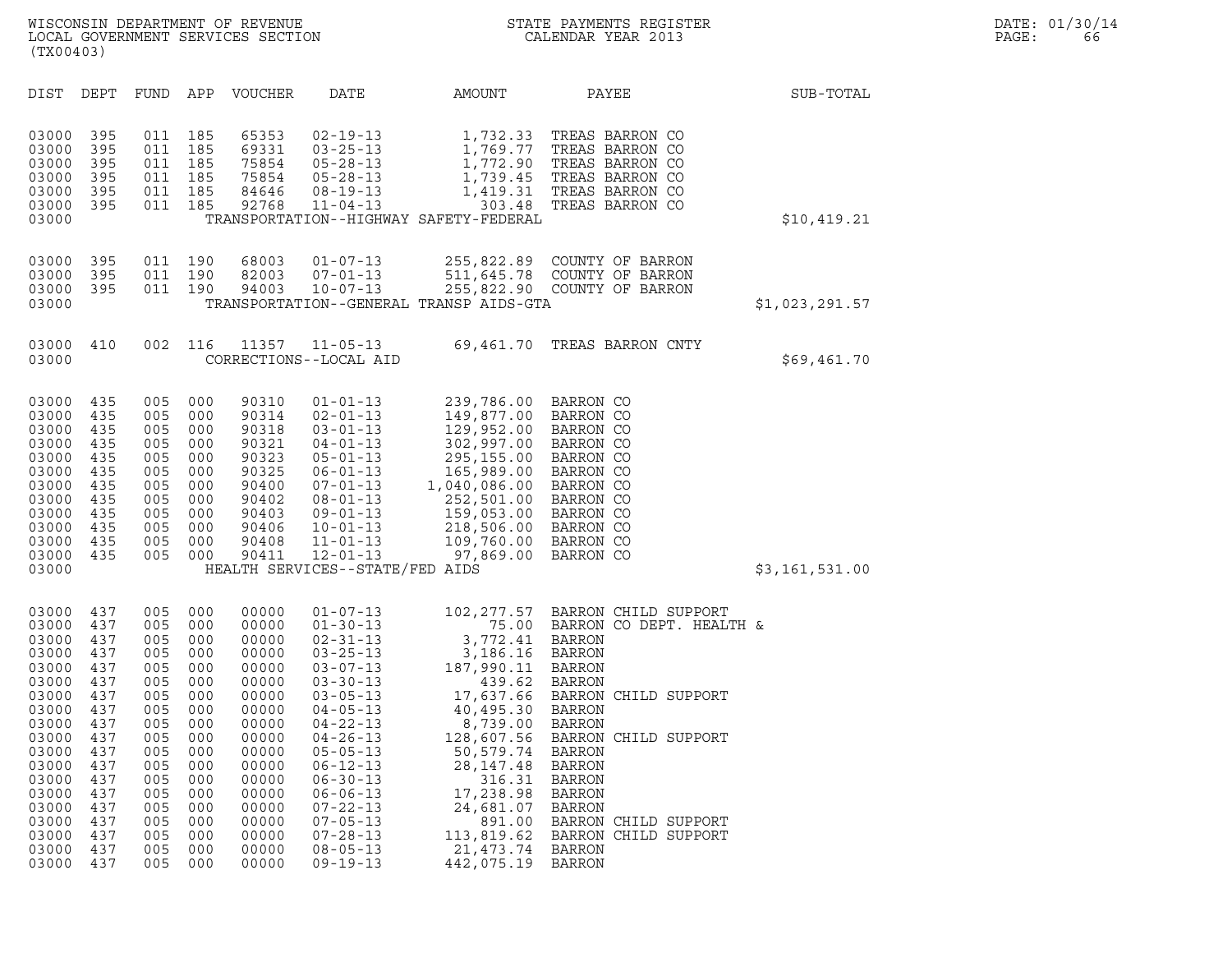| (TX00403)                                                                                                    |                                               |                                                                                                              |                                                                                                                            |                                                                                                                         |                                                                                                                                                 |                |
|--------------------------------------------------------------------------------------------------------------|-----------------------------------------------|--------------------------------------------------------------------------------------------------------------|----------------------------------------------------------------------------------------------------------------------------|-------------------------------------------------------------------------------------------------------------------------|-------------------------------------------------------------------------------------------------------------------------------------------------|----------------|
| DIST<br>DEPT                                                                                                 | FUND                                          | APP<br>VOUCHER                                                                                               | DATE                                                                                                                       | AMOUNT                                                                                                                  | <b>PAYEE</b> FOR THE PAYEE                                                                                                                      | SUB-TOTAL      |
| 03000<br>437<br>03000<br>437<br>03000<br>437<br>03000<br>437<br>03000<br>437<br>03000<br>437<br>03000        | 005<br>005<br>005<br>005<br>005<br>005        | 000<br>00000<br>000<br>00000<br>000<br>00000<br>000<br>00000<br>000<br>00000<br>000<br>00000                 | $09 - 30 - 13$<br>$10 - 05 - 13$<br>$10 - 23 - 13$<br>$10 - 05 - 13$<br>$11 - 11 - 13$<br>$12 - 07 - 13$                   | 45,337.74 BARRON<br>20,065.46 BARRON<br>17,595.27 BARRON<br>16,817.41 BARRON<br>CHILDREN & FAMILIES--STATE/FEDERAL AIDS | 131,621.56 BARRON CHILD SUPPORT<br>35,985.94 BARRON CHILD SUPPORT                                                                               | \$1,459,866.90 |
| 03000<br>455<br>03000                                                                                        | 002                                           | 221<br>04808                                                                                                 | $07 - 30 - 13$                                                                                                             | 380.00<br>JUSTICE--LAW ENFORCEMENT SERVICES AID                                                                         | TREAS BARRON CO                                                                                                                                 | \$380.00       |
| 03000<br>455<br>03000                                                                                        | 002                                           | 226<br>01791                                                                                                 | $01 - 08 - 13$<br>JUSTICE--LAW ENFORCEMENT SERVICES                                                                        | 15,157.00                                                                                                               | TREAS BARRON CNTY                                                                                                                               | \$15, 157.00   |
| 03000<br>455<br>03000                                                                                        | 002                                           | 231<br>00150                                                                                                 | $02 - 06 - 13$<br>JUSTICE--LAW ENFORCEMENT TRAINING                                                                        | 9,120.00                                                                                                                | TREAS BARRON CO                                                                                                                                 | \$9,120.00     |
| 03000<br>455<br>03000                                                                                        | 002                                           | 251<br>00082                                                                                                 | $09 - 17 - 13$<br>JUSTICE--TRUANCY PROGRAM-GRANT FUNDS                                                                     | 10,000.00                                                                                                               | TREAS BARRON CO                                                                                                                                 | \$10,000.00    |
| 03000<br>455<br>03000                                                                                        | 002                                           | 263<br>01810                                                                                                 | $01 - 08 - 13$<br>JUSTICE--TRIBAL LAW ENFORCEMENT                                                                          | 13,917.00                                                                                                               | TREAS BARRON CNTY                                                                                                                               | \$13,917.00    |
| 03000<br>455<br>03000                                                                                        | 002                                           | 503<br>00003                                                                                                 | $03 - 12 - 13$<br>JUSTICE--VICTIM/WITNESS SERVICES AID                                                                     | 20,089.67                                                                                                               | TREAS BARRON CNTY                                                                                                                               | \$20,089.67    |
| 03000<br>455<br>03000                                                                                        | 002                                           | 532<br>04736                                                                                                 | $07 - 30 - 13$                                                                                                             | JUSTICE--VICTIM/WITNESS ASSISTANCE SERV                                                                                 | 21, 268.13 TREAS BARRON CNTY                                                                                                                    | \$21,268.13    |
| 03000<br>465<br>03000<br>465<br>03000                                                                        | 002<br>002                                    | 308<br>00317<br>00836<br>308                                                                                 | $01 - 23 - 13$<br>$12 - 03 - 13$                                                                                           | 8,605.00<br>MILITARY AFFAIRS-EMER MGMT-RESPONSE EQMT                                                                    | TREAS BARRON CNTY<br>8,037.00 TREAS BARRON CNTY                                                                                                 | \$16,642.00    |
| 465<br>03000<br>03000                                                                                        | 002                                           | 337<br>00655                                                                                                 | $06 - 28 - 13$                                                                                                             | MILITARY AFFAIRS-EMERGENCY MGMT PLANNING                                                                                | 6,063.00 TREAS BARRON CNTY                                                                                                                      | \$6,063.00     |
| 465<br>03000<br>03000<br>465<br>03000<br>465<br>03000<br>465<br>03000<br>465<br>03000<br>465<br>03000<br>465 | 002<br>002<br>002<br>002<br>002<br>002<br>002 | 342<br>00358<br>342<br>00563<br>342<br>00718<br>342<br>00725<br>342<br>00861<br>342<br>00954<br>342<br>01314 | $01 - 30 - 13$<br>$03 - 18 - 13$<br>$02 - 01 - 13$<br>$08 - 14 - 13$<br>$03 - 11 - 13$<br>$04 - 03 - 13$<br>$07 - 23 - 13$ | 21,998.40<br>7,419.17<br>236.94<br>21,409.02<br>460.34<br>434.80<br>312.62                                              | TREAS BARRON CNTY<br>TREAS BARRON CNTY<br>TREAS BARRON CNTY<br>TREAS BARRON CNTY<br>TREAS BARRON CNTY<br>TREAS BARRON CNTY<br>TREAS BARRON CNTY |                |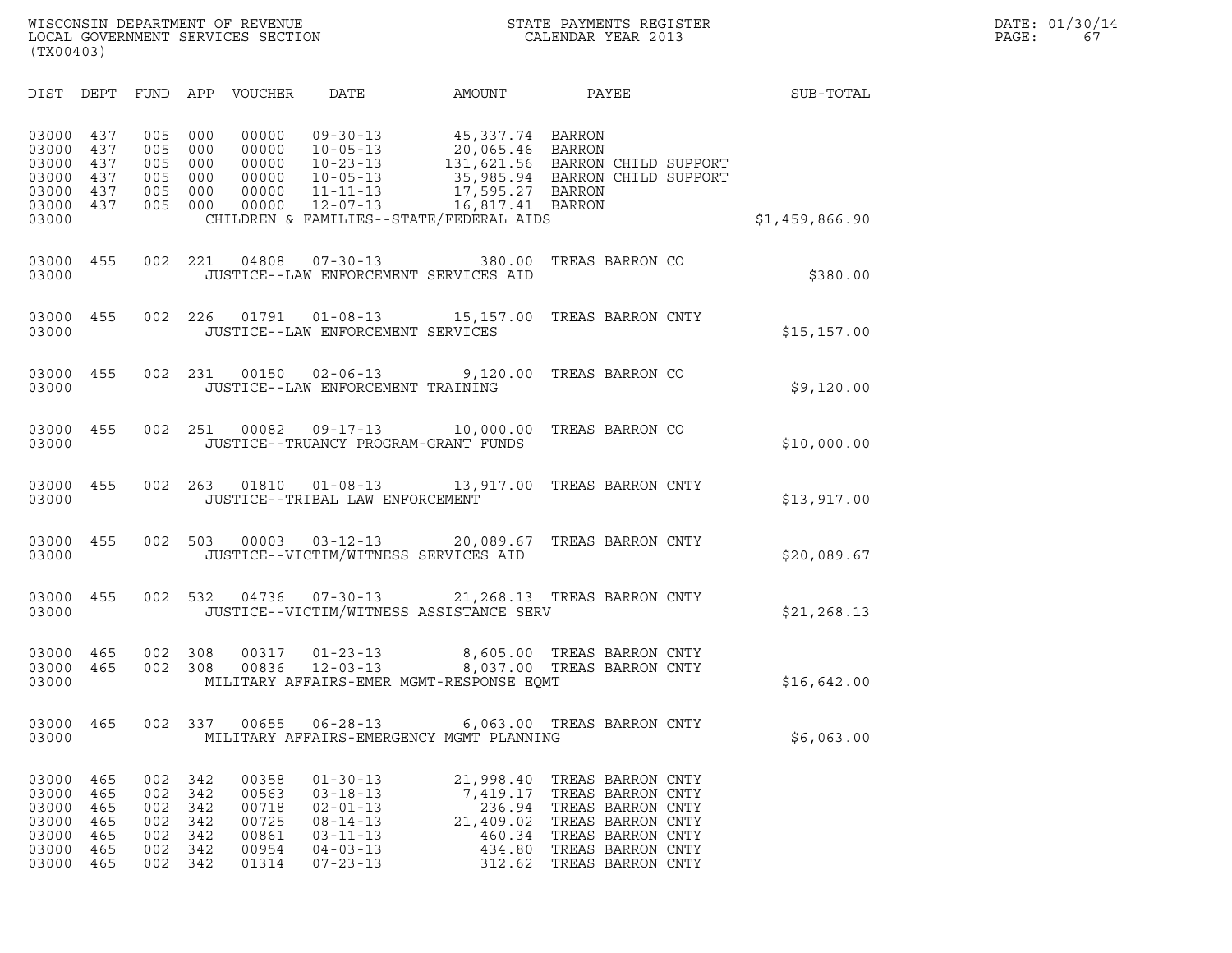| WISCONSIN DEPARTMENT OF REVENUE ${\small \begin{array}{ll} \texttt{MISCONS} \texttt{IN} \texttt{DEPARTMENT} \texttt{S} \texttt{REVIEW} \\ \texttt{LOCAL} \texttt{GOVERNMENT} \texttt{SERVICES} \texttt{SECTION} \end{array}}$<br>(TX00403) |                                                                                    |                                                                                                                                                           |                          |                                  |                                                                                                               |                                               |                                                                              |                        | DATE: 01/30/14<br>PAGE:<br>68 |
|--------------------------------------------------------------------------------------------------------------------------------------------------------------------------------------------------------------------------------------------|------------------------------------------------------------------------------------|-----------------------------------------------------------------------------------------------------------------------------------------------------------|--------------------------|----------------------------------|---------------------------------------------------------------------------------------------------------------|-----------------------------------------------|------------------------------------------------------------------------------|------------------------|-------------------------------|
|                                                                                                                                                                                                                                            |                                                                                    |                                                                                                                                                           |                          | DIST DEPT FUND APP VOUCHER       | DATE                                                                                                          |                                               |                                                                              | AMOUNT PAYEE SUB-TOTAL |                               |
|                                                                                                                                                                                                                                            |                                                                                    |                                                                                                                                                           |                          |                                  | 03000 MILITARY AFFAIRS-EMERGENCY MGMT-FED FUND S52,271.29                                                     |                                               |                                                                              |                        |                               |
| 03000 465<br>03000                                                                                                                                                                                                                         |                                                                                    |                                                                                                                                                           |                          |                                  | 072 364 00402 01-31-13 6,241.00 TREAS BARRON CNTY<br>MILITARY AFFAIRS-EMER MGMT-PLANNING AID                  |                                               |                                                                              | \$6,241.00             |                               |
| 03000 485<br>03000                                                                                                                                                                                                                         |                                                                                    |                                                                                                                                                           |                          |                                  | 002 127 05210 06-06-13 1,150.00 TREAS BARRON CNTY<br>VETERANS AFFAIRS GRANTS                                  |                                               |                                                                              | \$1,150.00             |                               |
| 03000 485<br>03000                                                                                                                                                                                                                         |                                                                                    |                                                                                                                                                           |                          |                                  | 082  267  05210  06-06-13  5,175.00  TREAS BARRON CNTY<br>VETERANS AFFAIRS--GRANTS TO COUNTIES                |                                               |                                                                              | \$5,175.00             |                               |
| 03000 485<br>03000                                                                                                                                                                                                                         |                                                                                    |                                                                                                                                                           |                          |                                  | 082 280 02475 01-02-13 2,730.57 TREAS BARRON CNTY<br>VETERANS AFFAIRS--GRANTS                                 |                                               |                                                                              | \$2,730.57             |                               |
| 03000 485<br>03000                                                                                                                                                                                                                         |                                                                                    |                                                                                                                                                           |                          |                                  | 083 370 05210 06-06-13 5,175.00 TREAS BARRON CNTY<br>VETERANS AFFAIRS--GRANTS TO COUNTIES                     |                                               |                                                                              | \$5,175.00             |                               |
| 03000 505<br>03000                                                                                                                                                                                                                         |                                                                                    |                                                                                                                                                           |                          |                                  | 002 116 01346 09-10-13 300.00 TREAS BARRON CNTY<br>DOA--LAND INFORMATION BOARD GRANTS                         |                                               |                                                                              | \$300.00               |                               |
| 03000 505<br>03000 505<br>03000<br>03000<br>03000<br>03000<br>03000<br>03000<br>03000<br>03000<br>03000<br>03000 505<br>03000<br>03000<br>03000<br>03000                                                                                   | 505<br>505<br>505<br>505<br>505<br>505<br>505<br>505<br>505<br>505<br>- 505<br>505 | 002 155<br>002 155<br>002 155<br>002 155<br>002 155<br>002 155<br>002 155<br>002 155<br>002 155<br>002 155<br>002 155<br>002 155<br>002<br>002<br>002 155 | 155<br>155               | 60675<br>60774<br>60822          | $05 - 08 - 13$<br>$06 - 26 - 13$<br>$07 - 10 - 13$<br>DOA-HOUSING ASSISTANCE-FEDERAL FUNDS                    | 2,959.02<br>4,158.23<br>5,360.95              | TREAS BARRON CNTY<br>TREAS BARRON CNTY<br>TREAS BARRON CNTY                  | \$55,444.55            |                               |
| 03000<br>03000<br>03000<br>03000<br>03000                                                                                                                                                                                                  | 505<br>505<br>505<br>505                                                           | 002<br>002<br>002<br>002                                                                                                                                  | 643<br>643<br>643<br>643 | 05079<br>05141<br>05172<br>07524 | $01 - 04 - 13$<br>$01 - 04 - 13$<br>$01 - 07 - 13$<br>$03 - 06 - 13$<br>DOA--JUSTICE ASSISTANCE FEDERAL FUNDS | 32,605.47<br>6,192.46<br>7,386.93<br>2,254.73 | TREAS BARRON CO<br>TREAS BARRON CO<br>TREAS BARRON CNTY<br>TREAS BARRON CNTY | \$48,439.59            |                               |
| 03000 505                                                                                                                                                                                                                                  |                                                                                    | 035 371                                                                                                                                                   |                          | 60068                            | $08 - 26 - 13$                                                                                                | 1.74                                          | TREAS BARRON CNTY                                                            |                        |                               |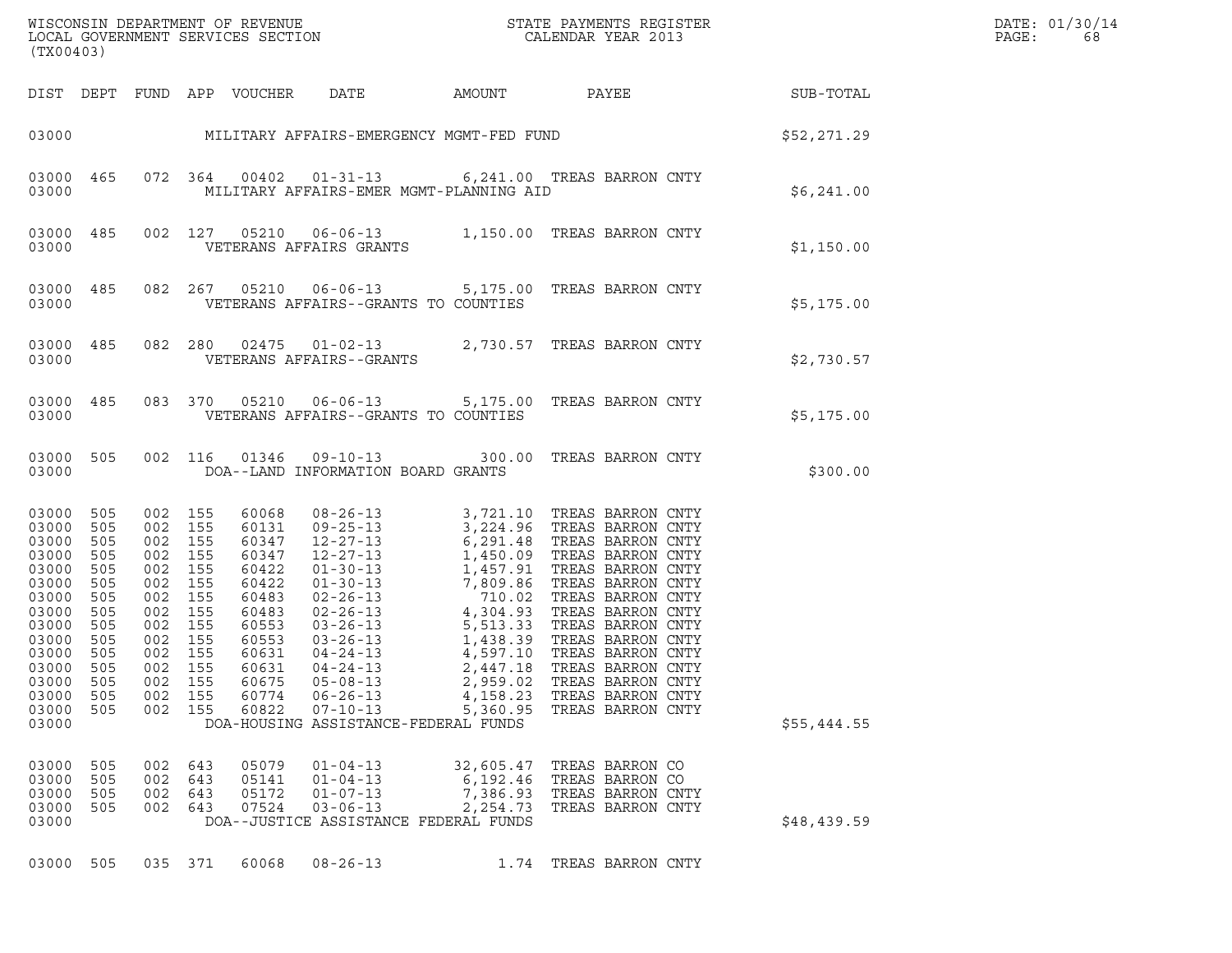| (TX00403)                                                                                                                                                                                                                                                                                                                                                                                                                                                                                                |                                                                                                                                                                                                                                                                                                                                                                           |                                                                                       |                                |                   |
|----------------------------------------------------------------------------------------------------------------------------------------------------------------------------------------------------------------------------------------------------------------------------------------------------------------------------------------------------------------------------------------------------------------------------------------------------------------------------------------------------------|---------------------------------------------------------------------------------------------------------------------------------------------------------------------------------------------------------------------------------------------------------------------------------------------------------------------------------------------------------------------------|---------------------------------------------------------------------------------------|--------------------------------|-------------------|
| DIST<br>DEPT                                                                                                                                                                                                                                                                                                                                                                                                                                                                                             | FUND APP VOUCHER DATE                                                                                                                                                                                                                                                                                                                                                     |                                                                                       | AMOUNT PAYEE                   | SUB-TOTAL         |
| 03000<br>505<br>035<br>03000<br>505<br>035<br>035<br>03000<br>505<br>035<br>03000<br>505<br>035<br>03000<br>505<br>035<br>03000<br>505<br>03000<br>505<br>035<br>505<br>035<br>03000<br>035<br>03000<br>505<br>035<br>03000<br>505<br>035<br>03000<br>505<br>03000<br>505<br>035<br>505<br>035<br>03000<br>035<br>03000<br>505<br>035<br>03000<br>505<br>035<br>03000<br>505<br>03000<br>505<br>035<br>03000<br>505<br>035<br>035<br>03000<br>505<br>035<br>03000<br>505<br>505<br>035<br>03000<br>03000 | 371<br>60131<br>371<br>60172<br>371<br>60262<br>371<br>60347<br>371<br>60347<br>371<br>60347<br>371<br>60422<br>371<br>60422<br>371<br>60422<br>371<br>60483<br>371<br>60483<br>371<br>60483<br>371<br>60553<br>371<br>60553<br>371<br>60553<br>371<br>60631<br>371<br>60631<br>60631<br>371<br>371<br>60675<br>371<br>60774<br>371<br>60822<br>DOA--PUBLIC BENEFITS FUND |                                                                                       |                                | \$44,569.33       |
| 511<br>020<br>03000<br>03000                                                                                                                                                                                                                                                                                                                                                                                                                                                                             | 180                                                                                                                                                                                                                                                                                                                                                                       | 00380  03-19-13  21,000.00  TREAS BARRON CNTY<br>GOVT ACCOUNTABILITY BD--ELECTION AID |                                | \$21,000.00       |
| 002<br>03000<br>835<br>835<br>002<br>03000<br>03000                                                                                                                                                                                                                                                                                                                                                                                                                                                      | 105<br>42971<br>80072<br>105<br>REVENUE--STATE SHARED REVENUES                                                                                                                                                                                                                                                                                                            | 07-22-13 180,556.97 TREAS BARRON CNTY<br>11-18-13 1,023,937.81 TREAS BARRON CNTY      |                                | \$1,204,494.78    |
| 835<br>002<br>03000<br>03000                                                                                                                                                                                                                                                                                                                                                                                                                                                                             | 109<br>01003<br>REVENUE--EXEMPT COMPUTER AID                                                                                                                                                                                                                                                                                                                              | 07-22-13 28,826.00 TREAS BARRON CNTY                                                  |                                | \$28,826.00       |
| 002<br>835<br>03000<br>835<br>002<br>03000<br>03000                                                                                                                                                                                                                                                                                                                                                                                                                                                      | 302<br>10004<br>302<br>11004<br>$07 - 22 - 13$                                                                                                                                                                                                                                                                                                                            | 07-22-13 4, 929, 240.75 TREAS BARRON CNTY<br>REVENUE-FIRST DOLLAR/SCHOOL LEVY CREDITS | 1,370,073.24 TREAS BARRON CNTY | \$6,299,313.99    |
| 835<br>021<br>03000<br>03000                                                                                                                                                                                                                                                                                                                                                                                                                                                                             | 363<br>37143<br>REVENUE--LOTTERY CREDIT -                                                                                                                                                                                                                                                                                                                                 | 03-25-13 1,120,656.41 TREAS BARRON CNTY                                               |                                | \$1,120,656.41    |
| 03000                                                                                                                                                                                                                                                                                                                                                                                                                                                                                                    | DISTRICT TOTAL APPROPRIATIONS                                                                                                                                                                                                                                                                                                                                             |                                                                                       |                                | \$15, 243, 611.56 |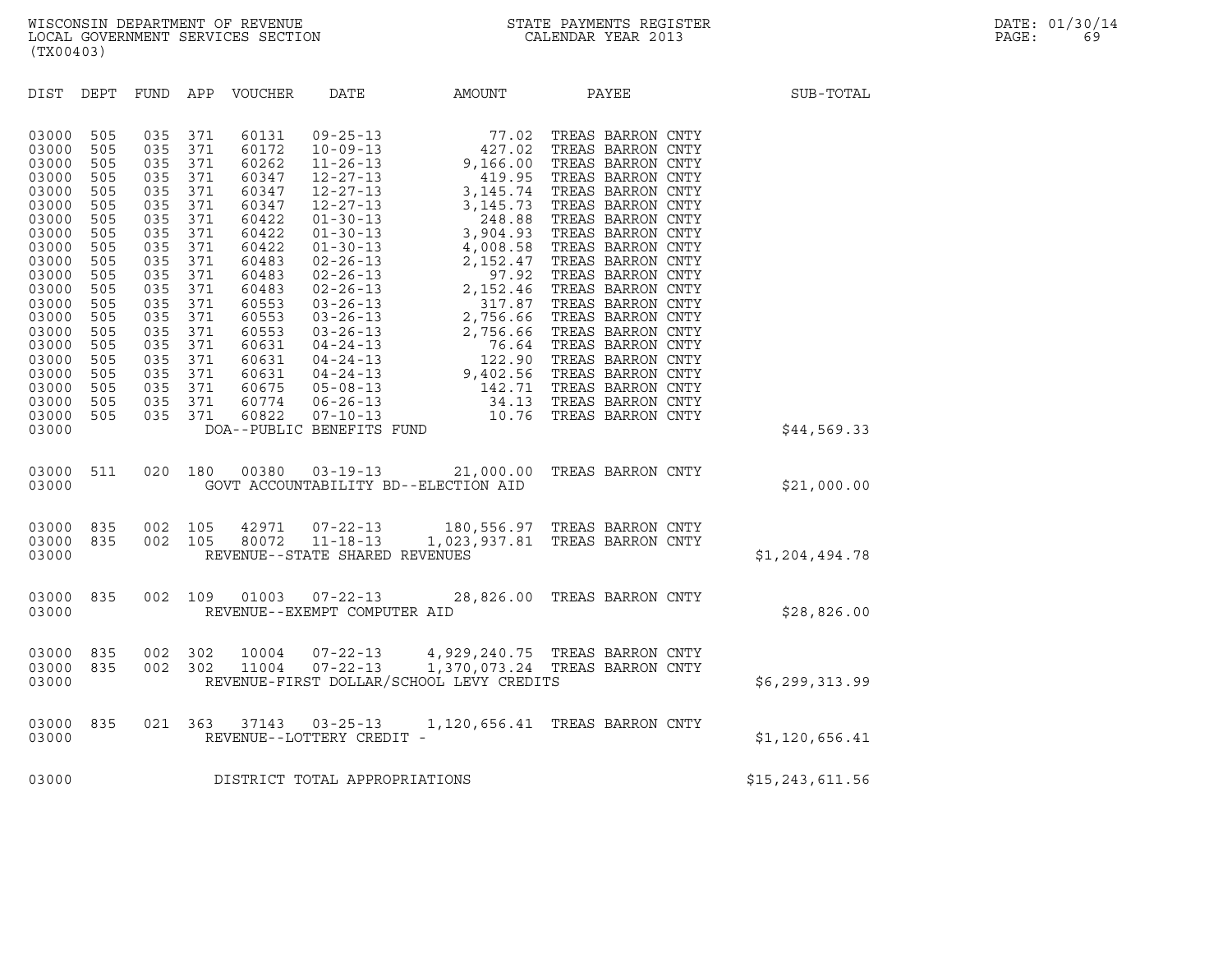| WISCONSIN DEPARTMENT OF REVENUE   | STATE PAYMENTS REGISTER | DATE: 01/30/14 |
|-----------------------------------|-------------------------|----------------|
| LOCAL GOVERNMENT SERVICES SECTION | CALENDAR YEAR 2013      | PAGE:          |

| (TX00403)                                                  |                   |                                                     |                    |                                           | WISCONSIN DEPARTMENT OF REVENUE<br>LOCAL GOVERNMENT SERVICES SECTION |                                          | STATE PAYMENTS REGISTER<br>CALENDAR YEAR 2013                                                                                                                                                                                    |                 | DATE: 01/30/14<br>PAGE: 70 |
|------------------------------------------------------------|-------------------|-----------------------------------------------------|--------------------|-------------------------------------------|----------------------------------------------------------------------|------------------------------------------|----------------------------------------------------------------------------------------------------------------------------------------------------------------------------------------------------------------------------------|-----------------|----------------------------|
| DIST DEPT                                                  |                   |                                                     |                    | FUND APP VOUCHER                          | DATE                                                                 | AMOUNT                                   |                                                                                                                                                                                                                                  | PAYEE SUB-TOTAL |                            |
| 03002 165<br>03002                                         |                   | 002 225                                             |                    |                                           |                                                                      | SAFETY/PROF SERV--FIRE INSURANCE DUES    | 00036  07-03-13  4,727.09  TREAS TN ALMENA                                                                                                                                                                                       | \$4,727.09      |                            |
| 03002 370<br>03002 370<br>03002 370<br>03002               |                   | 002 503<br>002 503<br>002 503                       |                    | 15538                                     | $02 - 06 - 13$                                                       | NAT RESOURCES--AIDS IN LIEU OF TAXES     | 3,718.87 TREAS TN ALMENA<br>TOWN SHARE 499.61                                                                                                                                                                                    | \$5,401.43      |                            |
|                                                            |                   |                                                     |                    |                                           |                                                                      |                                          |                                                                                                                                                                                                                                  |                 |                            |
| 03002 370<br>03002                                         |                   |                                                     | 012 571            | 35802                                     |                                                                      | NAT RESOURCES--FOREST CROP/MFL/CO FOREST | 06-10-13 151.60 TREAS TN ALMENA                                                                                                                                                                                                  | \$151.60        |                            |
| 03002<br>03002<br>03002<br>03002 370<br>03002 370<br>03002 | 370<br>370<br>370 | 012 579<br>012 579<br>012 579<br>012 579<br>012 579 |                    | 18155<br>18155<br>18155<br>18155<br>18155 |                                                                      | NAT RESOURCES--AIDS IN LIEU OF TAXES     | 04-15-13 37.40 TREAS TN ALMENA<br>04-15-13 341.70 TREAS TN ALMENA<br>04-15-13 1.66 TREAS TN ALMENA<br>04-15-13 16.60 TREAS TOWN ALMEN<br>04-15-13 280.41 TREAS TOWN ALMEN<br>16.60 TREAS TOWN ALMENA<br>280.41 TREAS TOWN ALMENA | \$677.77        |                            |
| 03002<br>03002<br>03002 395<br>03002 395<br>03002          | 395<br>395        | 011 191<br>011 191<br>011 191                       | 011 191            |                                           |                                                                      | TRANSPORTATION--GENERAL TRANSP AIDS-GTA  | 70036 01-07-13 33,289.82 TOWN OF ALMENA<br>76036 04-01-13 33,289.82 TOWN OF ALMENA<br>84036 07-01-13 33,289.82 TOWN OF ALMENA<br>96036 10-07-13 33,289.84 TOWN OF ALMENA                                                         | \$133, 159.30   |                            |
| 03002 835<br>03002 835<br>03002                            |                   |                                                     | 002 105<br>002 105 | 42936<br>80037                            | $07 - 22 - 13$<br>$11 - 18 - 13$<br>REVENUE--STATE SHARED REVENUES   |                                          | 1,595.75 TREAS TN ALMENA<br>9,041.67 TREAS TN ALMENA                                                                                                                                                                             | \$10,637.42     |                            |
| 03002 835<br>03002                                         |                   |                                                     | 002 109            |                                           | REVENUE--EXEMPT COMPUTER AID                                         |                                          | 02031  07-22-13  4.00  TREAS TN ALMENA                                                                                                                                                                                           | \$4.00          |                            |
| 03002                                                      |                   |                                                     |                    |                                           | DISTRICT TOTAL APPROPRIATIONS                                        |                                          |                                                                                                                                                                                                                                  | \$154,758.61    |                            |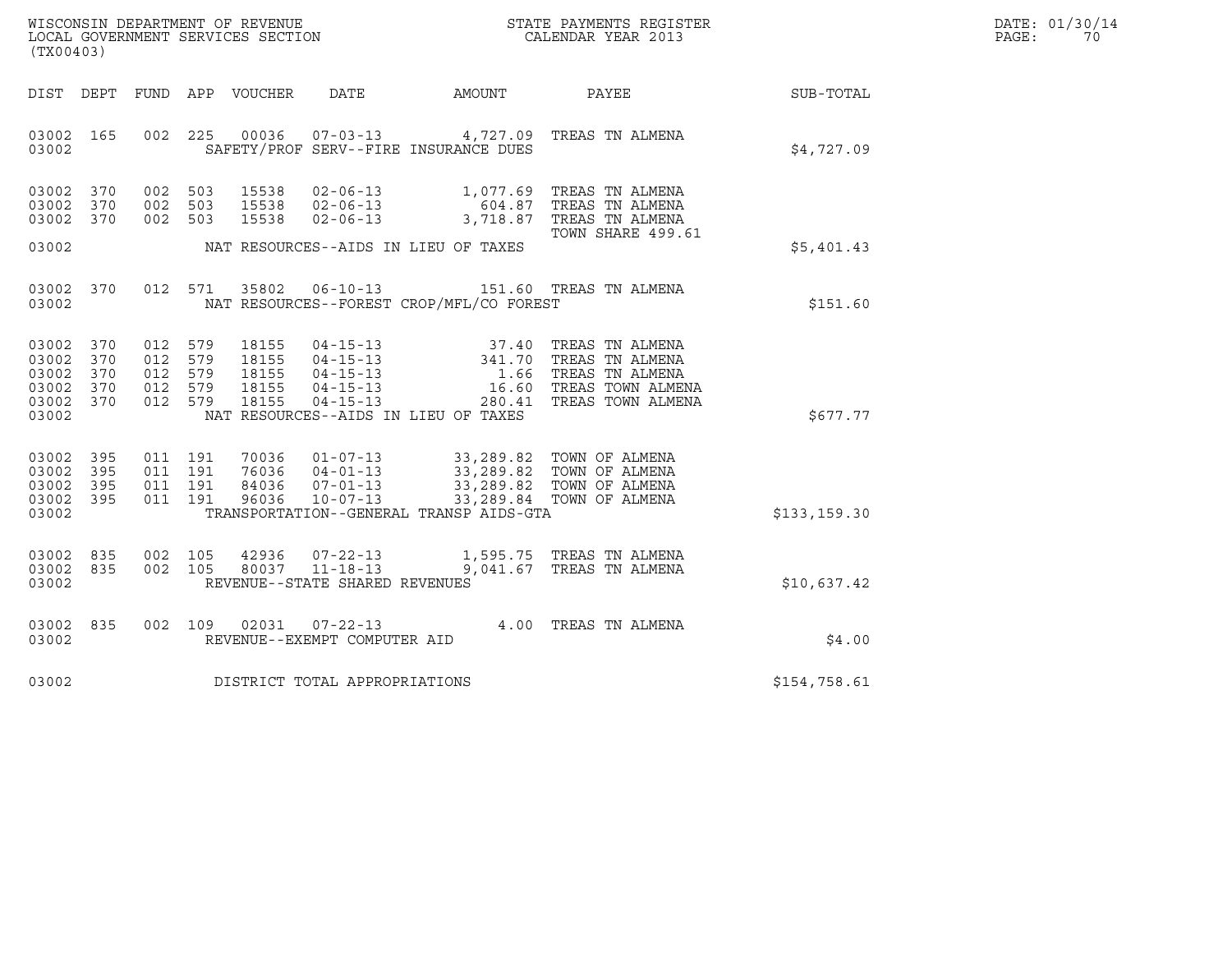| (TX00403)                                 |                          |                    | WISCONSIN DEPARTMENT OF REVENUE<br>LOCAL GOVERNMENT SERVICES SECTION |                                                  |                                                                                                                                                                                   | STATE PAYMENTS REGISTER<br>CALENDAR YEAR 2013                        |              | DATE: 01/30/14<br>PAGE:<br>71 |
|-------------------------------------------|--------------------------|--------------------|----------------------------------------------------------------------|--------------------------------------------------|-----------------------------------------------------------------------------------------------------------------------------------------------------------------------------------|----------------------------------------------------------------------|--------------|-------------------------------|
| DIST DEPT                                 |                          |                    | FUND APP VOUCHER                                                     | DATE                                             | AMOUNT PAYEE                                                                                                                                                                      |                                                                      | SUB-TOTAL    |                               |
| 03004 165<br>03004                        |                          |                    |                                                                      |                                                  | SAFETY/PROF SERV--FIRE INSURANCE DUES                                                                                                                                             | 002 225 00037 07-03-13 1,239.62 TREAS TN ARLAND                      | \$1,239.62   |                               |
| 03004 370<br>03004                        |                          |                    | 04DNR<br>000 001                                                     |                                                  | 10-23-13 1,417.90 TOWN ARLAND<br>NAT RESOURCES-SEVERANCE/YIELD/WITHDRAWAL                                                                                                         |                                                                      | \$1,417.90   |                               |
| 03004 370<br>03004 370<br>03004           |                          | 012 571            | 012 571<br>35803<br>35803                                            |                                                  | NAT RESOURCES--FOREST CROP/MFL/CO FOREST                                                                                                                                          | 06-10-13 410.41 TREAS TN ARLAND<br>06-10-13 73.67 TREAS TN ARLAND    | \$484.08     |                               |
| 03004 370<br>03004                        |                          |                    | 012 579                                                              |                                                  | NAT RESOURCES--AIDS IN LIEU OF TAXES                                                                                                                                              | 18156  04-15-13  3.60 TREAS TN ARLAND                                | \$3.60       |                               |
| 03004 395<br>03004                        |                          |                    |                                                                      | TRANSPORTATION--FLOOD DAMAGE AID                 |                                                                                                                                                                                   | 011 174 64043 02-06-13 25,248.00 TREAS TN ARLAND                     | \$25, 248.00 |                               |
| 03004<br>03004<br>03004<br>03004<br>03004 | 395<br>395<br>395<br>395 | 011 191<br>011 191 | 011 191<br>011 191<br>96037                                          | $10 - 07 - 13$                                   | 70037  01-07-13  26,483.67  TOWN OF ARLAND<br>76037  04-01-13  26,483.67  TOWN OF ARLAND<br>84037  07-01-13  26,483.67  TOWN OF ARLAND<br>TRANSPORTATION--GENERAL TRANSP AIDS-GTA | 26,483.67 TOWN OF ARLAND                                             | \$105,934.68 |                               |
| 03004 835<br>03004 835<br>03004           |                          | 002 105            | 002 105<br>80038                                                     | $11 - 18 - 13$<br>REVENUE--STATE SHARED REVENUES |                                                                                                                                                                                   | 42937 07-22-13 9,453.49 TREAS TN ARLAND<br>53,581.13 TREAS TN ARLAND | \$63,034.62  |                               |
| 03004 835<br>03004                        |                          |                    |                                                                      | REVENUE--EXEMPT COMPUTER AID                     |                                                                                                                                                                                   | 002 109 02032 07-22-13 1.00 TREAS TN ARLAND                          | \$1.00       |                               |
| 03004                                     |                          |                    | DISTRICT TOTAL APPROPRIATIONS                                        |                                                  |                                                                                                                                                                                   |                                                                      | \$197,363.50 |                               |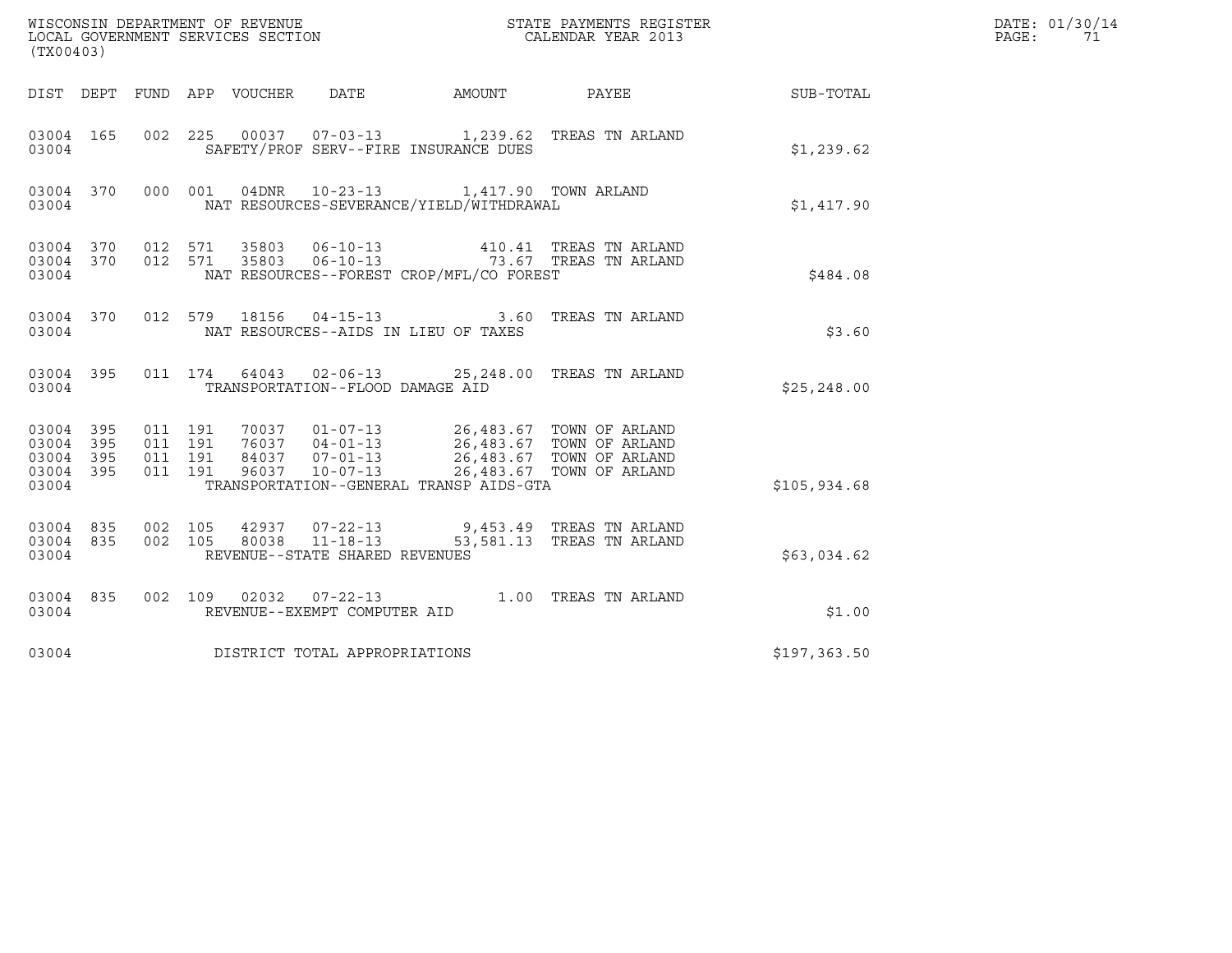|       | DATE: 01/30/14 |
|-------|----------------|
| PAGE: | 72             |

| (TX00403)                                                       |  |                                          |                        |                                |                                                                                                                                                                                                                                 |                                                                   |                 | DATE: 01/30/14<br>$\mathtt{PAGE}$ :<br>72 |
|-----------------------------------------------------------------|--|------------------------------------------|------------------------|--------------------------------|---------------------------------------------------------------------------------------------------------------------------------------------------------------------------------------------------------------------------------|-------------------------------------------------------------------|-----------------|-------------------------------------------|
|                                                                 |  |                                          |                        |                                | DIST DEPT FUND APP VOUCHER DATE AMOUNT                                                                                                                                                                                          |                                                                   | PAYEE SUB-TOTAL |                                           |
| 03006 165<br>03006                                              |  |                                          |                        |                                | SAFETY/PROF SERV--FIRE INSURANCE DUES                                                                                                                                                                                           | 002 225 00038 07-03-13 1,609.85 TREAS TN BARRON                   | \$1,609.85      |                                           |
| 03006 370<br>03006                                              |  | 002 503                                  | 15539                  |                                | NAT RESOURCES--AIDS IN LIEU OF TAXES                                                                                                                                                                                            | 02-06-13 1,076.64 TREAS TN BARRON<br>TOWN SHARE 0.00              | \$1,076.64      |                                           |
| 03006 370<br>03006                                              |  |                                          |                        |                                | NAT RESOURCES--FOREST CROP/MFL/CO FOREST                                                                                                                                                                                        | 012 571 35804 06-10-13 58.01 TREAS TN BARRON                      | \$58.01         |                                           |
| 03006 370<br>03006 370<br>03006                                 |  | 012 579                                  | 18157<br>012 579 18157 |                                | NAT RESOURCES--AIDS IN LIEU OF TAXES                                                                                                                                                                                            | 04-15-13 3.20 TREAS TN BARRON<br>04-15-13 74.42 TREAS TOWN BARRON | \$77.62         |                                           |
| 03006 395<br>03006<br>395<br>03006<br>395<br>03006 395<br>03006 |  | 011 191<br>011 191<br>011 191<br>011 191 |                        |                                | 70038  01-07-13  26,658.32  TOWN OF BARRON<br>76038  04-01-13  26,658.32  TOWN OF BARRON<br>84038  07-01-13  26,658.32  TOWN OF BARRON<br>96038  10-07-13  26,658.33  TOWN OF BARRON<br>TRANSPORTATION--GENERAL TRANSP AIDS-GTA |                                                                   | \$106,633.29    |                                           |
| 03006 395<br>03006                                              |  |                                          |                        |                                | TRANSPORTATION--LRIP/TRIP/MSIP GRANTS                                                                                                                                                                                           | 011  278  92597  10-29-13   16,745.31  TREAS TN BARRON            | \$16,745.31     |                                           |
| 03006 835<br>03006 835<br>03006                                 |  | 002 105<br>002 105                       |                        | REVENUE--STATE SHARED REVENUES |                                                                                                                                                                                                                                 |                                                                   | \$64,560.76     |                                           |
| 03006 835<br>03006                                              |  | 002 109                                  |                        | REVENUE--EXEMPT COMPUTER AID   |                                                                                                                                                                                                                                 | 02033  07-22-13  228.00  TREAS TN BARRON                          | \$228.00        |                                           |
| 03006                                                           |  |                                          |                        | DISTRICT TOTAL APPROPRIATIONS  |                                                                                                                                                                                                                                 |                                                                   | \$190,989.48    |                                           |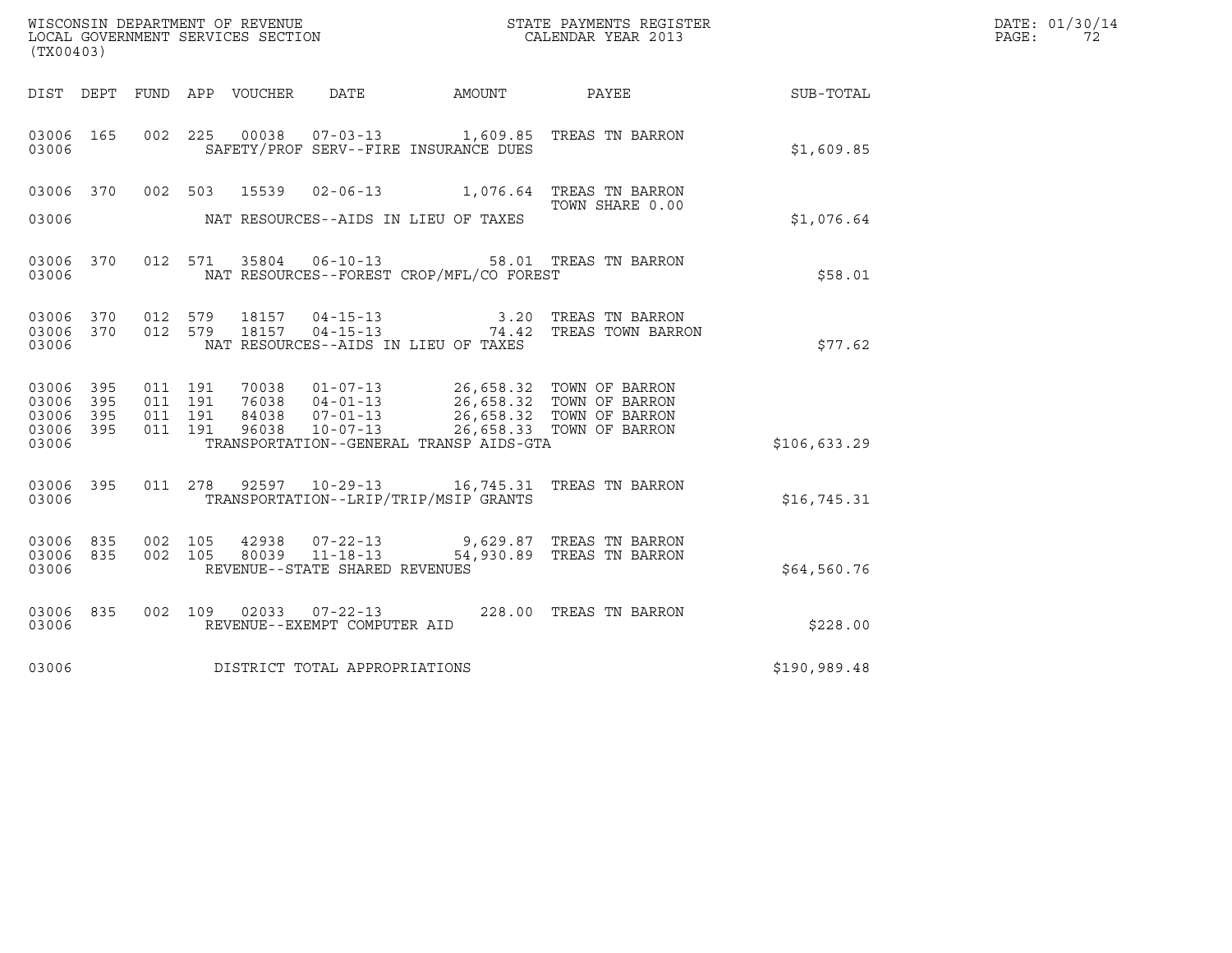| WISCONSIN DEPARTMENT OF REVENUE<br>LOCAL GOVERNMENT SERVICES SECTION<br>$\sqrt{2}$ | STATE PAYMENTS REGISTER<br>CALENDAR YEAR 2013 | DATE: 01/30/14<br>PAGE: |
|------------------------------------------------------------------------------------|-----------------------------------------------|-------------------------|

| (TX00403)                                 |                          |                                          |                    | WISCONSIN DEPARTMENT OF REVENUE<br>LOCAL GOVERNMENT SERVICES SECTION |                                                      |                                          | STATE PAYMENTS REGISTER<br>CALENDAR YEAR 2013                                         |              | DATE: 01/30/14<br>$\mathtt{PAGE}$ :<br>73 |
|-------------------------------------------|--------------------------|------------------------------------------|--------------------|----------------------------------------------------------------------|------------------------------------------------------|------------------------------------------|---------------------------------------------------------------------------------------|--------------|-------------------------------------------|
|                                           |                          |                                          |                    | DIST DEPT FUND APP VOUCHER DATE                                      |                                                      | <b>EXAMPLE TO AMOUNT</b>                 | PAYEE                                                                                 | SUB-TOTAL    |                                           |
| 03008 165<br>03008                        |                          |                                          |                    |                                                                      |                                                      | SAFETY/PROF SERV--FIRE INSURANCE DUES    | 002 225 00039 07-03-13 2,008.33 TREAS TN BEAR LAKE                                    | \$2,008.33   |                                           |
| 03008<br>03008 370<br>03008               | 370                      |                                          | 012 571<br>012 571 |                                                                      |                                                      | NAT RESOURCES--FOREST CROP/MFL/CO FOREST | 35805  06-10-13  265.81  TREAS TN BEAR LAKE                                           | \$1,512.97   |                                           |
| 03008<br>03008<br>03008<br>03008<br>03008 | 395<br>395<br>395<br>395 | 011 191<br>011 191<br>011 191<br>011 191 |                    | 70039<br>84039<br>96039                                              |                                                      | TRANSPORTATION--GENERAL TRANSP AIDS-GTA  | 01-07-13 22,191.45 TOWN OF BEAR LAKE<br>76039  04-01-13  22,191.45  TOWN OF BEAR LAKE | \$88,765.81  |                                           |
| 03008 395<br>03008                        |                          |                                          |                    |                                                                      |                                                      | TRANSPORTATION--LRIP/TRIP/MSIP GRANTS    | 011  278  67445  03-05-13   16,745.31  TREAS TN BEAR LAKE                             | \$16,745.31  |                                           |
| 03008 835<br>03008<br>03008               | 835                      | 002<br>002                               | 105                |                                                                      | 105 80040 11-18-13<br>REVENUE--STATE SHARED REVENUES |                                          | 7,513.13 TREAS TN BEAR LAKE                                                           | \$8,840.53   |                                           |
| 03008<br>03008                            | 835                      |                                          |                    |                                                                      | REVENUE--EXEMPT COMPUTER AID                         |                                          | 002 109 02034 07-22-13 3.00 TREAS TN BEAR LAKE                                        | \$3.00       |                                           |
| 03008                                     |                          |                                          |                    |                                                                      | DISTRICT TOTAL APPROPRIATIONS                        |                                          |                                                                                       | \$117,875.95 |                                           |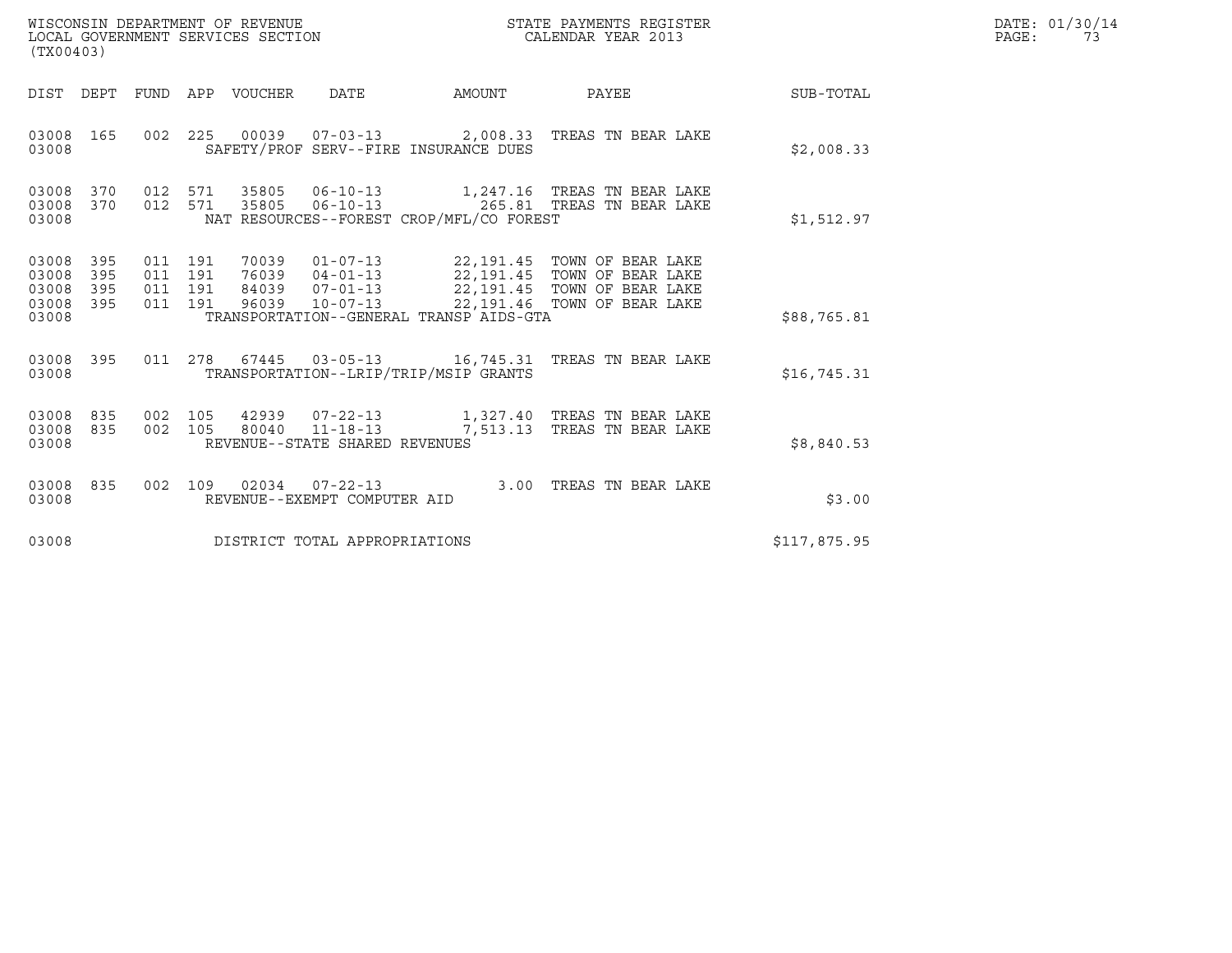|       | DATE: 01/30/14 |
|-------|----------------|
| PAGE: | 74             |

| (TX00403)                                                 |  |  |  |  |                                     |                                            |                                                                                                                                                                                                                                                          | $R = \frac{1}{2}$ | DATE: 01/30/14<br>PAGE: 74 |
|-----------------------------------------------------------|--|--|--|--|-------------------------------------|--------------------------------------------|----------------------------------------------------------------------------------------------------------------------------------------------------------------------------------------------------------------------------------------------------------|-------------------|----------------------------|
|                                                           |  |  |  |  |                                     |                                            | DIST DEPT FUND APP VOUCHER DATE AMOUNT PAYEE PAYES                                                                                                                                                                                                       |                   |                            |
| 03010                                                     |  |  |  |  |                                     | SAFETY/PROF SERV--FIRE INSURANCE DUES      | 03010 165 002 225 00040 07-03-13 5,617.43 TREAS TN CEDAR LAKE                                                                                                                                                                                            | \$5,617.43        |                            |
|                                                           |  |  |  |  |                                     |                                            | 03010 370 002 503 15540 02-06-13 49.15 TREAS TN CEDAR LAKE<br>TOWN SHARE 7.56                                                                                                                                                                            |                   |                            |
|                                                           |  |  |  |  |                                     | 03010 NAT RESOURCES--AIDS IN LIEU OF TAXES |                                                                                                                                                                                                                                                          | \$49.15           |                            |
| 03010 370<br>03010 370<br>03010                           |  |  |  |  |                                     | NAT RESOURCES--FOREST CROP/MFL/CO FOREST   | 012 571 35806 06-10-13 1,514.59 TREAS TN CEDAR LAKE<br>012 571 35806 06-10-13 65.60 TREAS TN CEDAR LAKE                                                                                                                                                  | \$1,580.19        |                            |
| 03010 370<br>03010 370<br>03010 370<br>03010              |  |  |  |  |                                     | NAT RESOURCES--AIDS IN LIEU OF TAXES       | 012 579 18158 04-15-13 3.19 TREAS TN CEDAR LAKE<br>012 579 18158 04-15-13 3.63 TREAS TN CEDAR LAKE<br>012 579 18158 04-15-13 36.30 TREAS TOWN CEDAR LAKE                                                                                                 | \$43.12           |                            |
| 03010 395<br>03010 395<br>03010 395<br>03010 395<br>03010 |  |  |  |  |                                     | TRANSPORTATION--GENERAL TRANSP AIDS-GTA    |                                                                                                                                                                                                                                                          | \$134,831.73      |                            |
| 03010                                                     |  |  |  |  |                                     | TRANSPORTATION--LRIP/TRIP/MSIP GRANTS      | 03010 395 011 278 96741 12-09-13 16,517.43 TREAS TN CEDAR LAKE                                                                                                                                                                                           | \$16,517.43       |                            |
| 03010                                                     |  |  |  |  |                                     | JUSTICE--LAW ENFORCEMENT TRAINING          | 03010 455 002 231 00276 02-08-13 160.00 TREAS TN CEDAR LAKE                                                                                                                                                                                              | \$160.00          |                            |
| 03010                                                     |  |  |  |  | REVENUE--STATE SHARED REVENUES      |                                            | $\begin{array}{cccccc} 03010 & 835 & 002 & 105 & 42940 & 07\texttt{-}22\texttt{-}13 & & 1,636.22 & \texttt{TREAS TN CEDAR LAKE} \\ 03010 & 835 & 002 & 105 & 80041 & 11\texttt{-}18\texttt{-}13 & & 9,259.37 & \texttt{TREAS TN CEDAR LAKE} \end{array}$ | \$10,895.59       |                            |
|                                                           |  |  |  |  |                                     |                                            | 03010 835 002 109 02035 07-22-13 4.00 TREAS TN CEDAR LAKE 03010 REVENUE--EXEMPT COMPUTER AID                                                                                                                                                             | \$4.00            |                            |
|                                                           |  |  |  |  | 03010 DISTRICT TOTAL APPROPRIATIONS |                                            |                                                                                                                                                                                                                                                          | \$169,698.64      |                            |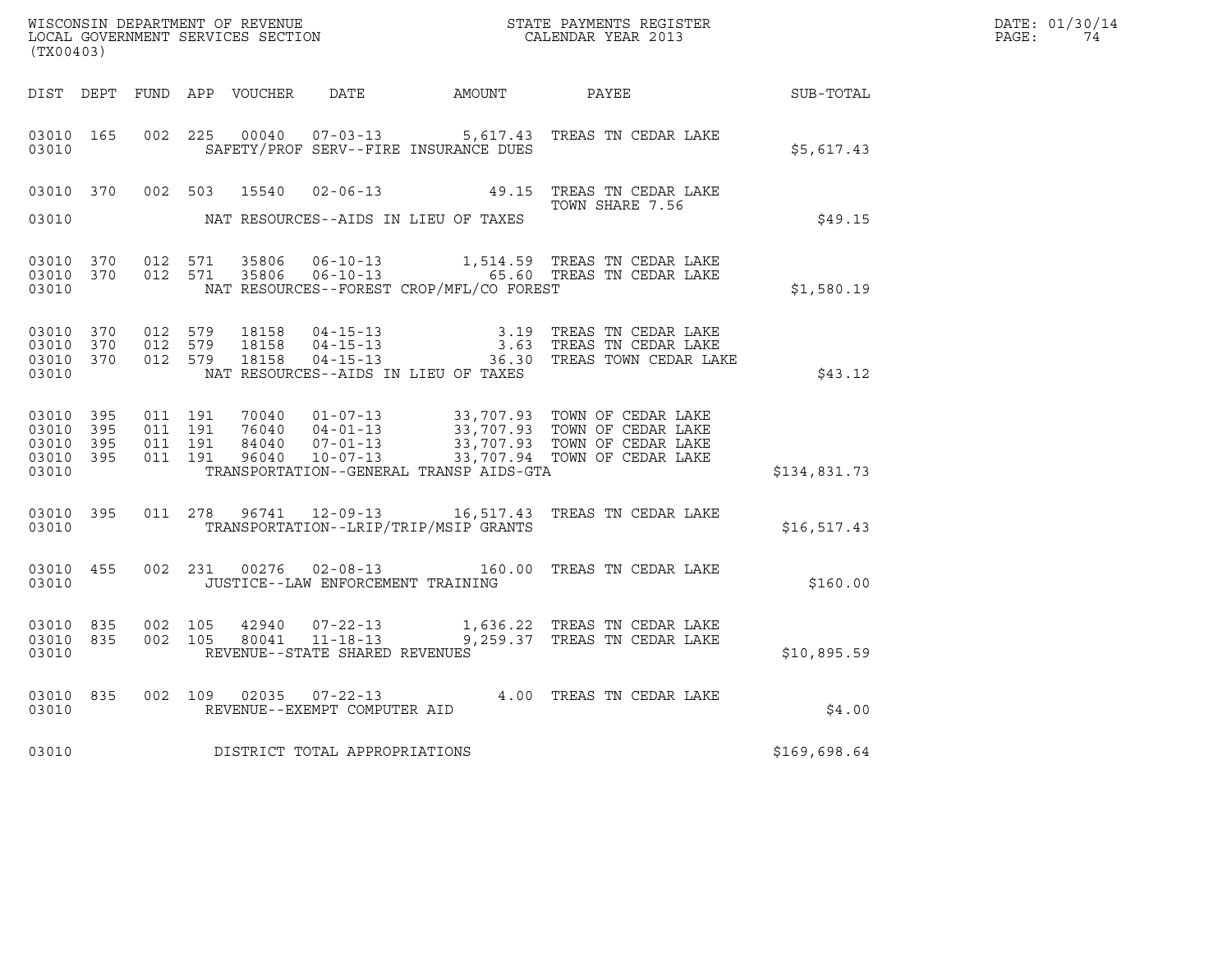| ${\tt WISCONSIM DEPARTMENT OF REVENUE} {\tt NISCONMIN S REGIS:} {\tt LOCALENDAR YEAR 2013}$<br>LOCAL GOVERNMENT SERVICES SECTION<br>(TX00403) |            |                                          |  |                                 |                                |                                          | STATE PAYMENTS REGISTER                                                                            |              | DATE: 01/30/14<br>$\mathtt{PAGE}$ :<br>75 |
|-----------------------------------------------------------------------------------------------------------------------------------------------|------------|------------------------------------------|--|---------------------------------|--------------------------------|------------------------------------------|----------------------------------------------------------------------------------------------------|--------------|-------------------------------------------|
|                                                                                                                                               |            |                                          |  | DIST DEPT FUND APP VOUCHER DATE |                                |                                          | AMOUNT PAYEE SUB-TOTAL                                                                             |              |                                           |
| 03012 165<br>03012                                                                                                                            |            |                                          |  |                                 |                                | SAFETY/PROF SERV--FIRE INSURANCE DUES    | 002 225 00041 07-03-13 7,124.22 TREAS TN CHETEK                                                    | \$7,124.22   |                                           |
| 03012 370<br>03012                                                                                                                            |            | 012 571                                  |  |                                 |                                | NAT RESOURCES--FOREST CROP/MFL/CO FOREST | 03012 370 012 571 35807 06-10-13 36.00 TREAS TN CHETEK<br>35807  06-10-13  340.04  TREAS TN CHETEK | \$376.04     |                                           |
| 03012 370<br>03012                                                                                                                            |            |                                          |  |                                 |                                | NAT RESOURCES--AIDS IN LIEU OF TAXES     | 012 579 18159 04-15-13 131.44 TREAS TOWN CHETEK                                                    | \$131.44     |                                           |
| 03012 395<br>03012<br>03012<br>03012 395<br>03012                                                                                             | 395<br>395 | 011 191<br>011 191<br>011 191<br>011 191 |  |                                 |                                | TRANSPORTATION--GENERAL TRANSP AIDS-GTA  |                                                                                                    | \$151,090.29 |                                           |
| 03012 835<br>03012 835<br>03012                                                                                                               |            | 002 105                                  |  |                                 | REVENUE--STATE SHARED REVENUES |                                          | 42941 07-22-13 3,120.38 TREAS TN CHETEK<br>002 105 80042 11-18-13 17,675.13 TREAS TN CHETEK        | \$20,795.51  |                                           |
| 03012 835<br>03012                                                                                                                            |            | 002 109                                  |  |                                 | REVENUE--EXEMPT COMPUTER AID   |                                          | 02036  07-22-13  45.00  TREAS TN CHETEK                                                            | \$45.00      |                                           |
| 03012                                                                                                                                         |            |                                          |  |                                 | DISTRICT TOTAL APPROPRIATIONS  |                                          |                                                                                                    | \$179,562.50 |                                           |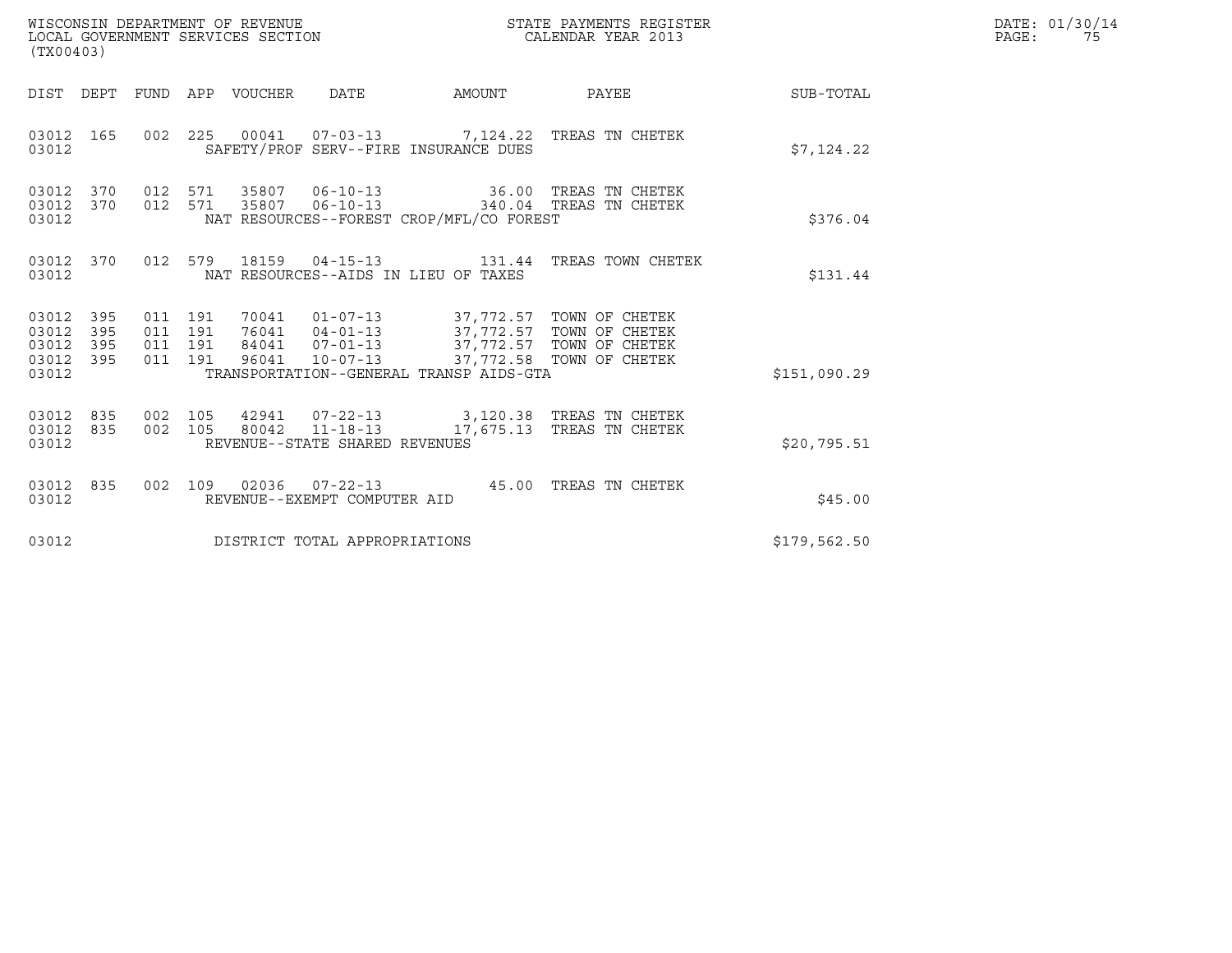| (TX00403)               |            |            |            | WISCONSIN DEPARTMENT OF REVENUE<br>LOCAL GOVERNMENT SERVICES SECTION |                                  |                                                        | STATE PAYMENTS REGISTER<br>CALENDAR YEAR 2013 |            | DATE: 01/30/14<br>PAGE:<br>76 |
|-------------------------|------------|------------|------------|----------------------------------------------------------------------|----------------------------------|--------------------------------------------------------|-----------------------------------------------|------------|-------------------------------|
| DIST                    | DEPT       | FUND       | APP        | VOUCHER                                                              | DATE                             | AMOUNT                                                 | PAYEE                                         | SUB-TOTAL  |                               |
| 03014 165<br>03014      |            | 002        | 225        | 00042                                                                |                                  | SAFETY/PROF SERV--FIRE INSURANCE DUES                  | 07-03-13 1,631.20 TREAS TN CLINTON            | \$1,631.20 |                               |
| 03014 370<br>03014      |            | 002        | 503        |                                                                      | 15541 02-06-13                   | 663.67<br>NAT RESOURCES--AIDS IN LIEU OF TAXES         | TREAS TN CLINTON<br>TOWN SHARE 84.98          | \$663.67   |                               |
| 03014<br>03014<br>03014 | 370<br>370 | 012<br>012 | 571<br>571 | 35808<br>35808                                                       | $06 - 10 - 13$<br>$06 - 10 - 13$ | 41.18<br>NAT RESOURCES--FOREST CROP/MFL/CO FOREST      | TREAS TN CLINTON<br>177.85 TREAS TN CLINTON   | \$219.03   |                               |
| 03014<br>03014<br>03014 | 370<br>370 | 012<br>012 | 579<br>579 | 18160<br>18160                                                       | 04-15-13<br>$04 - 15 - 13$       | 12.72<br>25.29<br>NAT RESOURCES--AIDS IN LIEU OF TAXES | TREAS TN CLINTON<br>TREAS TOWN CLINTON        | \$38.01    |                               |

| 03014                                                                 |                          | \$38.01                  |                                  |                                                                      |                                                                                                                                                             |  |              |
|-----------------------------------------------------------------------|--------------------------|--------------------------|----------------------------------|----------------------------------------------------------------------|-------------------------------------------------------------------------------------------------------------------------------------------------------------|--|--------------|
| 395<br>03014<br>395<br>03014<br>395<br>03014<br>395<br>03014<br>03014 | 011<br>011<br>011<br>011 | 191<br>191<br>191<br>191 | 70042<br>76042<br>84042<br>96042 | $01 - 07 - 13$<br>$04 - 01 - 13$<br>$07 - 01 - 13$<br>$10 - 07 - 13$ | 32,009.04 TOWN OF CLINTON<br>32,009.04 TOWN OF CLINTON<br>32,009.04 TOWN OF CLINTON<br>32,009.04 TOWN OF CLINTON<br>TRANSPORTATION--GENERAL TRANSP AIDS-GTA |  | \$128,036.16 |
|                                                                       |                          |                          |                                  |                                                                      |                                                                                                                                                             |  |              |

| 03014                                                                         | TRANSPORTATION--GENERAL TRANSP AIDS-GTA |  |                                |  |                                                          |             |  |  |
|-------------------------------------------------------------------------------|-----------------------------------------|--|--------------------------------|--|----------------------------------------------------------|-------------|--|--|
| 03014 835 002 105 42942 07-22-13<br>03014 835 002 105 80043 11-18-13<br>03014 |                                         |  | REVENUE--STATE SHARED REVENUES |  | 10,837.80 TREAS TN CLINTON<br>61,414.22 TREAS TN CLINTON | \$72,252.02 |  |  |

| 03014              |         | REVENUE--STATE SHARED REVENUES                           |        |                  | \$72,252.02 |
|--------------------|---------|----------------------------------------------------------|--------|------------------|-------------|
| 03014 835<br>03014 | 002     | 02037<br>109<br>07-22-13<br>REVENUE--EXEMPT COMPUTER AID | 7.00   | TREAS TN CLINTON | \$7.00      |
| 03014 835<br>03014 | 021 363 | 35491<br>$03 - 25 - 13$<br>REVENUE--LOTTERY CREDIT -     | 467.87 | TREAS TN CLINTON | \$467.87    |

| 03014 | REVENUE--LOTTERY CREDIT -     | S467.87      |
|-------|-------------------------------|--------------|
| 03014 | DISTRICT TOTAL APPROPRIATIONS | \$203,314.96 |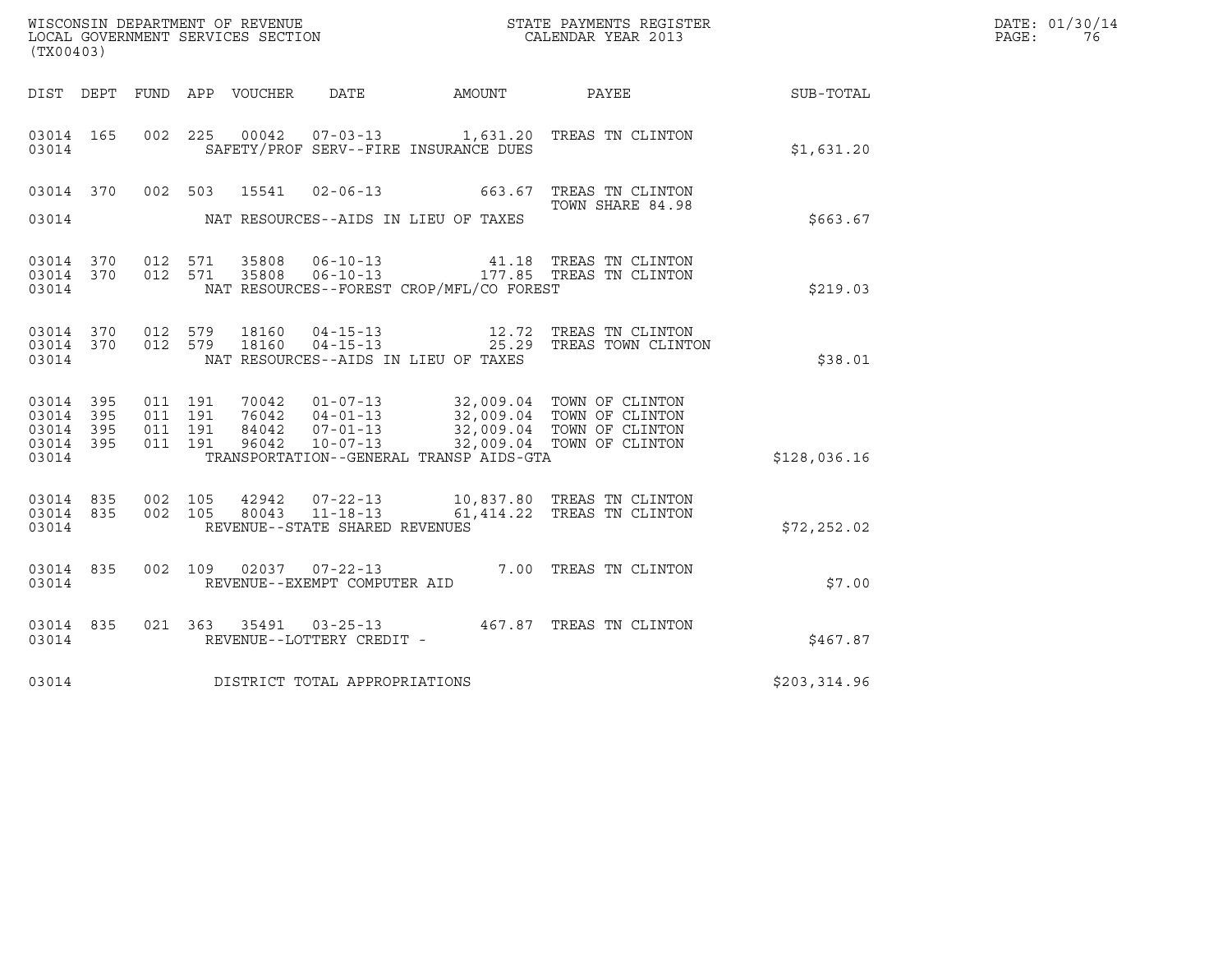| %WISCONSIN DEPARTMENT OF REVENUE $$\tt STATE~PAYMENTS~REGISTER$ LOCAL GOVERNMENT SERVICES SECTION $$\tt CALENDAR~YEAR~2013$$<br>(TX00403) |     |                                         |         |  |                                |                                          |                                                                                                                                                           |              | DATE: 01/30/14<br>PAGE: 77 |
|-------------------------------------------------------------------------------------------------------------------------------------------|-----|-----------------------------------------|---------|--|--------------------------------|------------------------------------------|-----------------------------------------------------------------------------------------------------------------------------------------------------------|--------------|----------------------------|
|                                                                                                                                           |     |                                         |         |  |                                |                                          | DIST DEPT FUND APP VOUCHER DATE AMOUNT PAYEE SUB-TOTAL                                                                                                    |              |                            |
| 03016 165<br>03016                                                                                                                        |     |                                         |         |  |                                | SAFETY/PROF SERV--FIRE INSURANCE DUES    | 002 225 00043 07-03-13 2,151.30 TREAS TN CRYSTAL LAKE                                                                                                     | \$2,151.30   |                            |
|                                                                                                                                           |     |                                         |         |  |                                |                                          | 03016 370 002 503 15542 02-06-13 29,561.87 TREAS TN CRYSTAL LAKE                                                                                          |              |                            |
| 03016                                                                                                                                     |     |                                         |         |  |                                | NAT RESOURCES--AIDS IN LIEU OF TAXES     | <b>TOWN SHARE 3962.23</b>                                                                                                                                 | \$29,561.87  |                            |
| 03016                                                                                                                                     |     |                                         |         |  |                                | NAT RESOURCES--FOREST CROP/MFL/CO FOREST | 03016 370 012 571 35809 06-10-13 281.96 TREAS TN CRYSTAL LAKE                                                                                             | \$281.96     |                            |
| 03016 370<br>03016 370<br>03016                                                                                                           |     | 03016 370 012 579<br>012 579<br>012 579 |         |  |                                | NAT RESOURCES--AIDS IN LIEU OF TAXES     | 18161   04-15-13   66   TREAS TN CRYSTAL LAKE<br>18161   04-15-13   623.03   TREAS TN CRYSTAL LAKE<br>18161   04-15-13   682.66   TREAS TOWN CRYSTAL LAKE | \$1,306.35   |                            |
| 03016 395<br>03016<br>03016 395<br>03016 395<br>03016                                                                                     | 395 | 011 191<br>011 191<br>011 191           | 011 191 |  |                                | TRANSPORTATION--GENERAL TRANSP AIDS-GTA  |                                                                                                                                                           | \$124,564.28 |                            |
| 03016 835<br>03016 835<br>03016                                                                                                           |     | 002 105                                 |         |  | REVENUE--STATE SHARED REVENUES |                                          | 42943  07-22-13  3,874.63  TREAS TN CRYSTAL LAKE<br>002 105 80044 11-18-13 22,447.93 TREAS TN CRYSTAL LAKE                                                | \$26, 322.56 |                            |
| 03016 835<br>03016                                                                                                                        |     |                                         |         |  | REVENUE--EXEMPT COMPUTER AID   |                                          | 002 109 02038 07-22-13 30.00 TREAS TN CRYSTAL LAKE                                                                                                        | \$30.00      |                            |
| 03016                                                                                                                                     |     |                                         |         |  | DISTRICT TOTAL APPROPRIATIONS  |                                          |                                                                                                                                                           | \$184,218.32 |                            |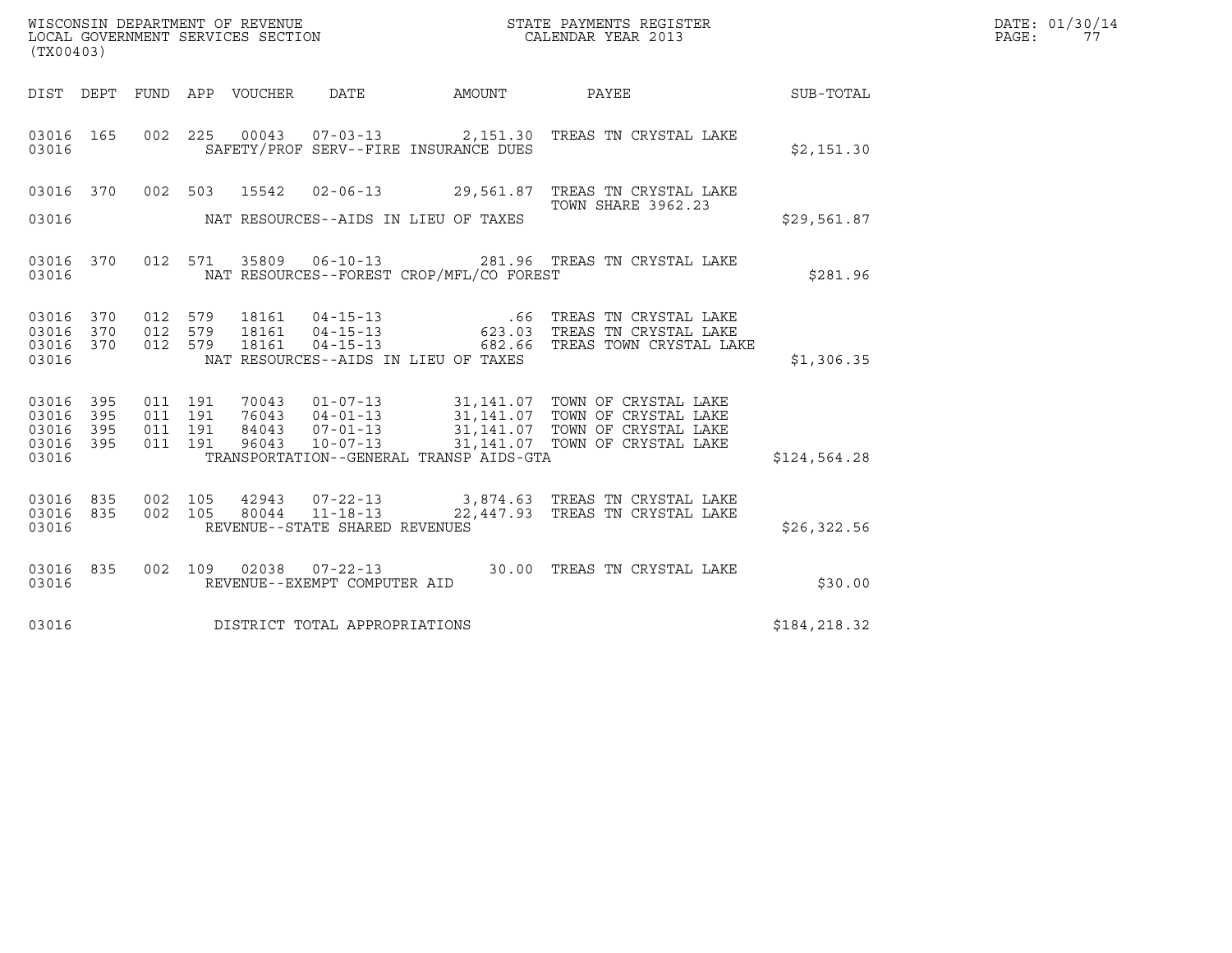| (TX00403)                                         |            |                                          | WISCONSIN DEPARTMENT OF REVENUE<br>LOCAL GOVERNMENT SERVICES SECTION |                                |                                          | STATE PAYMENTS REGISTER<br>CALENDAR YEAR 2013                                                                                                                                                        |              | DATE: 01/30/14<br>PAGE:<br>78 |
|---------------------------------------------------|------------|------------------------------------------|----------------------------------------------------------------------|--------------------------------|------------------------------------------|------------------------------------------------------------------------------------------------------------------------------------------------------------------------------------------------------|--------------|-------------------------------|
|                                                   |            |                                          | DIST DEPT FUND APP VOUCHER DATE                                      |                                | AMOUNT                                   | PAYEE SUB-TOTAL                                                                                                                                                                                      |              |                               |
| 03018 165<br>03018                                |            |                                          |                                                                      |                                | SAFETY/PROF SERV--FIRE INSURANCE DUES    | 002  225  00044  07-03-13  2,244.15  TREAS TN CUMBERLAND                                                                                                                                             | \$2,244.15   |                               |
| 03018                                             |            |                                          |                                                                      |                                | NAT RESOURCES--FOREST CROP/MFL/CO FOREST | 03018 370 012 571 35810 06-10-13 165.13 TREAS TN CUMBERLAND                                                                                                                                          | \$165.13     |                               |
| 03018 370<br>03018<br>03018 370<br>03018          | 370        | 012 579<br>012 579<br>012 579            |                                                                      |                                | NAT RESOURCES--AIDS IN LIEU OF TAXES     | 18162  04-15-13   16.00 TREAS TOWN CUMBERLAND                                                                                                                                                        | \$338.61     |                               |
| 03018 395<br>03018<br>03018<br>03018 395<br>03018 | 395<br>395 | 011 191<br>011 191<br>011 191<br>011 191 |                                                                      |                                | TRANSPORTATION--GENERAL TRANSP AIDS-GTA  | 70044  01-07-13  32,495.95  TOWN OF CUMBERLAND<br>76044  04-01-13  32,495.95  TOWN OF CUMBERLAND<br>84044  07-01-13  32,495.95  TOWN OF CUMBERLAND<br>96044  10-07-13  32,495.95  TOWN OF CUMBERLAND | \$129,983.80 |                               |
| 03018<br>03018 835<br>03018                       | 835        | 002 105                                  |                                                                      | REVENUE--STATE SHARED REVENUES |                                          | 42944  07-22-13  4,672.44  TREAS TN CUMBERLAND<br>002 105 80045 11-18-13 26,474.37 TREAS TN CUMBERLAND                                                                                               | \$31,146.81  |                               |
| 03018                                             |            | 03018 835 002 109                        |                                                                      | REVENUE--EXEMPT COMPUTER AID   |                                          |                                                                                                                                                                                                      | \$11.00      |                               |
| 03018                                             |            |                                          |                                                                      | DISTRICT TOTAL APPROPRIATIONS  |                                          |                                                                                                                                                                                                      | \$163,889.50 |                               |

WISCONSIN DEPARTMENT OF REVENUE<br>LOCAL GOVERNMENT SERVICES SECTION STATE PAYMENTS REGISTER SECONDER STATE PASSES OF SAMENTS REGISTER<br>DOCAL GOVERNMENT SERVICES SECTION SECONDER SERVICES OF SECONDAR YEAR 2013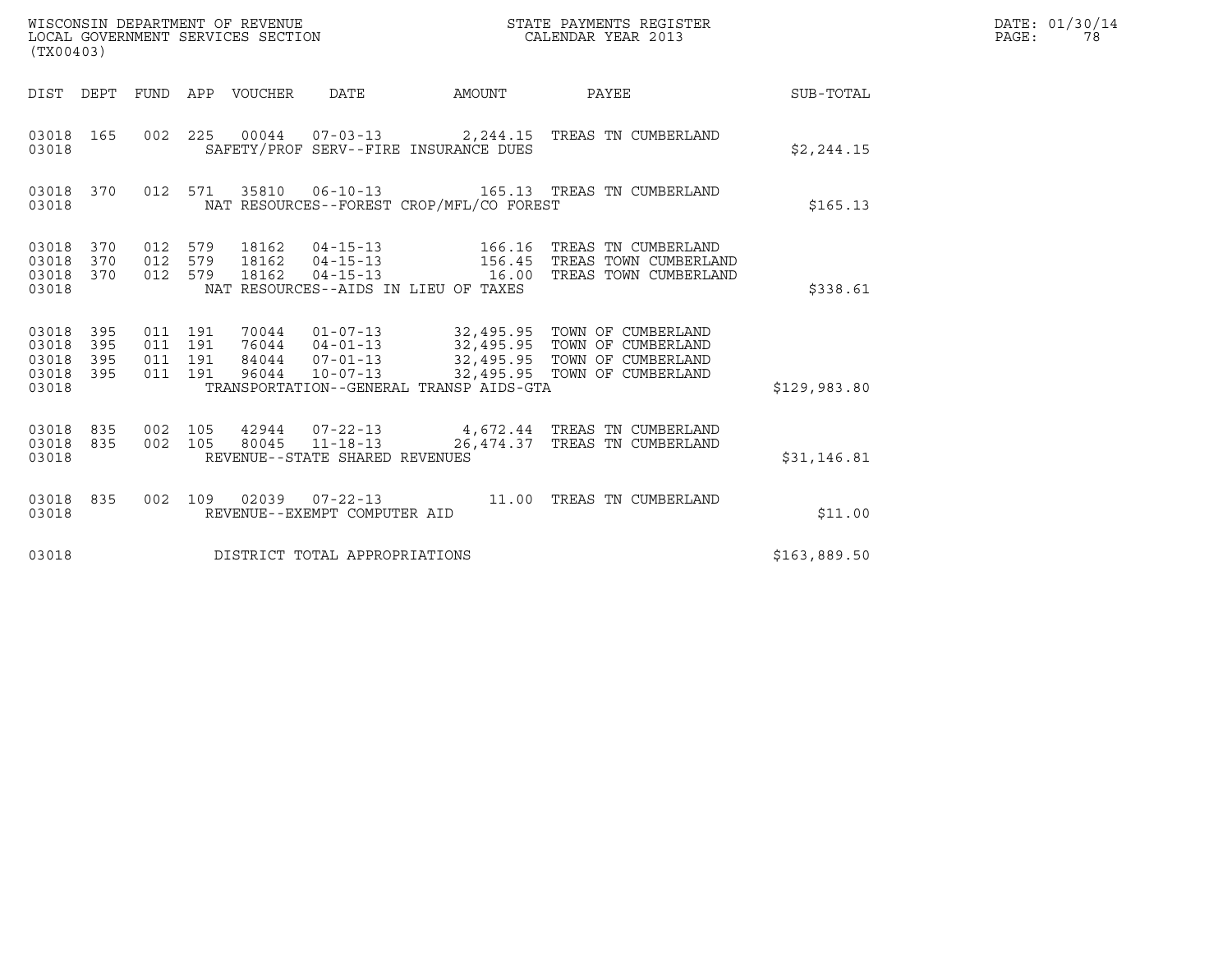| WISCONSIN DEPARTMENT OF REVENUE   | STATE PAYMENTS REGISTER | DATE: 01/30/14 |
|-----------------------------------|-------------------------|----------------|
| LOCAL GOVERNMENT SERVICES SECTION | CALENDAR YEAR 2013      | PAGE:          |

| WISCONSIN DEPARTMENT OF REVENUE<br>LOCAL GOVERNMENT SERVICES SECTION<br>(TX00403) |            |  |                                          |                                 |                                |                                                                                                                            | STATE PAYMENTS REGISTER<br>STATE PAYMENTS REGIS<br>CALENDAR YEAR 2013                               |               | DATE: 01/30/14<br>PAGE:<br>79 |
|-----------------------------------------------------------------------------------|------------|--|------------------------------------------|---------------------------------|--------------------------------|----------------------------------------------------------------------------------------------------------------------------|-----------------------------------------------------------------------------------------------------|---------------|-------------------------------|
|                                                                                   |            |  |                                          | DIST DEPT FUND APP VOUCHER DATE |                                |                                                                                                                            | AMOUNT PAYEE                                                                                        | SUB-TOTAL     |                               |
| 03020 165<br>03020                                                                |            |  |                                          |                                 |                                | SAFETY/PROF SERV--FIRE INSURANCE DUES                                                                                      | 002  225  00045  07-03-13  1,159.62  TREAS TN DALLAS                                                | \$1,159.62    |                               |
| 03020 370<br>03020<br>03020<br>03020                                              | 370<br>370 |  | 000 001<br>000 001                       | 000 001 04DNR                   |                                | 10-23-13 358.42 TOWN DALLAS<br>NAT RESOURCES-SEVERANCE/YIELD/WITHDRAWAL                                                    | 01DNR  03-13-13  46.39 TREAS TOWN DALLAS<br>02DNR  07-03-13  3,560.63  TREAS TOWN DALLAS            | \$3,965.44    |                               |
| 03020 370<br>03020                                                                |            |  |                                          |                                 |                                | NAT RESOURCES--FOREST CROP/MFL/CO FOREST                                                                                   | 012 571 35811 06-10-13 302.60 TREAS TN DALLAS                                                       | \$302.60      |                               |
| 03020 395<br>03020<br>03020<br>03020 395<br>03020                                 | 395<br>395 |  | 011 191<br>011 191<br>011 191<br>011 191 | 76045<br>84045<br>96045         |                                | 70045  01-07-13  20,968.88  TOWN OF DALLAS<br>04-01-13 20,968.88 TOWN OF DALLAS<br>TRANSPORTATION--GENERAL TRANSP AIDS-GTA |                                                                                                     | \$83,875.54   |                               |
| 03020<br>03020 835<br>03020                                                       | 835        |  |                                          |                                 | REVENUE--STATE SHARED REVENUES |                                                                                                                            | 002 105 42945 07-22-13 5,442.74 TREAS TN DALLAS<br>002 105 80046 11-18-13 30,490.37 TREAS TN DALLAS | \$35,933.11   |                               |
| 03020 835<br>03020                                                                |            |  |                                          |                                 | REVENUE--EXEMPT COMPUTER AID   |                                                                                                                            | 002 109 02040 07-22-13 1.00 TREAS TN DALLAS                                                         | \$1.00        |                               |
| 03020                                                                             |            |  |                                          |                                 | DISTRICT TOTAL APPROPRIATIONS  |                                                                                                                            |                                                                                                     | \$125, 237.31 |                               |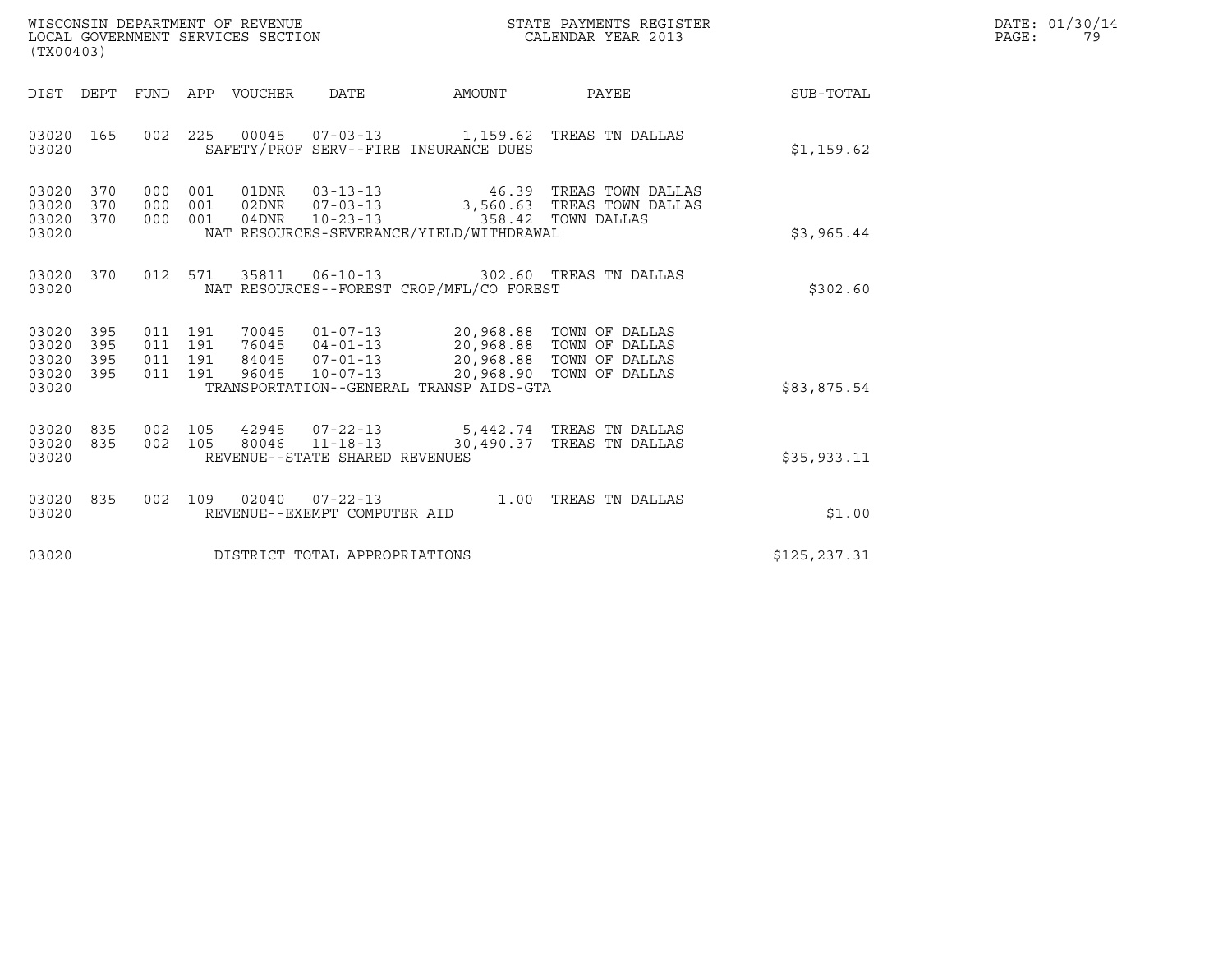| (TX00403)                                                 |           |                                          |  |                |                                                                    |                                                                                                                                                                                |                                                                                                                                                                   |              | DATE: 01/30/14<br>PAGE:<br>80 |
|-----------------------------------------------------------|-----------|------------------------------------------|--|----------------|--------------------------------------------------------------------|--------------------------------------------------------------------------------------------------------------------------------------------------------------------------------|-------------------------------------------------------------------------------------------------------------------------------------------------------------------|--------------|-------------------------------|
|                                                           |           |                                          |  |                |                                                                    |                                                                                                                                                                                | DIST DEPT FUND APP VOUCHER DATE AMOUNT PAYEE                                                                                                                      | SUB-TOTAL    |                               |
| 03022 165<br>03022                                        |           |                                          |  |                |                                                                    | SAFETY/PROF SERV--FIRE INSURANCE DUES                                                                                                                                          | 002 225 00046 07-03-13 2,222.57 TREAS TN DOVRE                                                                                                                    | \$2,222.57   |                               |
| 03022 370<br>03022                                        |           | 03022 370 000 001<br>000 001             |  |                |                                                                    | NAT RESOURCES-SEVERANCE/YIELD/WITHDRAWAL                                                                                                                                       | $\begin{array}{lllllll} 01\text{DNR} & 03-13-13 & 2,433.57 & \text{TREAS TOWN DOVER} \\ 02\text{DNR} & 07-03-13 & 1,424.23 & \text{TREAS TOWN DOVER} \end{array}$ | \$3,857.80   |                               |
| 03022                                                     |           |                                          |  |                | NAT RESOURCES--AIDS IN LIEU OF TAXES                               |                                                                                                                                                                                | 03022 370 002 503 15543 02-06-13 305.12 TREAS TN DOVRE<br>TOWN SHARE 70.68                                                                                        | \$305.12     |                               |
| 03022                                                     |           |                                          |  |                |                                                                    | NAT RESOURCES--FOREST CROP/MFL/CO FOREST                                                                                                                                       | 03022 370 012 571 35812 06-10-13 340.18 TREAS TN DOVRE                                                                                                            | \$340.18     |                               |
| 03022                                                     |           | 03022 370 012 579<br>03022 370 012 579   |  | 18163<br>18163 | NAT RESOURCES--AIDS IN LIEU OF TAXES                               |                                                                                                                                                                                | 04-15-13 722.57 TREAS TN DOVRE<br>04-15-13 293.80 TREAS TOWN DOVE<br>293.80 TREAS TOWN DOVER                                                                      | \$1,016.37   |                               |
| 03022 395<br>03022 395<br>03022 395<br>03022 395<br>03022 |           | 011 191<br>011 191<br>011 191<br>011 191 |  |                | 96046  10-07-13                                                    | 70046  01-07-13  29,892.04  TOWN OF DOVRE<br>76046  04-01-13  29,892.04  TOWN OF DOVRE<br>84046  07-01-13  29,892.04  TOWN OF DOVRE<br>TRANSPORTATION--GENERAL TRANSP AIDS-GTA | 29,892.04 TOWN OF DOVRE                                                                                                                                           | \$119,568.16 |                               |
| 03022 835<br>03022                                        | 03022 835 | 002 105<br>002 105                       |  |                | 42946 07-22-13<br>80047 11-18-13<br>REVENUE--STATE SHARED REVENUES |                                                                                                                                                                                | 8,205.49 TREAS TN DOVRE<br>46,498.66 TREAS TN DOVRE                                                                                                               | \$54,704.15  |                               |
| 03022                                                     | 03022 835 |                                          |  |                |                                                                    | DOA-PAYMENT FOR MUNICIPAL SERVICES AID                                                                                                                                         | 002 501 00001 02-01-13 182.87 TREAS TN DOVRE                                                                                                                      | \$182.87     |                               |
| 03022                                                     |           |                                          |  |                | DISTRICT TOTAL APPROPRIATIONS                                      |                                                                                                                                                                                |                                                                                                                                                                   | \$182,197.22 |                               |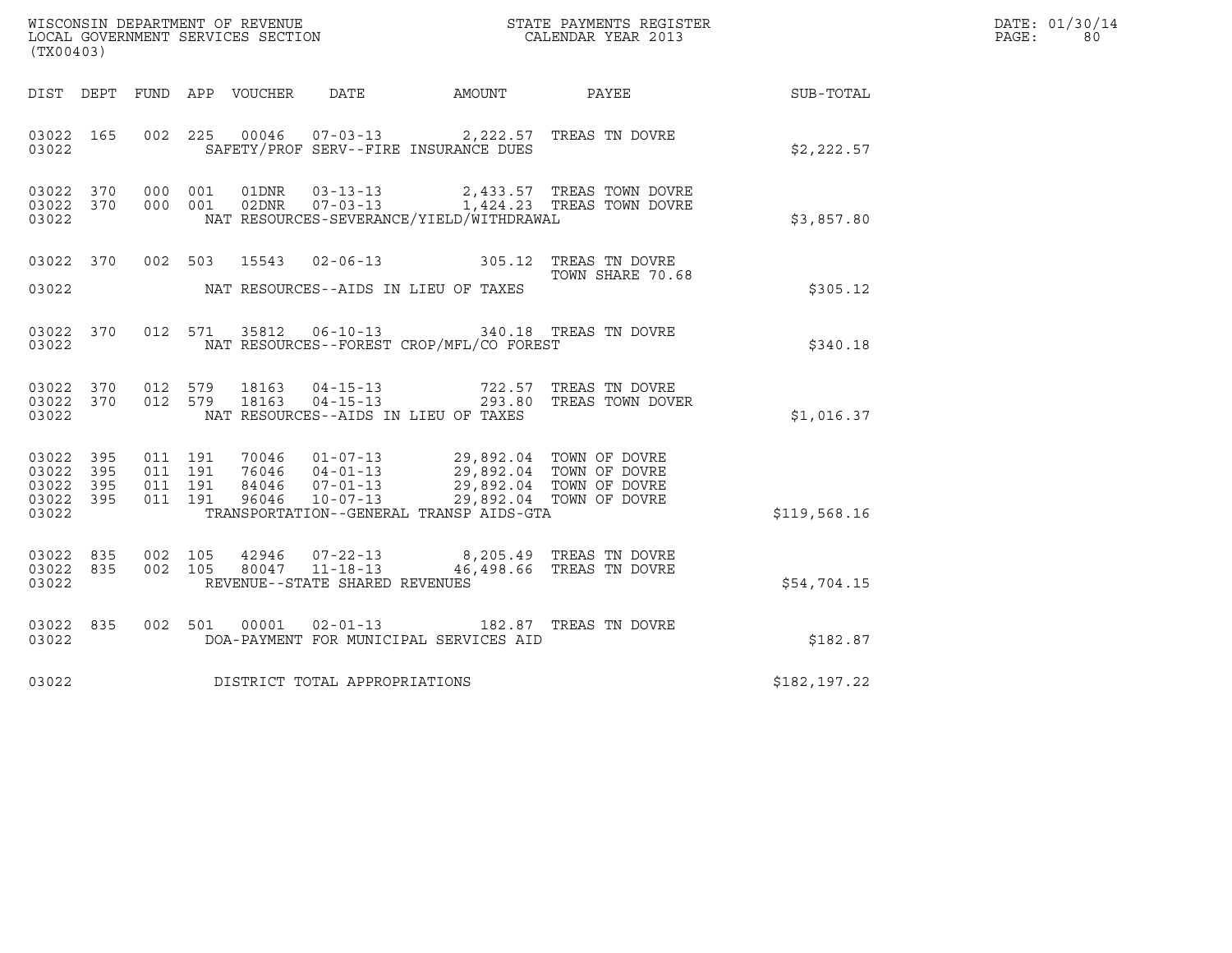| WISCONSIN DEPARTMENT OF REVENUE   | STATE PAYMENTS REGISTER | DATE: 01/30/14 |
|-----------------------------------|-------------------------|----------------|
| LOCAL GOVERNMENT SERVICES SECTION | CALENDAR YEAR 2013      | PAGE:          |

| WISCONSIN DEPARTMENT OF REVENUE<br>LOCAL GOVERNMENT SERVICES SECTION<br>CALENDAR YEAR 2013<br>(TX00403)                                                                                                                                                                                                      |  |              | DATE: 01/30/14<br>PAGE:<br>81 |
|--------------------------------------------------------------------------------------------------------------------------------------------------------------------------------------------------------------------------------------------------------------------------------------------------------------|--|--------------|-------------------------------|
| DIST DEPT FUND APP VOUCHER DATE AMOUNT PAYEE TO SUB-TOTAL                                                                                                                                                                                                                                                    |  |              |                               |
| 03024 165 002 225 00047 07-03-13 1,137.32 TREAS TN DOYLE<br>SAFETY/PROF SERV--FIRE INSURANCE DUES<br>03024                                                                                                                                                                                                   |  | \$1,137.32   |                               |
| 000 001 01DNR 03-13-13 4,701.92 TREAS TOWN DOYLE<br>000 001 04DNR 10-23-13 15,928.27 TOWN DOYLE<br>000 001 05DNR 11-21-13 282.70 TREAS TOWN DOYLE<br>03024 370<br>03024 370<br>03024 370<br>03024 NAT RESOURCES-SEVERANCE/YIELD/WITHDRAWAL                                                                   |  | \$20,912.89  |                               |
| $\begin{array}{cccccccc} 03024 & 370 & 012 & 571 & 35813 & 06-10-13 & & & 552.00 & \text{TREAS TN DOVLE} \\ 03024 & 370 & 012 & 571 & 35813 & 06-10-13 & & & 630.94 & \text{TREAS TN DOVLE} \end{array}$<br>03024 NAT RESOURCES--FOREST CROP/MFL/CO FOREST                                                   |  | \$1,182.94   |                               |
| 03024 370 012 579 18164 04-15-13 1.94 TREAS TN DOYLE<br>03024 NAT RESOURCES--AIDS IN LIEU OF TAXES                                                                                                                                                                                                           |  | \$1.94       |                               |
| 011 191 70047 01-07-13 18,919.63 TOWN OF DOYLE<br>011 191 76047 04-01-13 18,919.63 TOWN OF DOYLE<br>011 191 84047 07-01-13 18,919.63 TOWN OF DOYLE<br>011 191 96047 10-07-13 18,919.63 TOWN OF DOYLE<br>03024 395<br>03024 395<br>03024 395<br>03024 395<br>TRANSPORTATION--GENERAL TRANSP AIDS-GTA<br>03024 |  | \$75,678.52  |                               |
| 03024 835 002 105 42947 07-22-13 4,302.03 TREAS TN DOYLE<br>03024 835 002 105 80048 11-18-13 24,378.18 TREAS TN DOYLE<br>03024<br>REVENUE--STATE SHARED REVENUES                                                                                                                                             |  | \$28,680.21  |                               |
| $\begin{array}{cccc} 03024 & 835 & 002 & 109 & 02041 & 07-22-13 & 3.00 & \text{TREAS TN DOVLE} \\ 03024 & \text{REVENUE--EXEMPT COMPUTER AID & \end{array}$                                                                                                                                                  |  | \$3.00       |                               |
| 03024 DISTRICT TOTAL APPROPRIATIONS                                                                                                                                                                                                                                                                          |  | \$127,596.82 |                               |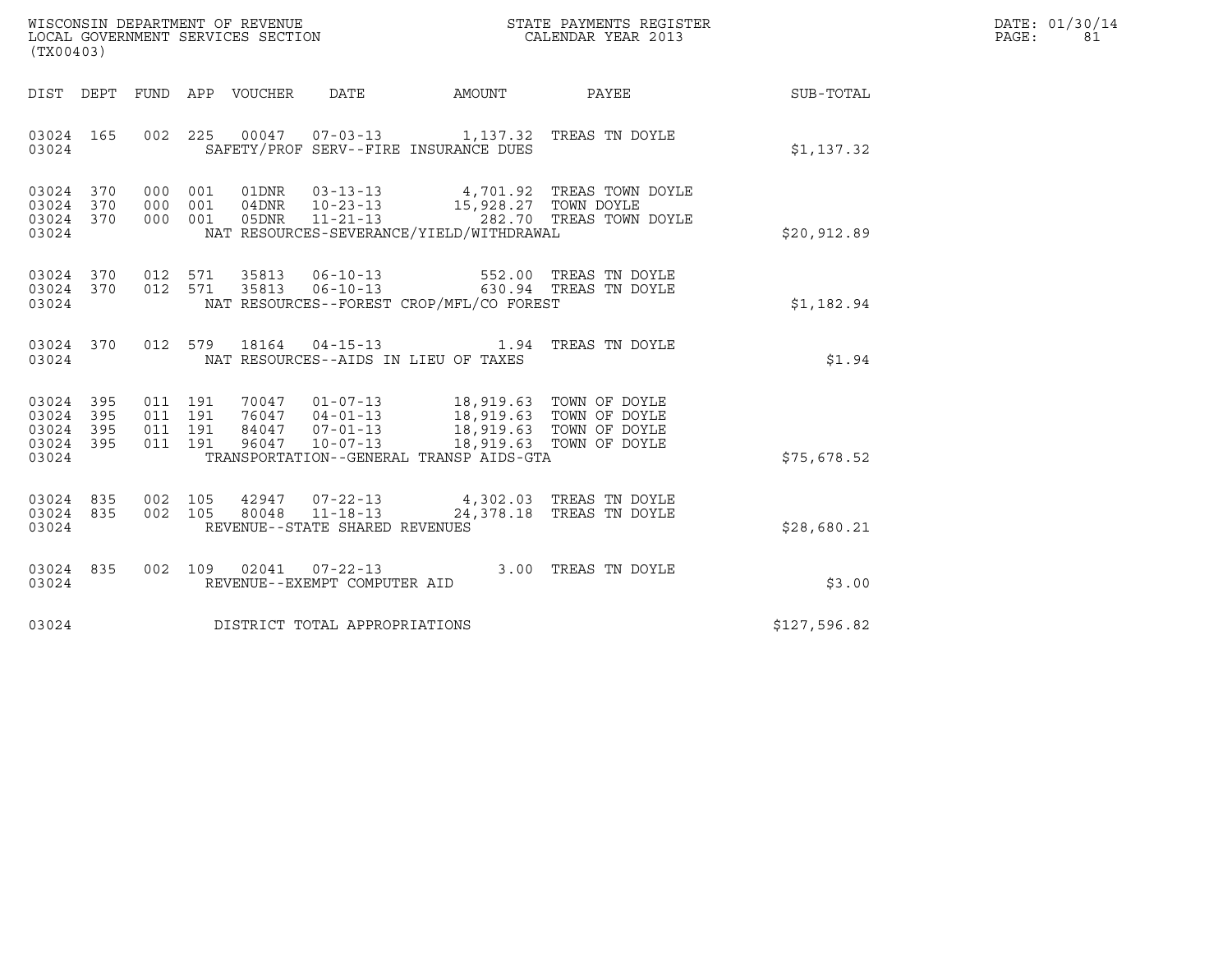| LOCAL GOVERNMENT SERVICES SECTION<br>(TX00403)             |                   |                                                     |                                          |                            |                                |                                          |                                                                                                                                                                                 |              | DATE: 01/30/14<br>PAGE:<br>82 |
|------------------------------------------------------------|-------------------|-----------------------------------------------------|------------------------------------------|----------------------------|--------------------------------|------------------------------------------|---------------------------------------------------------------------------------------------------------------------------------------------------------------------------------|--------------|-------------------------------|
|                                                            |                   |                                                     |                                          | DIST DEPT FUND APP VOUCHER | DATE                           |                                          | AMOUNT PAYEE SUB-TOTAL                                                                                                                                                          |              |                               |
| 03026 165<br>03026                                         |                   | 002 225                                             |                                          |                            |                                | SAFETY/PROF SERV--FIRE INSURANCE DUES    | 00048  07-03-13  3,119.49  TREAS TN LAKELAND                                                                                                                                    | \$3,119.49   |                               |
| 03026 370<br>03026                                         |                   |                                                     | 000 001                                  | 01DNR                      |                                | NAT RESOURCES-SEVERANCE/YIELD/WITHDRAWAL | 03-13-13 66.25 TREAS TOWN LAKELAND                                                                                                                                              | \$86.25      |                               |
| 03026 370<br>03026                                         |                   |                                                     | 012 571                                  | 35814                      | $06 - 10 - 13$                 | NAT RESOURCES--FOREST CROP/MFL/CO FOREST | 445.11 TREAS TN LAKELAND                                                                                                                                                        | \$445.11     |                               |
| 03026 370<br>03026<br>03026<br>03026<br>03026 370<br>03026 | 370<br>370<br>370 | 012 579<br>012 579<br>012 579<br>012 579<br>012 579 |                                          |                            |                                | NAT RESOURCES--AIDS IN LIEU OF TAXES     |                                                                                                                                                                                 | \$387.01     |                               |
| 03026 395<br>03026<br>03026<br>03026 395<br>03026          | 395<br>395        |                                                     | 011 191<br>011 191<br>011 191<br>011 191 |                            |                                | TRANSPORTATION--GENERAL TRANSP AIDS-GTA  |                                                                                                                                                                                 | \$128,904.13 |                               |
| 03026 835<br>03026                                         |                   | 03026 835 002 105<br>002 105                        |                                          |                            | REVENUE--STATE SHARED REVENUES |                                          | $\begin{array}{cccc} 42948 & 07\hbox{-}22\hbox{-}13 & 2,248.37 & \text{TREAS TN LAKELAND} \\ 80049 & 11\hbox{-}18\hbox{-}13 & 12,740.75 & \text{TREAS TN LAKELAND} \end{array}$ | \$14,989.12  |                               |
| 03026 835<br>03026                                         |                   |                                                     |                                          |                            | REVENUE--EXEMPT COMPUTER AID   |                                          | 002 109 02042 07-22-13 30.00 TREAS TN LAKELAND                                                                                                                                  | \$30.00      |                               |
| 03026                                                      |                   |                                                     |                                          |                            | DISTRICT TOTAL APPROPRIATIONS  |                                          |                                                                                                                                                                                 | \$147,961.11 |                               |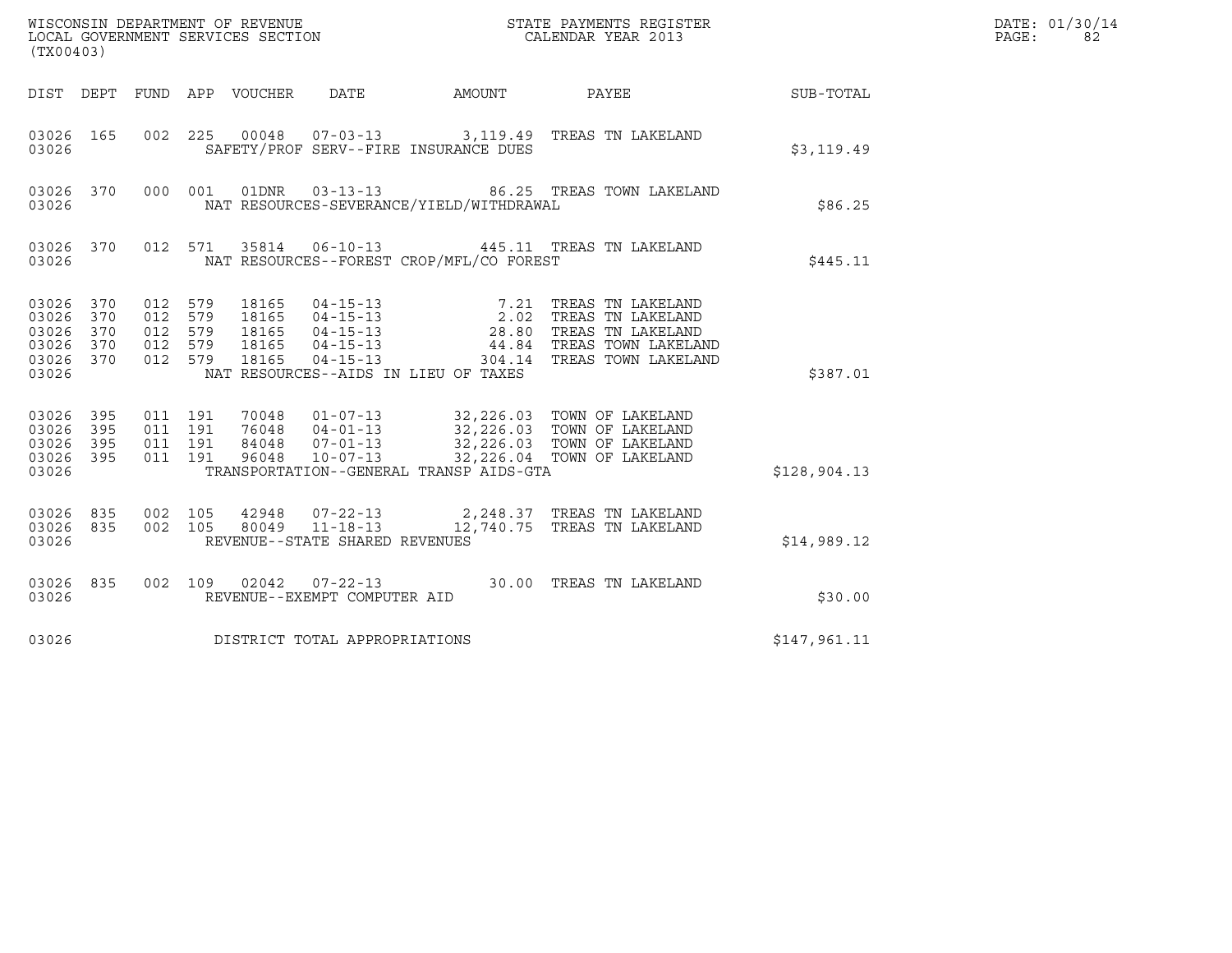| WISCONSIN DEPARTMENT OF REVENUE<br>LOCAL GOVERNMENT SERVICES SECTION<br>(TX00403) | STATE PAYMENTS REGISTER<br>CALENDAR YEAR 2013 | DATE: 01/30/14<br>PAGE: |
|-----------------------------------------------------------------------------------|-----------------------------------------------|-------------------------|

| (TX00403)                                                       |  |  |  |                                |                                          |                                                                                                                                                                                                                                   |              | DATE: 01/30/14<br>$\texttt{PAGE:}$<br>83 |
|-----------------------------------------------------------------|--|--|--|--------------------------------|------------------------------------------|-----------------------------------------------------------------------------------------------------------------------------------------------------------------------------------------------------------------------------------|--------------|------------------------------------------|
|                                                                 |  |  |  |                                | DIST DEPT FUND APP VOUCHER DATE AMOUNT   | PAYEE SUB-TOTAL                                                                                                                                                                                                                   |              |                                          |
| 03028                                                           |  |  |  |                                | SAFETY/PROF SERV--FIRE INSURANCE DUES    | 03028 165 002 225 00049 07-03-13 1,617.45 TREAS TN MAPLE GROVE                                                                                                                                                                    | \$1,617.45   |                                          |
| 03028 370<br>03028 370<br>03028                                 |  |  |  |                                | NAT RESOURCES-SEVERANCE/YIELD/WITHDRAWAL | 000 001 02DNR 07-03-13 540.98 TREAS TOWN MAPLE GROVE 600 001 04DNR 10-23-13 1,005.65 TOWN MAPLE GROVE                                                                                                                             | \$1,546.63   |                                          |
| 03028 370<br>03028                                              |  |  |  |                                | NAT RESOURCES--FOREST CROP/MFL/CO FOREST | 012 571 35815 06-10-13 206.64 TREAS TN MAPLE GROVE                                                                                                                                                                                | \$206.64     |                                          |
| 03028 370<br>03028                                              |  |  |  |                                | NAT RESOURCES--AIDS IN LIEU OF TAXES     | 012 579 18166 04-15-13 6.42 TREAS TN MAPLE GROVE                                                                                                                                                                                  | \$6.42       |                                          |
| 03028 395<br>03028<br>395<br>03028<br>395<br>03028 395<br>03028 |  |  |  |                                | TRANSPORTATION--GENERAL TRANSP AIDS-GTA  | 011  191  70049  01-07-13  35,682.03  TOWN OF MAPLE GROVE<br>011 191 76049 04-01-13 35,682.03 TOWN OF MAPLE GROVE<br>011 191 84049 07-01-13 35,682.03 TOWN OF MAPLE GROVE<br>011 191 96049 10-07-13 35,682.03 TOWN OF MAPLE GROVE | \$142,728.14 |                                          |
| 03028 835<br>03028 835<br>03028                                 |  |  |  | REVENUE--STATE SHARED REVENUES |                                          | 002 105  42949  07-22-13   13,710.70  TREAS TN MAPLE GROVE   002   105   80050   11-18-13   77,699.50  TREAS TN MAPLE GROVE                                                                                                       | \$91,410.20  |                                          |
| 03028 835<br>03028                                              |  |  |  | REVENUE--EXEMPT COMPUTER AID   |                                          | 002 109 02043 07-22-13 16.00 TREAS TN MAPLE GROVE                                                                                                                                                                                 | \$16.00      |                                          |
| 03028                                                           |  |  |  | DISTRICT TOTAL APPROPRIATIONS  |                                          |                                                                                                                                                                                                                                   | \$237,531.48 |                                          |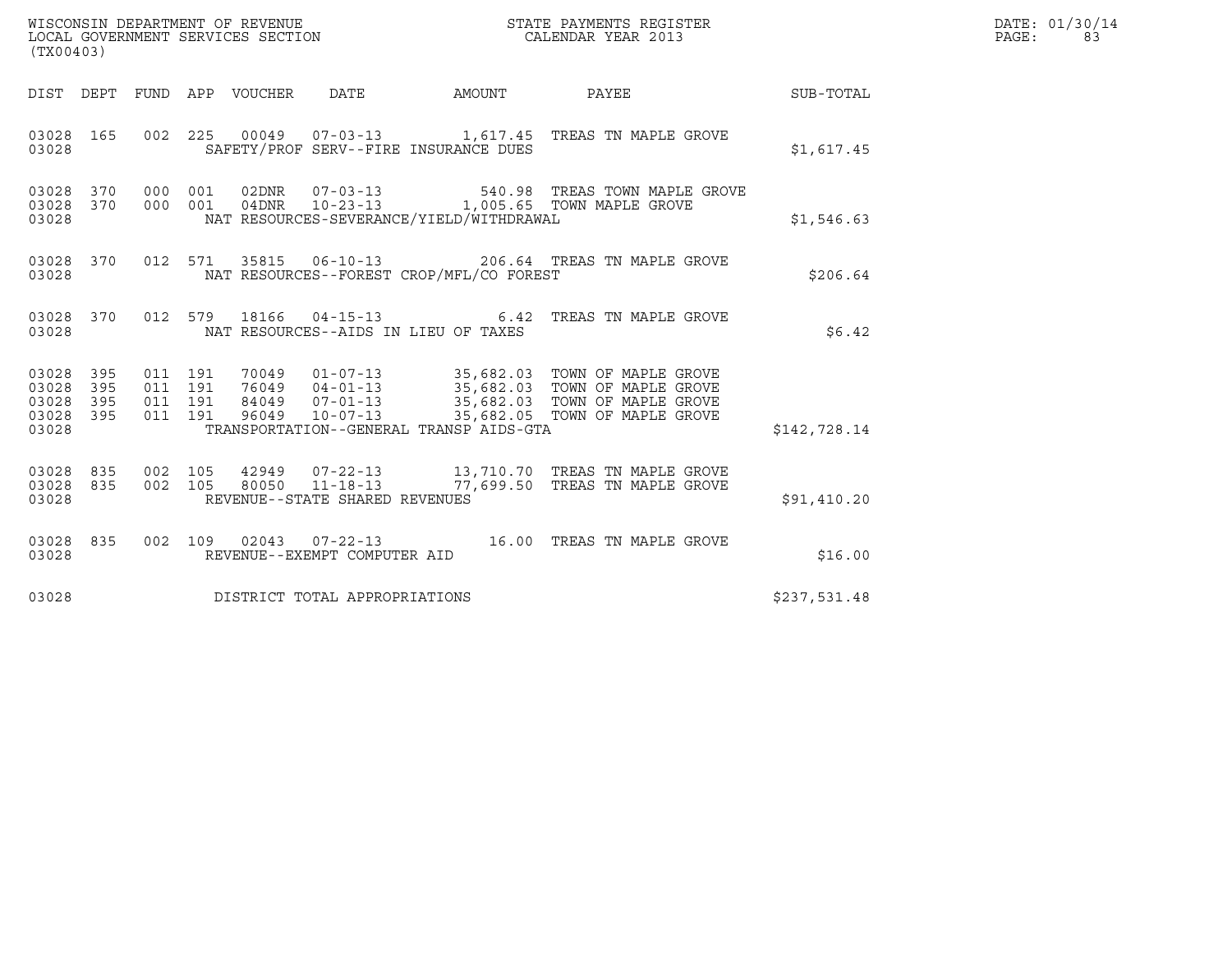| WISCONSIN DEPARTMENT OF REVENUE<br>LOCAL GOVERNMENT SERVICES SECTION<br>(TX00403) |                   |                                          |         |                                 |                                |                                          | STATE PAYMENTS REGISTER<br>CALENDAR YEAR 2013                                                                                                                                                            |              | DATE: 01/30/14<br>PAGE:<br>84 |
|-----------------------------------------------------------------------------------|-------------------|------------------------------------------|---------|---------------------------------|--------------------------------|------------------------------------------|----------------------------------------------------------------------------------------------------------------------------------------------------------------------------------------------------------|--------------|-------------------------------|
|                                                                                   |                   |                                          |         | DIST DEPT FUND APP VOUCHER DATE |                                |                                          | AMOUNT PAYEE SUB-TOTAL                                                                                                                                                                                   |              |                               |
| 03030 165<br>03030                                                                |                   |                                          |         |                                 |                                | SAFETY/PROF SERV--FIRE INSURANCE DUES    | 002 225 00050 07-03-13 3,405.59 TREAS TN MAPLE PLAIN                                                                                                                                                     | \$3,405.59   |                               |
| 03030 370<br>03030<br>03030                                                       | 370               | 000 001<br>000 001                       |         |                                 |                                | NAT RESOURCES-SEVERANCE/YIELD/WITHDRAWAL |                                                                                                                                                                                                          | \$1,262.30   |                               |
| 03030 370 012 571<br>03030 370<br>03030                                           |                   |                                          | 012 571 |                                 |                                | NAT RESOURCES--FOREST CROP/MFL/CO FOREST | 35816  06-10-13   596.43  TREAS TN MAPLE PLAIN<br>35816  06-10-13  859.21 TREAS TN MAPLE PLAIN                                                                                                           | \$1,455.64   |                               |
| 03030 395<br>03030<br>03030<br>03030<br>03030                                     | 395<br>395<br>395 | 011 191<br>011 191<br>011 191<br>011 191 |         |                                 |                                | TRANSPORTATION--GENERAL TRANSP AIDS-GTA  | 70050  01-07-13  29,738.55  TOWN OF MAPLE PLAIN<br>76050  04-01-13  29,738.55  TOWN OF MAPLE PLAIN<br>84050  07-01-13  29,738.55  TOWN OF MAPLE PLAIN<br>96050  10-07-13  29,738.58  TOWN OF MAPLE PLAIN | \$118,954.23 |                               |
| 03030<br>03030 835<br>03030                                                       | 835               | 002 105                                  |         |                                 | REVENUE--STATE SHARED REVENUES |                                          | 42950  07-22-13   1,210.69  TREAS TN MAPLE PLAIN<br>002 105 80051 11-18-13 6,860.55 TREAS TN MAPLE PLAIN                                                                                                 | \$8,071.24   |                               |
| 03030 835<br>03030                                                                |                   |                                          |         |                                 | REVENUE--EXEMPT COMPUTER AID   |                                          | 002 109 02044 07-22-13 9.00 TREAS TN MAPLE PLAIN                                                                                                                                                         | \$9.00       |                               |
| 03030                                                                             |                   |                                          |         |                                 | DISTRICT TOTAL APPROPRIATIONS  |                                          |                                                                                                                                                                                                          | \$133,158.00 |                               |

WISCONSIN DEPARTMENT OF REVENUE<br>LOCAL GOVERNMENT SERVICES SECTION STATE PAYMENTS REGISTER SECONDER SERVICES OF SAMENTS REGISTER SERVICES SECTIO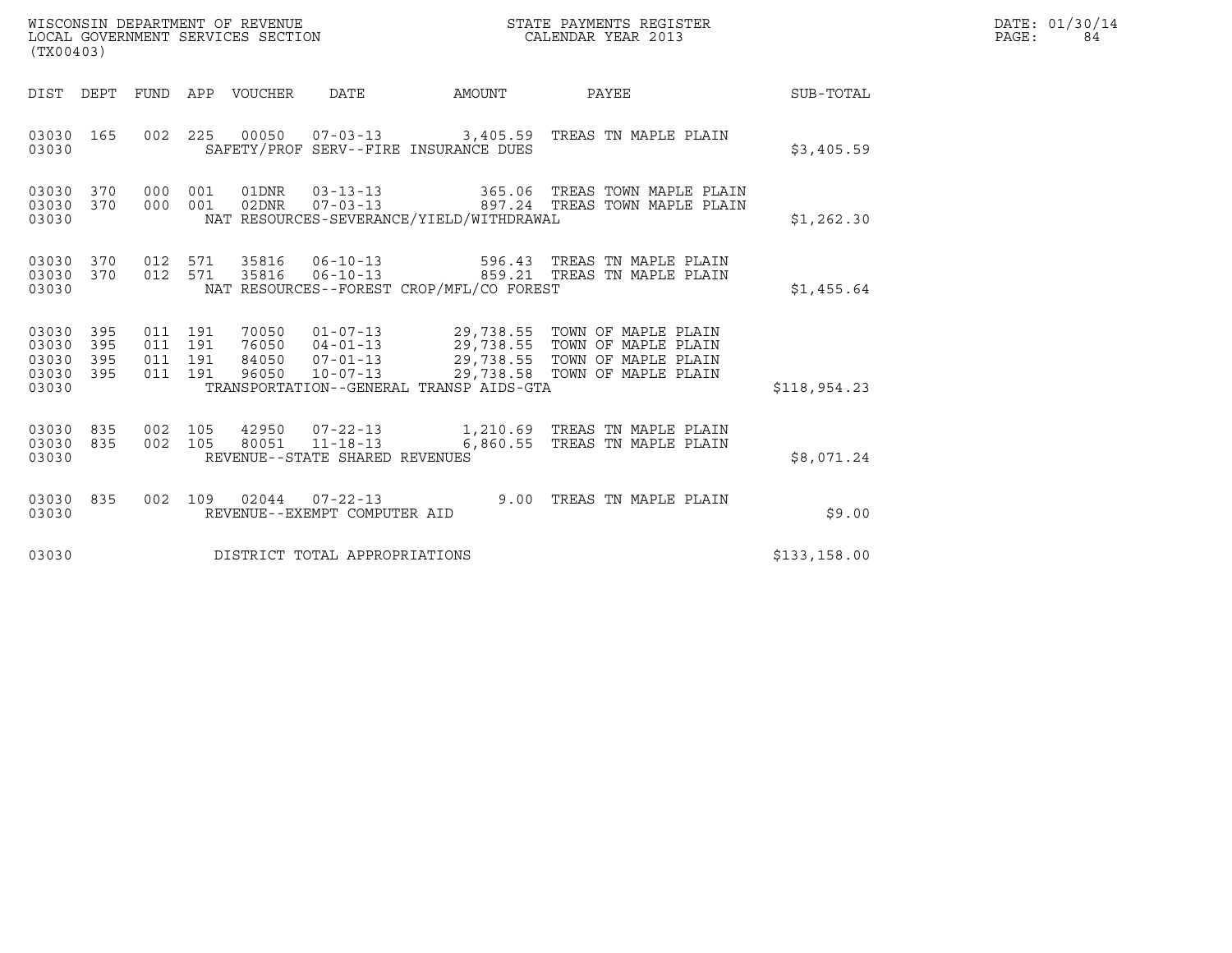| WISCONSIN DEPARTMENT OF REVENUE   | STATE PAYMENTS REGISTER | DATE: 01/30/14 |
|-----------------------------------|-------------------------|----------------|
| LOCAL GOVERNMENT SERVICES SECTION | CALENDAR YEAR 2013      | PAGE :         |

| WISCONSIN DEPARTMENT OF REVENUE<br>LOCAL GOVERNMENT SERVICES SECTION TERMS OF CALENDAR YEAR 2013<br>(TX00403) |                        |                    |         |                         |                                |                                          |                                                                                                                                                       |              | DATE: 01/30/14<br>$\mathtt{PAGE:}$<br>85 |
|---------------------------------------------------------------------------------------------------------------|------------------------|--------------------|---------|-------------------------|--------------------------------|------------------------------------------|-------------------------------------------------------------------------------------------------------------------------------------------------------|--------------|------------------------------------------|
|                                                                                                               |                        |                    |         |                         |                                |                                          | DIST DEPT FUND APP VOUCHER DATE AMOUNT PAYEE TO SUB-TOTAL                                                                                             |              |                                          |
| 03032                                                                                                         | 03032 165              |                    |         |                         |                                | SAFETY/PROF SERV--FIRE INSURANCE DUES    | 002 225 00051 07-03-13 2,108.64 TREAS TN OAK GROVE                                                                                                    | \$2,108.64   |                                          |
|                                                                                                               |                        |                    |         | 03032 370 002 503 15544 |                                |                                          | 02-06-13 862.14 TREAS TN OAK GROVE<br>TOWN SHARE 208.93                                                                                               |              |                                          |
| 03032                                                                                                         |                        |                    |         |                         |                                | NAT RESOURCES--AIDS IN LIEU OF TAXES     |                                                                                                                                                       | \$862.14     |                                          |
| 03032 370<br>03032                                                                                            |                        |                    |         |                         |                                | NAT RESOURCES--FOREST CROP/MFL/CO FOREST | 012 571 35817 06-10-13 56.52 TREAS TN OAK GROVE                                                                                                       | \$56.52      |                                          |
| 03032 370<br>03032 370<br>03032 370                                                                           |                        |                    |         |                         |                                |                                          | 012 579 18167 04-15-13 6.12 TREAS TN OAK GROVE<br>012 579 18167 04-15-13 8.80 TREAS TN OAK GROVE<br>012 579 18167 04-15-13 61.25 TREAS TOWN OAK GROVE |              |                                          |
| 03032                                                                                                         |                        |                    |         |                         |                                | NAT RESOURCES--AIDS IN LIEU OF TAXES     |                                                                                                                                                       | \$76.17      |                                          |
| 03032 395<br>03032 395                                                                                        |                        | 011 191<br>011 191 |         |                         |                                |                                          |                                                                                                                                                       |              |                                          |
| 03032 395<br>03032 395<br>03032                                                                               |                        | 011 191            | 011 191 |                         |                                | TRANSPORTATION--GENERAL TRANSP AIDS-GTA  |                                                                                                                                                       | \$126,787.13 |                                          |
| 03032                                                                                                         | 03032 835<br>03032 835 |                    |         |                         | REVENUE--STATE SHARED REVENUES |                                          |                                                                                                                                                       | \$50,645.98  |                                          |
| 03032                                                                                                         | 03032 835              |                    |         |                         | REVENUE--EXEMPT COMPUTER AID   |                                          | 002 109 02045 07-22-13 67.00 TREAS TN OAK GROVE                                                                                                       | \$67.00      |                                          |
| 03032                                                                                                         |                        |                    |         |                         | DISTRICT TOTAL APPROPRIATIONS  |                                          |                                                                                                                                                       | \$180,603.58 |                                          |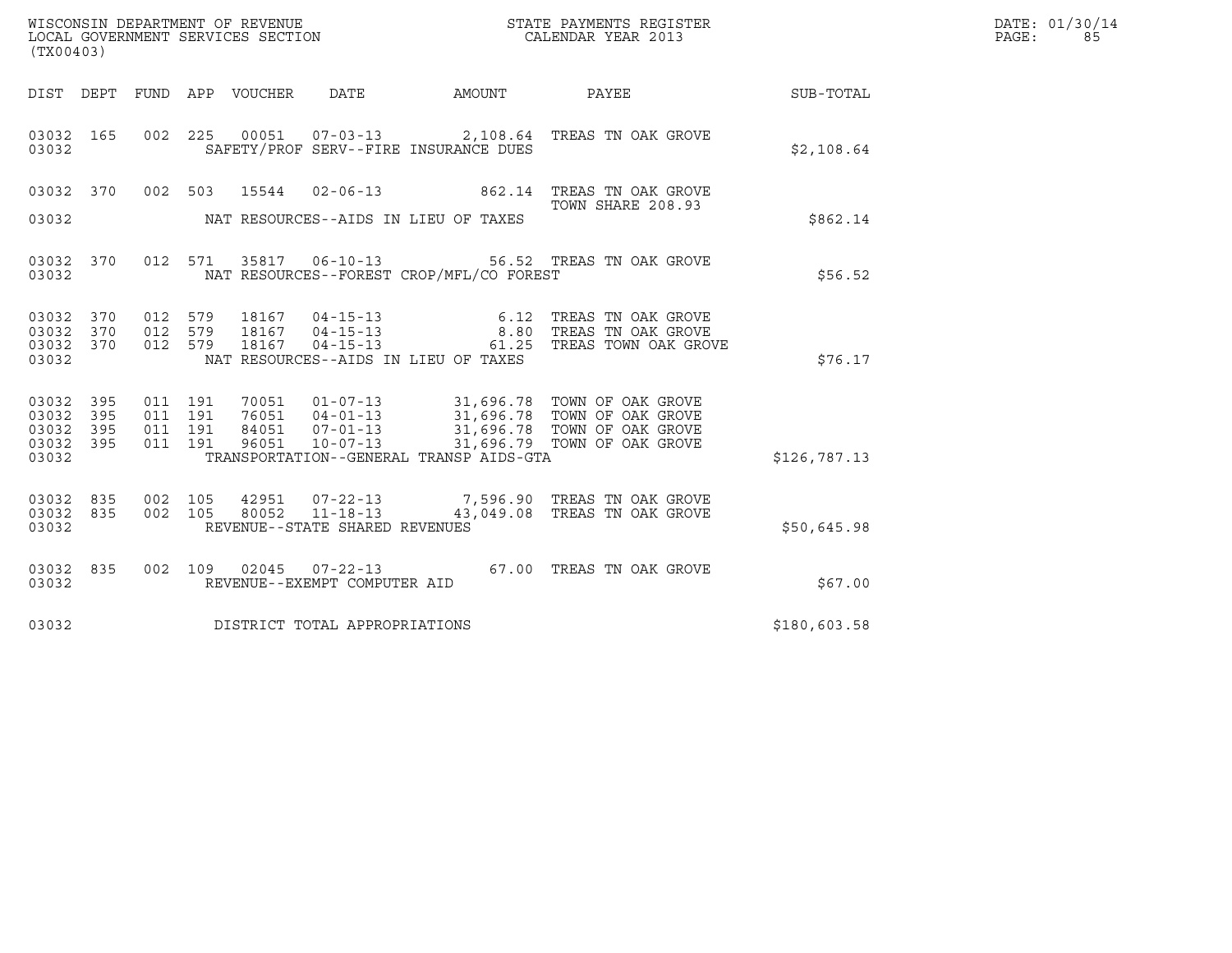| (TX00403)                                                       |                                          |                |                       | WISCONSIN DEPARTMENT OF REVENUE<br>LOCAL GOVERNMENT SERVICES SECTION |                                          | STATE PAYMENTS REGISTER<br>CALENDAR YEAR 2013                                                                                                                                                             |              | DATE: 01/30/14<br>PAGE:<br>86 |
|-----------------------------------------------------------------|------------------------------------------|----------------|-----------------------|----------------------------------------------------------------------|------------------------------------------|-----------------------------------------------------------------------------------------------------------------------------------------------------------------------------------------------------------|--------------|-------------------------------|
| DIST DEPT                                                       |                                          |                | FUND APP VOUCHER DATE |                                                                      | AMOUNT                                   | PAYEE                                                                                                                                                                                                     | SUB-TOTAL    |                               |
| 03034 165<br>03034                                              |                                          |                |                       |                                                                      | SAFETY/PROF SERV--FIRE INSURANCE DUES    | 002  225  00052  07-03-13   1,030.92  TREAS TN PRAIRIE FARM                                                                                                                                               | \$1,030.92   |                               |
| 03034 370<br>03034 370<br>03034                                 | 000                                      | 001<br>000 001 |                       |                                                                      | NAT RESOURCES-SEVERANCE/YIELD/WITHDRAWAL | 04DNR  10-23-13  2,944.50 TOWN PRAIRIE FARMS                                                                                                                                                              | \$5,480.98   |                               |
| 03034 370<br>03034                                              |                                          |                |                       |                                                                      | NAT RESOURCES--FOREST CROP/MFL/CO FOREST | 012 571 35818 06-10-13 437.67 TREAS TN PRAIRIE FARM                                                                                                                                                       | \$437.67     |                               |
| 03034 395<br>03034<br>395<br>395<br>03034<br>03034 395<br>03034 | 011 191<br>011 191<br>011 191<br>011 191 |                |                       |                                                                      | TRANSPORTATION--GENERAL TRANSP AIDS-GTA  | 70052  01-07-13  24,991.18  TOWN OF PRAIRIE FARM<br>76052  04-01-13  24,991.18  TOWN OF PRAIRIE FARM<br>84052  07-01-13  24,991.18  TOWN OF PRAIRIE FARM<br>96052 10-07-13 24,991.20 TOWN OF PRAIRIE FARM | \$99,964.74  |                               |
| 03034 835<br>03034 835<br>03034                                 | 002 105<br>002 105                       |                |                       | REVENUE--STATE SHARED REVENUES                                       |                                          | 42952  07-22-13  9,320.03  TREAS TN PRAIRIE FARM<br>80053 11-18-13 53,544.08 TREAS TN PRAIRIE FARM                                                                                                        | \$62,864.11  |                               |
| 03034                                                           |                                          |                |                       | DISTRICT TOTAL APPROPRIATIONS                                        |                                          |                                                                                                                                                                                                           | \$169,778.42 |                               |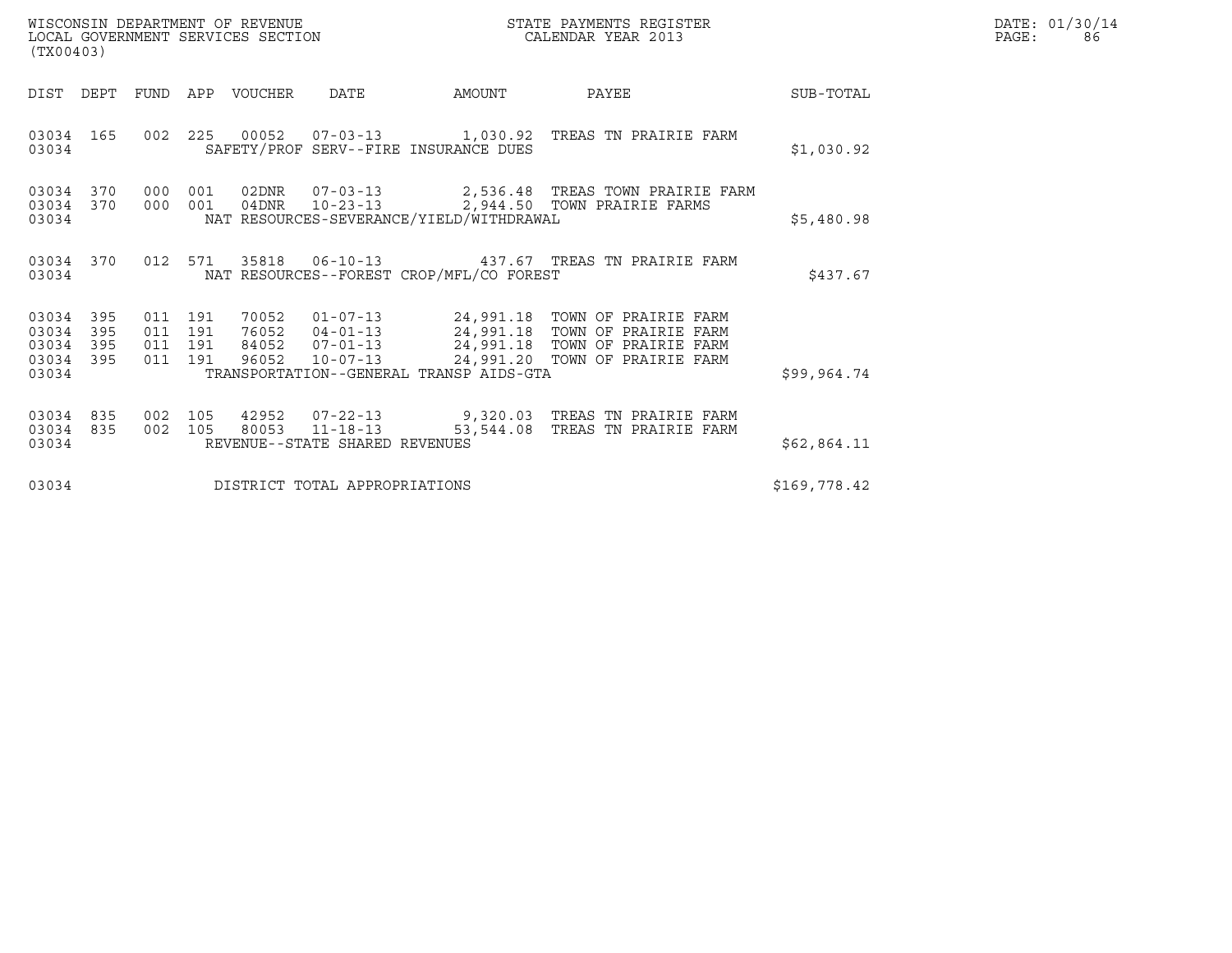| (TX00403)          |                        |                                                    |  |  |                                |                                          |                                                                                                                                                                                                              |              | DATE: 01/30/14<br>PAGE:<br>87 |
|--------------------|------------------------|----------------------------------------------------|--|--|--------------------------------|------------------------------------------|--------------------------------------------------------------------------------------------------------------------------------------------------------------------------------------------------------------|--------------|-------------------------------|
|                    |                        |                                                    |  |  |                                |                                          | DIST DEPT FUND APP VOUCHER DATE AMOUNT PAYEE TO SUB-TOTAL                                                                                                                                                    |              |                               |
| 03036              | 03036 165              |                                                    |  |  |                                | SAFETY/PROF SERV--FIRE INSURANCE DUES    | 002 225 00053 07-03-13 4,717.46 TREAS TN PRAIRIE LAKE                                                                                                                                                        | \$4,717.46   |                               |
| 03036              |                        |                                                    |  |  |                                | NAT RESOURCES-SEVERANCE/YIELD/WITHDRAWAL | 03036 370 000 001 02DNR 07-03-13 1,494.08 TREAS TOWN PRAIRIE LAKE                                                                                                                                            | \$1,494.08   |                               |
| 03036              |                        |                                                    |  |  |                                | NAT RESOURCES--FOREST CROP/MFL/CO FOREST | 03036 370 012 571 35819 06-10-13 223.67 TREAS TN PRAIRIE LAKE                                                                                                                                                | \$223.67     |                               |
| 03036              |                        |                                                    |  |  |                                | NAT RESOURCES--AIDS IN LIEU OF TAXES     | 03036 370 012 579 18168 04-15-13 70.40 TREAS TN PRAIRIE LAKE                                                                                                                                                 | \$70.40      |                               |
| 03036 395<br>03036 | 03036 395<br>03036 395 | 03036 395 011 191<br>011 191<br>011 191<br>011 191 |  |  |                                | TRANSPORTATION--GENERAL TRANSP AIDS-GTA  | 70053  01-07-13  32,993.44  TOWN OF PRAIRIE LAKE<br>76053  04-01-13  32,993.44  TOWN OF PRAIRIE LAKE<br>84053  07-01-13  32,993.44  TOWN OF PRAIRIE LAKE<br>96053  10-07-13  32,993.46  TOWN OF PRAIRIE LAKE | \$131,973.78 |                               |
|                    | 03036                  |                                                    |  |  |                                | TRANSPORTATION--LRIP/TRIP/MSIP GRANTS    | 03036 395 011 278 88381 09-20-13 13,396.26 TREAS TN PRAIRIE LAKE                                                                                                                                             | \$13,396.26  |                               |
| 03036              |                        | 03036 835 002 105                                  |  |  | REVENUE--STATE SHARED REVENUES |                                          | 42953  07-22-13  3,316.38  TREAS TN PRAIRIE LAKE<br>03036 835 002 105 80054 11-18-13 18,784.30 TREAS TN PRAIRIE LAKE                                                                                         | \$22,100.68  |                               |
| 03036              | 03036 835              |                                                    |  |  | REVENUE--EXEMPT COMPUTER AID   |                                          | 002 109 02046 07-22-13 87.00 TREAS TN PRAIRIE LAKE                                                                                                                                                           | \$87.00      |                               |
| 03036              |                        |                                                    |  |  | REVENUE--LOTTERY CREDIT -      |                                          | 03036 835 021 363 35492 03-25-13 4,402.65 TREAS TN PRAIRIE LAKE                                                                                                                                              | \$4,402.65   |                               |
| 03036              |                        |                                                    |  |  | DISTRICT TOTAL APPROPRIATIONS  |                                          |                                                                                                                                                                                                              | \$178,465.98 |                               |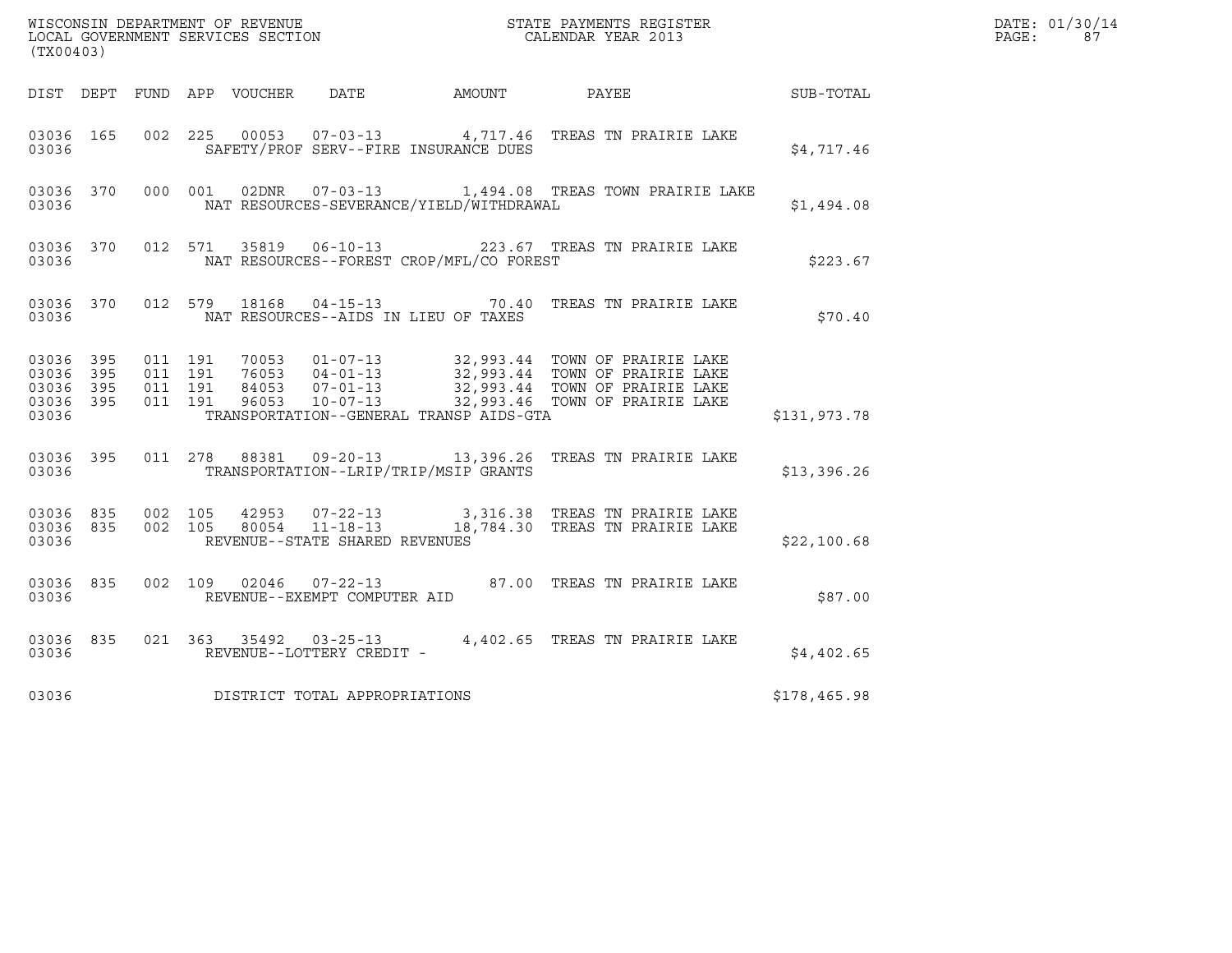|                                                       | (TX00403) |                    |                    |  |                                |                                          |                                                                                                                                                                                                  |               | DATE: 01/30/14<br>PAGE:<br>88 |
|-------------------------------------------------------|-----------|--------------------|--------------------|--|--------------------------------|------------------------------------------|--------------------------------------------------------------------------------------------------------------------------------------------------------------------------------------------------|---------------|-------------------------------|
|                                                       |           |                    |                    |  |                                |                                          |                                                                                                                                                                                                  |               |                               |
| 03038 165<br>03038                                    |           |                    |                    |  |                                | SAFETY/PROF SERV--FIRE INSURANCE DUES    | 002 225 00054 07-03-13 6,997.71 TREAS TN RICE LAKE                                                                                                                                               | \$6,997.71    |                               |
|                                                       |           |                    |                    |  |                                |                                          | 03038 370 002 503 15545 02-06-13 305.18 TREAS TN RICE LAKE<br>TOWN SHARE 30.24                                                                                                                   |               |                               |
| 03038                                                 |           |                    |                    |  |                                | NAT RESOURCES--AIDS IN LIEU OF TAXES     |                                                                                                                                                                                                  | \$305.18      |                               |
| 03038 370<br>03038                                    |           |                    |                    |  |                                | NAT RESOURCES--FOREST CROP/MFL/CO FOREST | 012 571 35820 06-10-13 32.35 TREAS TN RICE LAKE                                                                                                                                                  | \$32.35       |                               |
| 03038 370<br>03038                                    |           |                    |                    |  |                                | NAT RESOURCES--RU RECYCLING GRANT        | 074 670 40237 05-20-13 820.54 TREAS TN RICE LAKE                                                                                                                                                 | \$820.54      |                               |
| 03038 395<br>03038<br>03038 395<br>03038 395<br>03038 | 395       | 011 191<br>011 191 | 011 191<br>011 191 |  |                                | TRANSPORTATION--GENERAL TRANSP AIDS-GTA  | 70054  01-07-13  28,515.99  TOWN OF RICE LAKE<br>76054  04-01-13  28,515.99  TOWN OF RICE LAKE<br>84054  07-01-13  28,515.99  TOWN OF RICE LAKE<br>96054  10-07-13  28,515.99  TOWN OF RICE LAKE | \$114,063.96  |                               |
| 03038 835 002 105<br>03038 835<br>03038               |           |                    | 002 105            |  | REVENUE--STATE SHARED REVENUES |                                          |                                                                                                                                                                                                  | \$64,120.68   |                               |
| 03038 835<br>03038                                    |           |                    |                    |  | REVENUE--EXEMPT COMPUTER AID   |                                          | 002 109 02047 07-22-13 475.00 TREAS TN RICE LAKE                                                                                                                                                 | \$475.00      |                               |
| 03038 835<br>03038                                    |           |                    |                    |  | REVENUE--LOTTERY CREDIT -      |                                          | 021  363  35493  03-25-13  5,403.75  TREAS TN RICE LAKE                                                                                                                                          | \$5,403.75    |                               |
| 03038                                                 |           |                    |                    |  | DISTRICT TOTAL APPROPRIATIONS  |                                          |                                                                                                                                                                                                  | \$192, 219.17 |                               |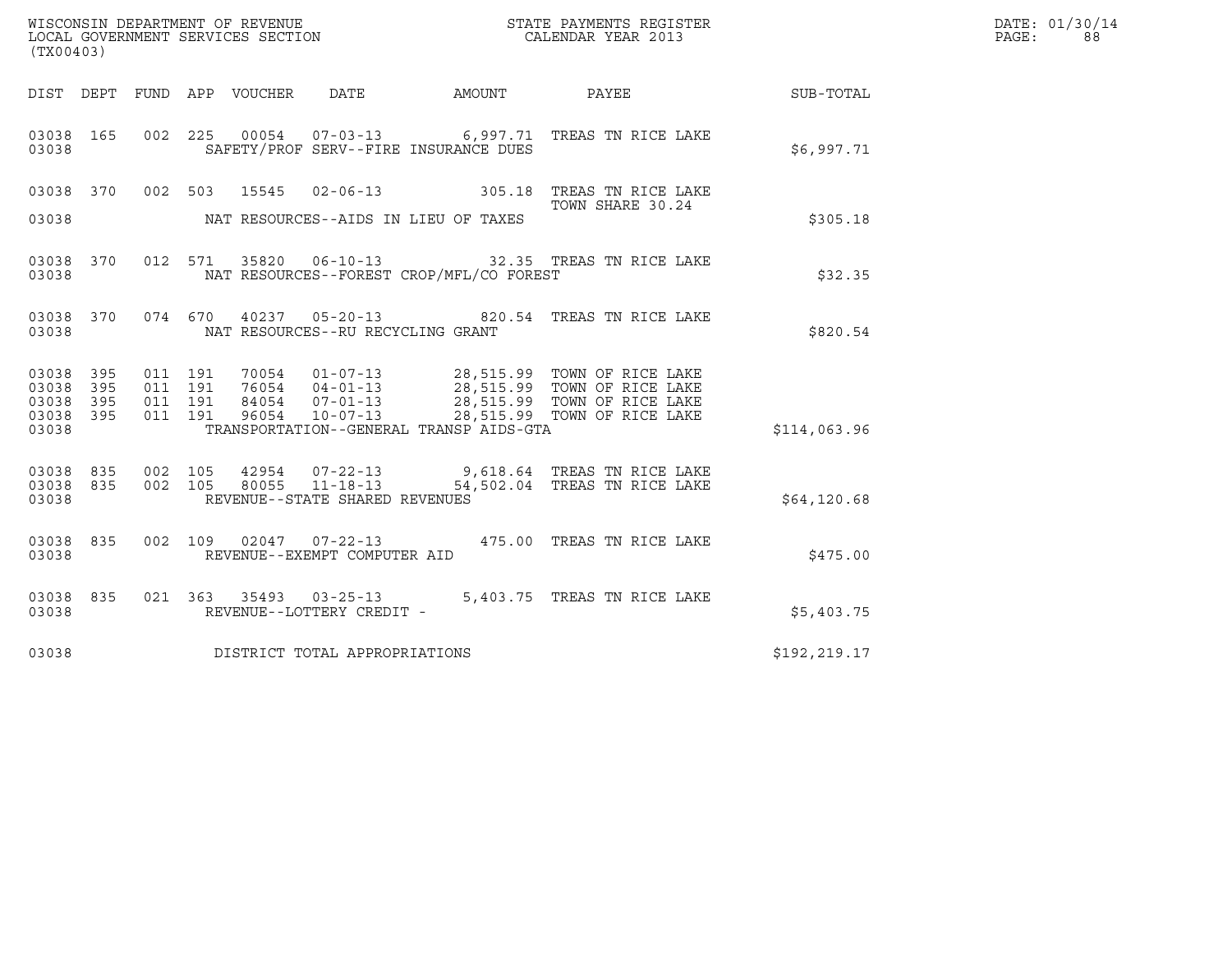| WISCONSIN DEPARTMENT OF REVENUE<br>LOCAL GOVERNMENT SERVICES SECTION<br>(TX00403) |                          |                                          |  |                       |                                                  |                                          | STATE PAYMENTS REGISTER<br>CALENDAR YEAR 2013                                                                                                                                          |              | DATE: 01/30/14<br>PAGE:<br>89 |
|-----------------------------------------------------------------------------------|--------------------------|------------------------------------------|--|-----------------------|--------------------------------------------------|------------------------------------------|----------------------------------------------------------------------------------------------------------------------------------------------------------------------------------------|--------------|-------------------------------|
| DIST DEPT                                                                         |                          |                                          |  | FUND APP VOUCHER DATE |                                                  | AMOUNT                                   | PAYEE                                                                                                                                                                                  | SUB-TOTAL    |                               |
| 03040                                                                             | 03040 165                |                                          |  |                       |                                                  | SAFETY/PROF SERV--FIRE INSURANCE DUES    | 002 225 00055 07-03-13 1,358.56 TREAS TN SIOUX CREEK                                                                                                                                   | \$1,358.56   |                               |
| 03040 370<br>03040                                                                |                          | 012 571                                  |  |                       |                                                  | NAT RESOURCES--FOREST CROP/MFL/CO FOREST |                                                                                                                                                                                        | \$395.46     |                               |
| 03040<br>03040<br>03040<br>03040<br>03040                                         | 395<br>395<br>395<br>395 | 011 191<br>011 191<br>011 191<br>011 191 |  | 70055<br>96055        |                                                  | TRANSPORTATION--GENERAL TRANSP AIDS-GTA  | 01-07-13 27,125.38 TOWN OF SIOUX CREEK<br>76055  04-01-13  27,125.38  TOWN OF SIOUX CREEK<br>84055  07-01-13  27,125.38  TOWN OF SIOUX CREEK<br>10-07-13 27,125.40 TOWN OF SIOUX CREEK | \$108,501.54 |                               |
| 03040<br>03040<br>03040                                                           | 835<br>835               | 002 105<br>002 105                       |  |                       | 80056 11-18-13<br>REVENUE--STATE SHARED REVENUES |                                          | 63,318.92 TREAS TN SIOUX CREEK                                                                                                                                                         | \$74,492.85  |                               |
| 03040 835<br>03040                                                                |                          | 002 109                                  |  | 02048                 | REVENUE--EXEMPT COMPUTER AID                     |                                          |                                                                                                                                                                                        | \$16.00      |                               |
| 03040                                                                             |                          |                                          |  |                       | DISTRICT TOTAL APPROPRIATIONS                    |                                          |                                                                                                                                                                                        | \$184,764.41 |                               |

WISCONSIN DEPARTMENT OF REVENUE<br>LOCAL GOVERNMENT SERVICES SECTION STATE PAYMENTS REGISTER SECONDER SERVICES OF SAGES AND ACTES OF SAGES AND PA<br>DOCAL GOVERNMENT SERVICES SECTION SERVICES OF SAGES DE CALENDAR YEAR 2013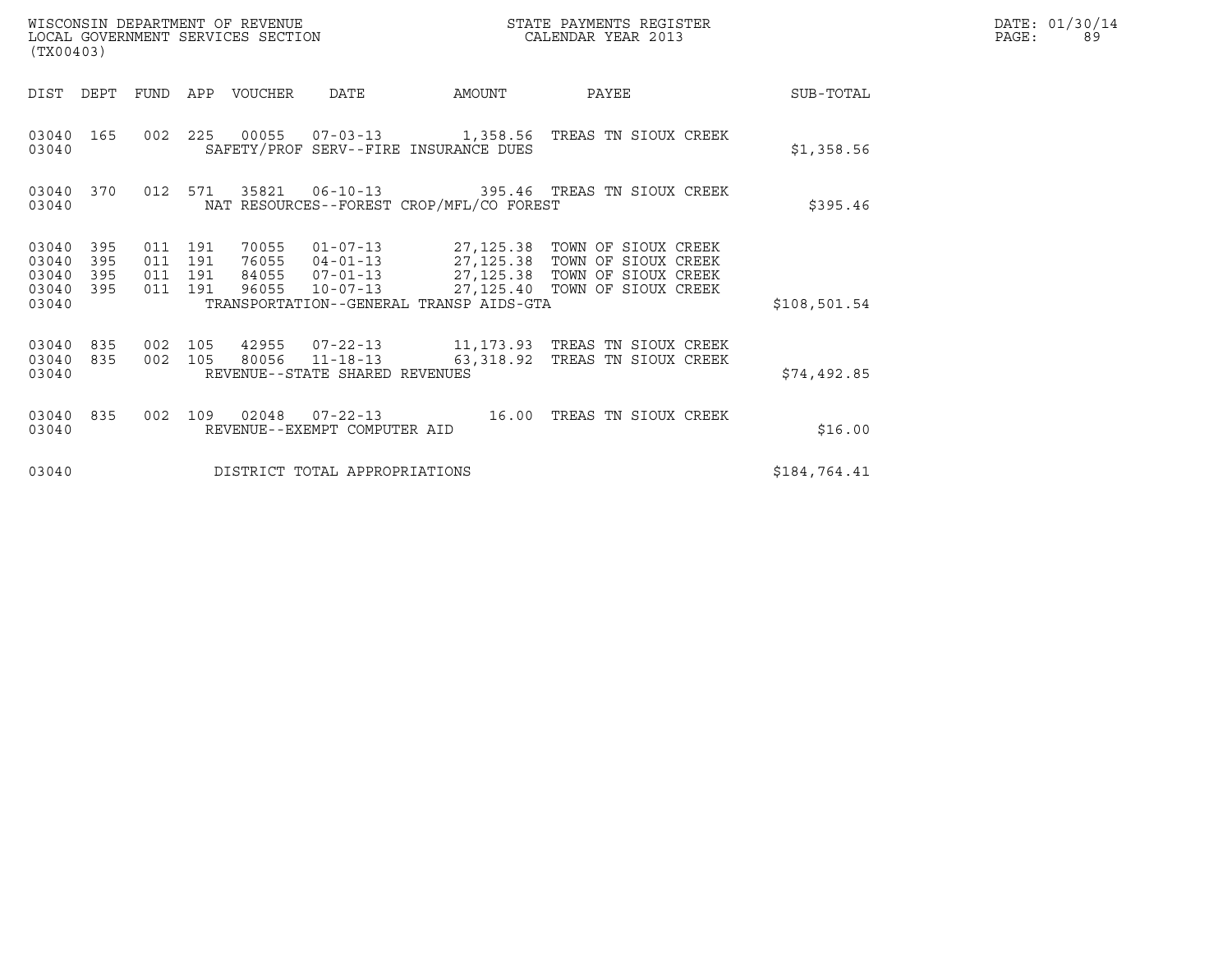| WISCONSIN DEPARTMENT OF REVENUE<br>LOCAL GOVERNMENT SERVICES SECTION<br>(TX00403) |                   |                                      |         |                                  |                                | STATE PAYMENTS REGISTER<br>CALENDAR YEAR 2013 |                                                                                                                                                 |                 | DATE: 01/30/14<br>PAGE:<br>90 |
|-----------------------------------------------------------------------------------|-------------------|--------------------------------------|---------|----------------------------------|--------------------------------|-----------------------------------------------|-------------------------------------------------------------------------------------------------------------------------------------------------|-----------------|-------------------------------|
| DIST DEPT                                                                         |                   |                                      |         | FUND APP VOUCHER DATE            |                                | AMOUNT                                        |                                                                                                                                                 | PAYEE SUB-TOTAL |                               |
| 03042 165<br>03042                                                                |                   |                                      | 002 225 |                                  |                                | SAFETY/PROF SERV--FIRE INSURANCE DUES         | 00056  07-03-13  1,672.78  TREAS TN STANFOLD                                                                                                    | \$1,672.78      |                               |
| 03042 370<br>03042                                                                |                   |                                      |         |                                  |                                | NAT RESOURCES--FOREST CROP/MFL/CO FOREST      | 012 571 35822 06-10-13 114.30 TREAS TN STANFOLD                                                                                                 | \$114.30        |                               |
| 03042 370<br>03042 370<br>03042                                                   |                   |                                      | 012 579 | 012 579 18169<br>18169           |                                | NAT RESOURCES--AIDS IN LIEU OF TAXES          | 04-15-13 369.16 TREAS TN STANFOLD<br>04-15-13    161.20    TREAS TOWN STANFORD                                                                  | \$530.36        |                               |
| 03042 395<br>03042<br>03042<br>03042<br>03042                                     | 395<br>395<br>395 | 011 191<br>011 191<br>011<br>011 191 | 191     | 70056<br>76056<br>84056<br>96056 | $10 - 07 - 13$                 | TRANSPORTATION--GENERAL TRANSP AIDS-GTA       | 01-07-13 28,087.29 TOWN OF STANFOLD<br>04-01-13 28,087.29 TOWN OF STANFOLD<br>07-01-13 28,087.29 TOWN OF STANFOLD<br>28,087.32 TOWN OF STANFOLD | \$112,349.19    |                               |
| 03042 835<br>03042 835<br>03042                                                   |                   | 002 105<br>002 105                   |         |                                  | REVENUE--STATE SHARED REVENUES |                                               | 42956  07-22-13  6,474.24  TREAS TN STANFOLD<br>80057  11-18-13  36, 768.77  TREAS TN STANFOLD                                                  | \$43, 243.01    |                               |
| 03042 835<br>03042                                                                |                   | 002 109                              |         |                                  | REVENUE--EXEMPT COMPUTER AID   |                                               | 02049   07-22-13   15.00   TREAS TN STANFOLD                                                                                                    | \$15.00         |                               |
| 03042                                                                             |                   |                                      |         |                                  | DISTRICT TOTAL APPROPRIATIONS  |                                               |                                                                                                                                                 | \$157,924.64    |                               |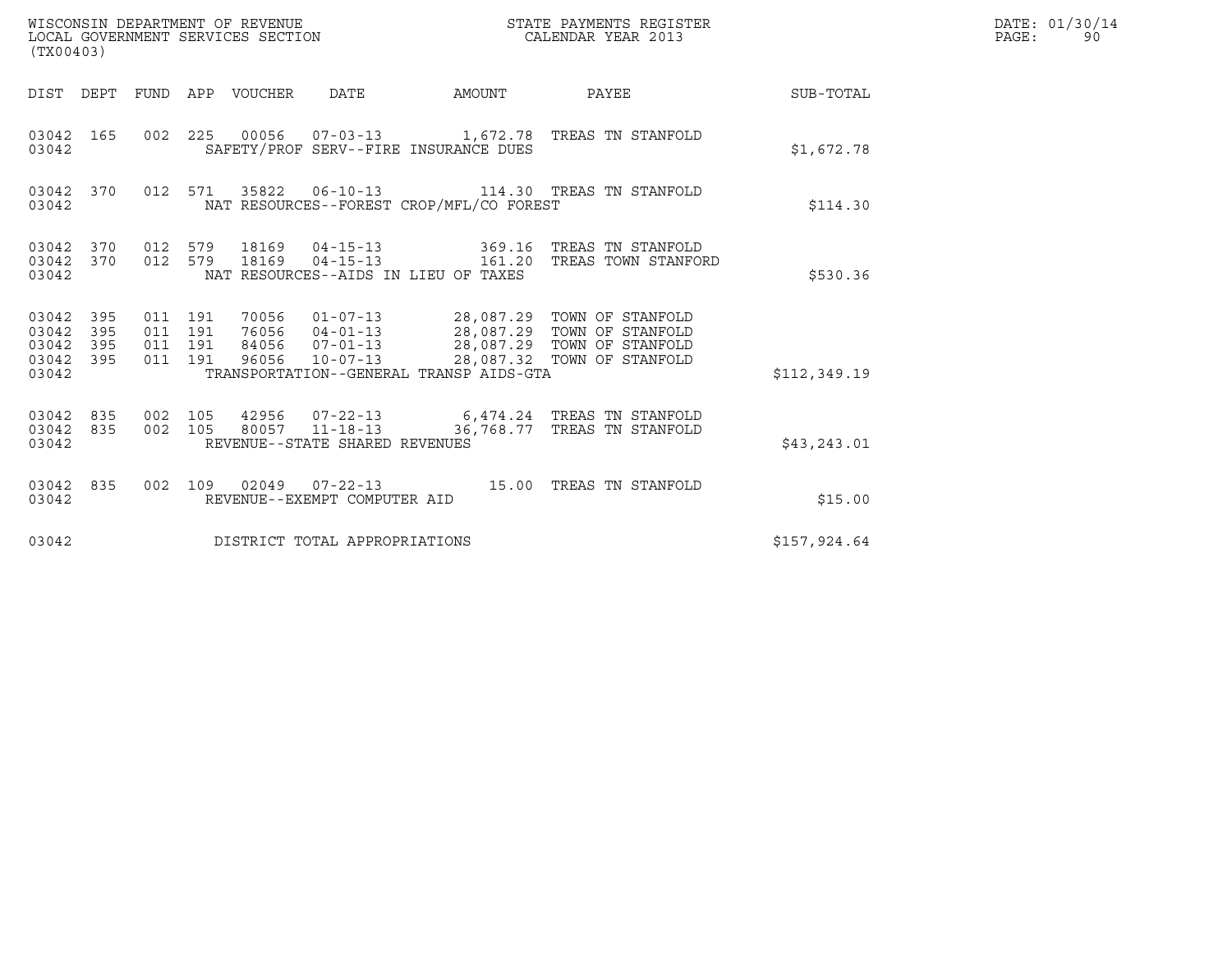| (TX00403)                                    |                                                    |                                 |                                      |                                          | DATE: 01/30/14<br>PAGE:<br>91                                                                                                                                                            |              |  |
|----------------------------------------------|----------------------------------------------------|---------------------------------|--------------------------------------|------------------------------------------|------------------------------------------------------------------------------------------------------------------------------------------------------------------------------------------|--------------|--|
|                                              |                                                    | DIST DEPT FUND APP VOUCHER DATE |                                      |                                          | AMOUNT PAYEE SUB-TOTAL                                                                                                                                                                   |              |  |
| 03044 165<br>03044                           |                                                    |                                 |                                      | SAFETY/PROF SERV--FIRE INSURANCE DUES    | 002 225 00057 07-03-13 6,135.50 TREAS TN STANLEY                                                                                                                                         | \$6,135.50   |  |
| 03044                                        |                                                    |                                 |                                      | NAT RESOURCES-SEVERANCE/YIELD/WITHDRAWAL | 03044 370 000 001 02DNR 07-03-13 1,051.60 TREAS TOWN STANLEY                                                                                                                             | \$1,051.60   |  |
| 03044                                        |                                                    |                                 |                                      | NAT RESOURCES--FOREST CROP/MFL/CO FOREST | 03044 370 012 571 35823 06-10-13 53.07 TREAS TN STANLEY                                                                                                                                  | \$53.07      |  |
| 03044                                        |                                                    |                                 | NAT RESOURCES--AIDS IN LIEU OF TAXES |                                          | 03044 370 012 579 18170 04-15-13 53.58 TREAS TOWN STANLEY                                                                                                                                | \$53.58      |  |
| 03044 395<br>03044 395<br>03044 395<br>03044 | 03044 395 011 191<br>011 191<br>011 191<br>011 191 |                                 |                                      | TRANSPORTATION--GENERAL TRANSP AIDS-GTA  | 70057  01-07-13  34,300.69  TOWN OF STANLEY<br>76057  04-01-13  34,300.69  TOWN OF STANLEY<br>84057  07-01-13  34,300.69  TOWN OF STANLEY<br>96057  10-07-13  34,300.70  TOWN OF STANLEY | \$137,202.77 |  |
| 03044 835<br>03044                           | 03044 835 002 105                                  | REVENUE--STATE SHARED REVENUES  |                                      |                                          | 002 105 42957 07-22-13 10,454.31 TREAS TN STANLEY<br>002 105 80058 11-18-13 59,236.23 TREAS TN STANLEY                                                                                   | \$69,690.54  |  |
| 03044 835<br>03044                           |                                                    |                                 | REVENUE--EXEMPT COMPUTER AID         |                                          | 002 109 02050 07-22-13 86.00 TREAS TN STANLEY                                                                                                                                            | \$86.00      |  |
| 03044 835<br>03044                           |                                                    |                                 | REVENUE--LOTTERY CREDIT -            |                                          | 021 363 35494 03-25-13 4,655.99 TREAS TN STANLEY                                                                                                                                         | \$4,655.99   |  |
| 03044                                        |                                                    | DISTRICT TOTAL APPROPRIATIONS   |                                      |                                          |                                                                                                                                                                                          | \$218,929.05 |  |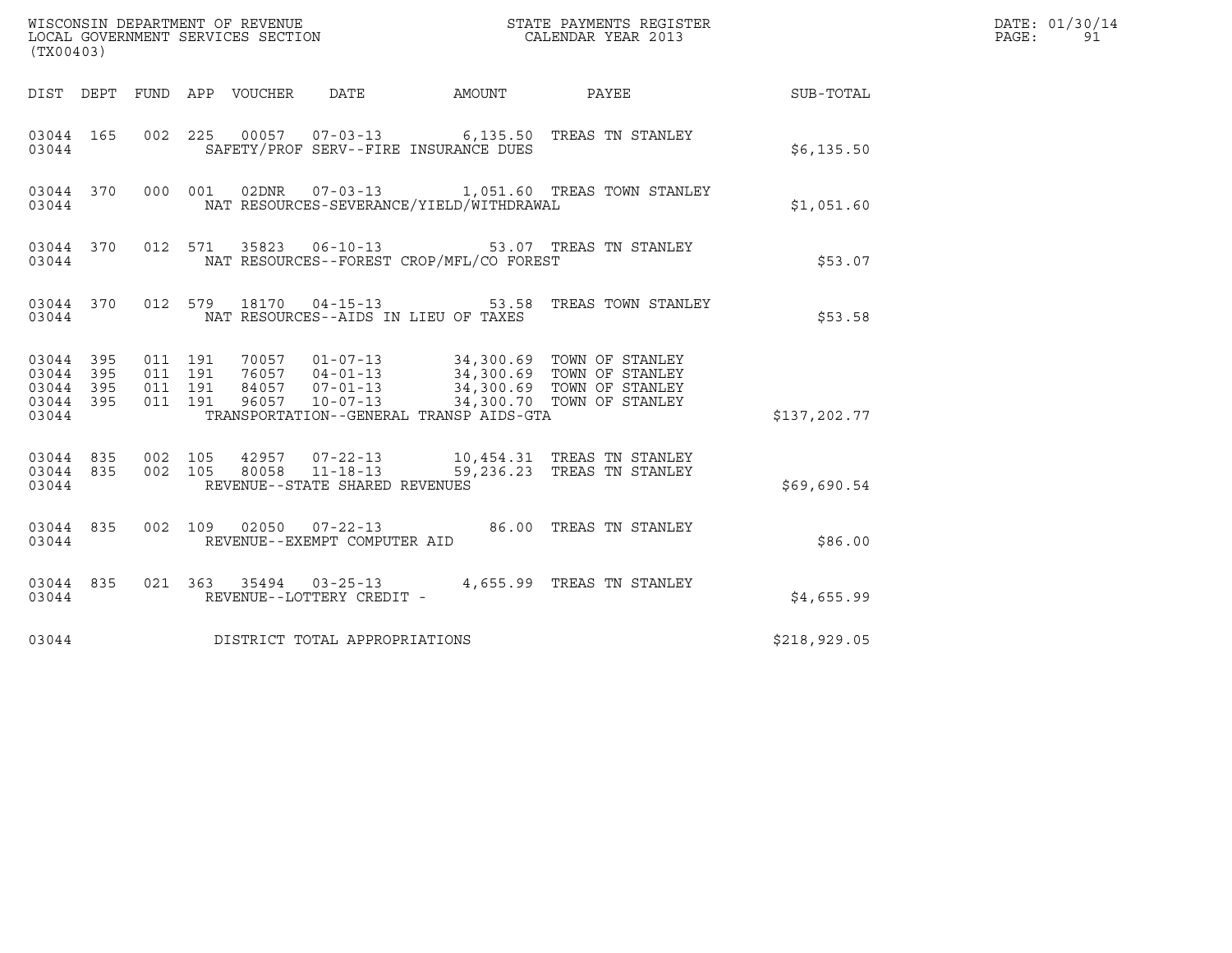| WISCONSIN DEPARTMENT OF REVENUE   | STATE PAYMENTS REGISTER | DATE: 01/30/14 |
|-----------------------------------|-------------------------|----------------|
| LOCAL GOVERNMENT SERVICES SECTION | CALENDAR YEAR 2013      | PAGE:          |

| WISCONSIN DEPARTMENT OF REVENUE<br>LOCAL GOVERNMENT SERVICES SECTION<br>CALENDAR YEAR 2013<br>(TX00403)                                                                                                                                                                                                          |  |              | DATE: 01/30/14<br>PAGE:<br>92 |
|------------------------------------------------------------------------------------------------------------------------------------------------------------------------------------------------------------------------------------------------------------------------------------------------------------------|--|--------------|-------------------------------|
| DIST DEPT FUND APP VOUCHER DATE AMOUNT PAYEE TO SUB-TOTAL                                                                                                                                                                                                                                                        |  |              |                               |
| 03046 165 002 225 00058 07-03-13 1,481.58 TREAS TN SUMNER<br>SAFETY/PROF SERV--FIRE INSURANCE DUES<br>03046                                                                                                                                                                                                      |  | \$1,481.58   |                               |
| 000 001 01DNR 03-13-13 1,541.93 TREAS TOWN SUMNER<br>000 001 02DNR 07-03-13 546.12 TREAS TOWN SUMNER<br>000 001 04DNR 10-23-13 1,384.79 TOWN SUMNER<br>03046 370<br>03046 370<br>03046 370<br>03046<br>NAT RESOURCES-SEVERANCE/YIELD/WITHDRAWAL                                                                  |  | \$3,472.84   |                               |
| 03046 370<br>012 571 35824 06-10-13 958.05 TREAS TN SUMNER<br>012 571 35824 06-10-13 204.00 TREAS TN SUMNER<br>03046 370<br>03046 NAT RESOURCES--FOREST CROP/MFL/CO FOREST                                                                                                                                       |  | \$1,162.05   |                               |
| 011 191 70058 01-07-13 24,144.38 TOWN OF SUMNER<br>011 191 76058 04-01-13 24,144.38 TOWN OF SUMNER<br>011 191 84058 07-01-13 24,144.38 TOWN OF SUMNER<br>011 191 96058 10-07-13 24,144.40 TOWN OF SUMNER<br>03046 395<br>03046 395<br>03046 395<br>03046 395<br>TRANSPORTATION--GENERAL TRANSP AIDS-GTA<br>03046 |  | \$96,577.54  |                               |
| 011 278 69055 03-19-13 16,745.31 TREAS TN SUMNER<br>03046 395<br>TRANSPORTATION--LRIP/TRIP/MSIP GRANTS<br>03046                                                                                                                                                                                                  |  | \$16,745.31  |                               |
| 03046 835 002 105 42958 07-22-13 5,641.24 TREAS TN SUMNER<br>03046 835 002 105 80059 11-18-13 31,967.05 TREAS TN SUMNER<br>REVENUE--STATE SHARED REVENUES<br>03046                                                                                                                                               |  | \$37,608.29  |                               |
| 03046 835 002 109 02051 07-22-13 2.00 TREAS TN SUMNER<br>03046<br>REVENUE--EXEMPT COMPUTER AID                                                                                                                                                                                                                   |  | \$2.00       |                               |
| DISTRICT TOTAL APPROPRIATIONS<br>03046                                                                                                                                                                                                                                                                           |  | \$157,049.61 |                               |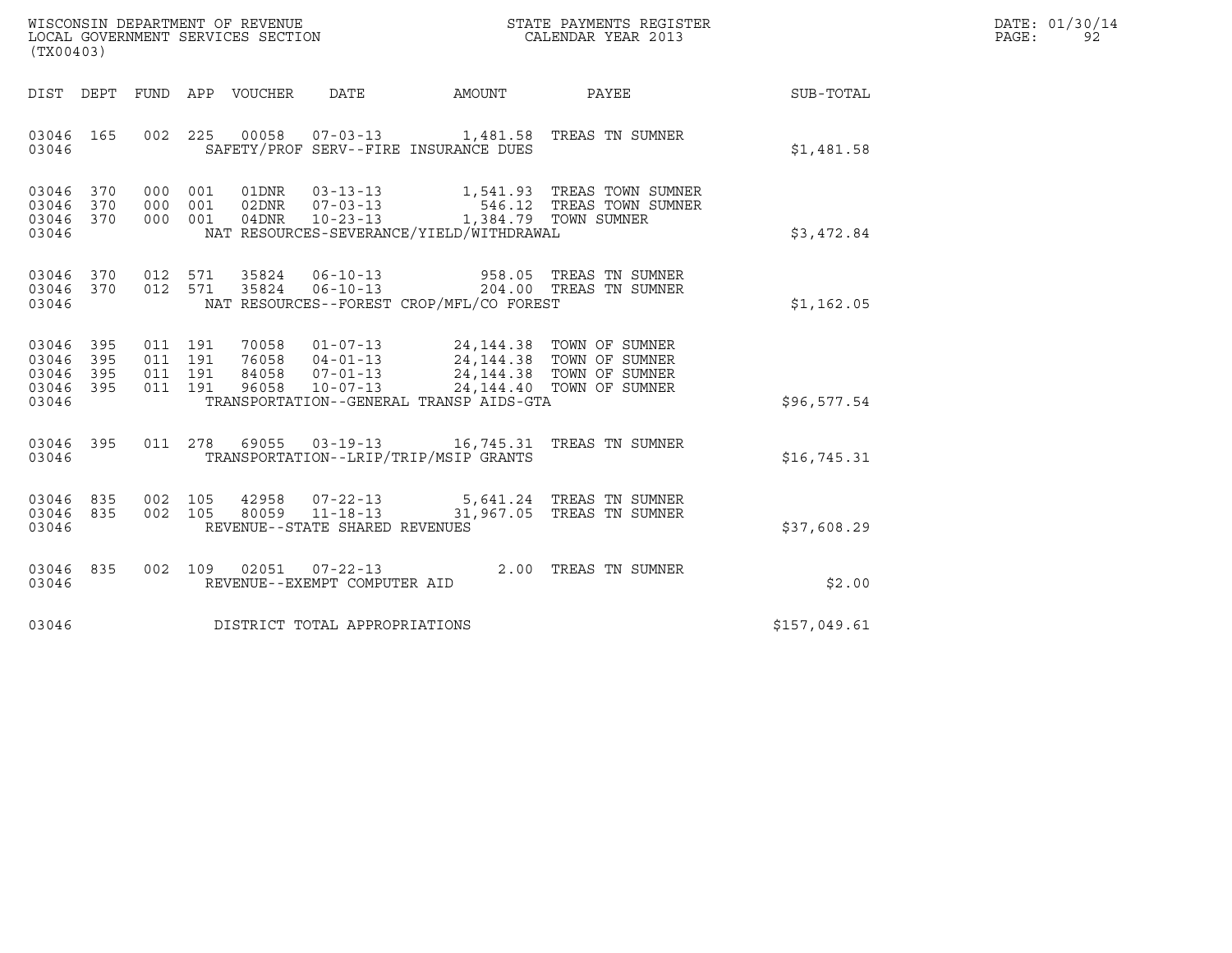| (TX00403)          |           |                                                   |         |       |                                  |                                          |                                                                                                                                                                                                          |              | DATE: 01/30/14<br>$\mathtt{PAGE:}$<br>93 |
|--------------------|-----------|---------------------------------------------------|---------|-------|----------------------------------|------------------------------------------|----------------------------------------------------------------------------------------------------------------------------------------------------------------------------------------------------------|--------------|------------------------------------------|
|                    |           |                                                   |         |       |                                  |                                          | DIST DEPT FUND APP VOUCHER DATE AMOUNT PAYEE                                                                                                                                                             | SUB-TOTAL    |                                          |
| 03048 165<br>03048 |           |                                                   |         |       |                                  | SAFETY/PROF SERV--FIRE INSURANCE DUES    | 002 225 00059 07-03-13 1,497.52 TREAS TN TURTLE LAKE                                                                                                                                                     | \$1,497.52   |                                          |
| 03048              |           |                                                   |         |       |                                  | NAT RESOURCES-SEVERANCE/YIELD/WITHDRAWAL | 03048 370 000 001 02DNR 07-03-13 1,742.35 TREAS TOWN TURTLE LAKE                                                                                                                                         | \$1,742.35   |                                          |
| 03048              | 03048 370 | 03048 370 012 571                                 |         |       |                                  | NAT RESOURCES--FOREST CROP/MFL/CO FOREST | 012 571 35825 06-10-13 132.15 TREAS TN TURTLE LAKE<br>012 571 35825 06-10-13 150.37 TREAS TN TURTLE LAKE                                                                                                 | \$282.52     |                                          |
| 03048              |           | 03048 370 012 579<br>03048 370 012 579            |         |       |                                  | NAT RESOURCES--AIDS IN LIEU OF TAXES     | 18171  04-15-13   3.20 TREAS TN TURTLE LAKE<br>18171  04-15-13   32.00 TREAS TOWN TURTLE LAKE                                                                                                            | \$35.20      |                                          |
| 03048              | 03048 395 |                                                   |         |       | TRANSPORTATION--FLOOD DAMAGE AID |                                          | 011 174 79181 07-01-13 13,974.80 TREAS TN TURTLE LAKE                                                                                                                                                    | \$13,974.80  |                                          |
| 03048 395<br>03048 | 03048 395 | 03048 395 011 191<br>011 191<br>03048 395 011 191 | 011 191 |       |                                  | TRANSPORTATION--GENERAL TRANSP AIDS-GTA  | 70059  01-07-13  29,817.94  TOWN OF TURTLE LAKE<br>76059  04-01-13  29,817.94  TOWN OF TURTLE LAKE<br>84059  07-01-13  29,817.94  TOWN OF TURTLE LAKE<br>96059  10-07-13  29,817.96  TOWN OF TURTLE LAKE | \$119,271.78 |                                          |
| 03048              | 03048 395 | 03048 395 011 278<br>011 278                      |         | 64605 |                                  | TRANSPORTATION--LRIP/TRIP/MSIP GRANTS    | 64605  02-07-13   16,745.31   TREAS TN TURTLE LAKE<br>64605  02-07-13   3,695.82   TREAS TN TURTLE LAKE                                                                                                  | \$20,441.13  |                                          |
| 03048              | 03048 835 | 03048 835 002 105<br>002 105                      |         |       | REVENUE--STATE SHARED REVENUES   |                                          |                                                                                                                                                                                                          | \$51,806.44  |                                          |
| 03048              | 03048 835 |                                                   |         |       | REVENUE--EXEMPT COMPUTER AID     |                                          | 002 109 02052 07-22-13 9.00 TREAS TN TURTLE LAKE                                                                                                                                                         | \$9.00       |                                          |
| 03048              |           |                                                   |         |       | DISTRICT TOTAL APPROPRIATIONS    |                                          |                                                                                                                                                                                                          | \$209,060.74 |                                          |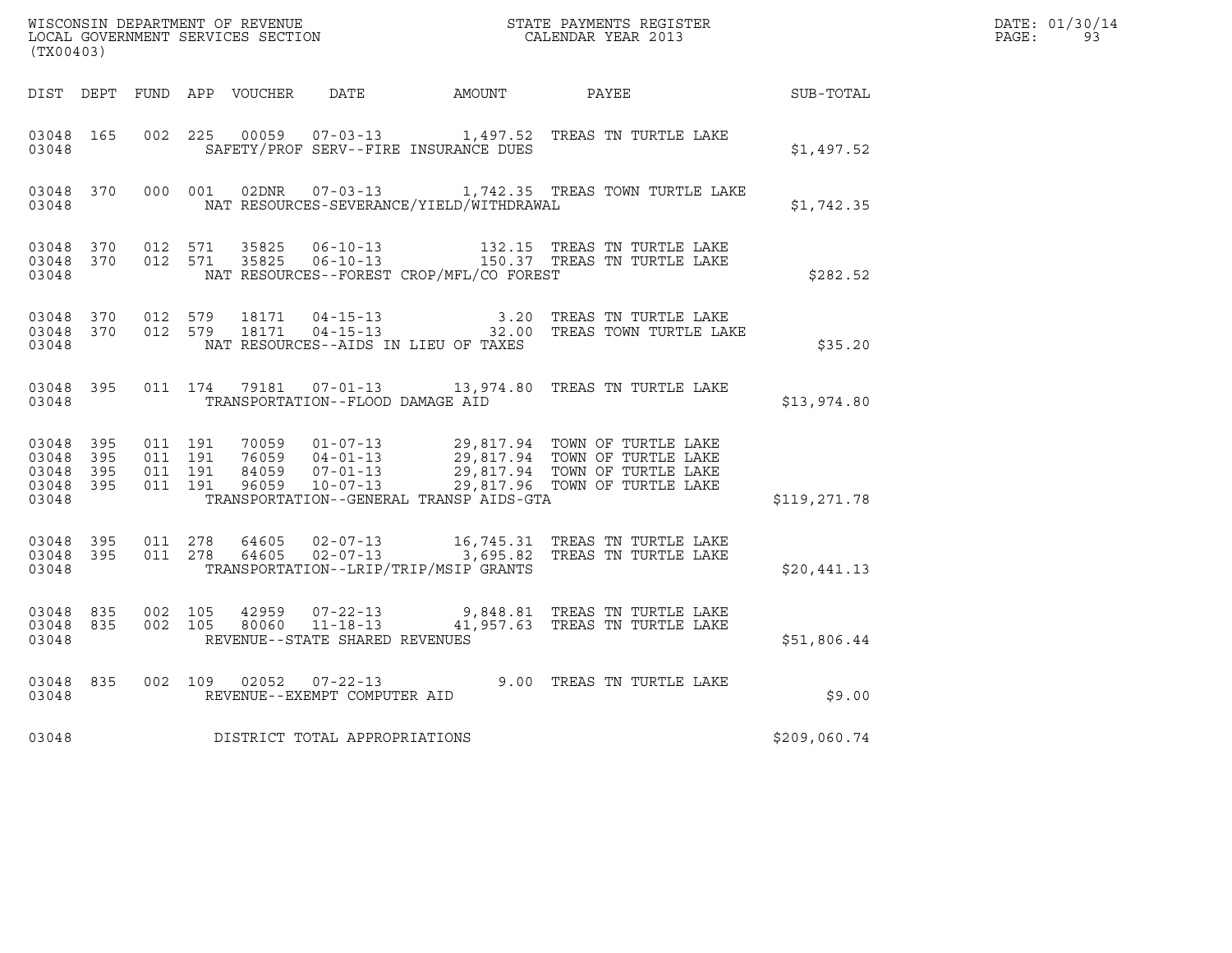| WISCONSIN DEPARTMENT OF REVENUE   | STATE PAYMENTS REGISTER | DATE: 01/30/14 |
|-----------------------------------|-------------------------|----------------|
| LOCAL GOVERNMENT SERVICES SECTION | CALENDAR YEAR 2013      | PAGE:          |

| (TX00403)                                                                                         | WISCONSIN DEPARTMENT OF REVENUE<br>STATE PAYMENTS REGISTER<br>LOCAL GOVERNMENT SERVICES SECTION<br>CALENDAR YEAR 2013                                                           |                                                                                                                                     |               |  |  |  |  |  |
|---------------------------------------------------------------------------------------------------|---------------------------------------------------------------------------------------------------------------------------------------------------------------------------------|-------------------------------------------------------------------------------------------------------------------------------------|---------------|--|--|--|--|--|
| DIST<br><b>FUND</b><br>DEPT                                                                       | <b>VOUCHER</b><br>DATE<br>APP                                                                                                                                                   | PAYEE<br>AMOUNT                                                                                                                     | SUB-TOTAL     |  |  |  |  |  |
| 002<br>03050<br>165<br>03050                                                                      | 225<br>00060<br>$07 - 03 - 13$<br>SAFETY/PROF SERV--FIRE INSURANCE DUES                                                                                                         | 1,286.74 TREAS TN VANCE CREEK                                                                                                       | \$1,286.74    |  |  |  |  |  |
| 03050<br>370<br>000<br>370<br>03050<br>000<br>370<br>03050<br>000<br>03050                        | 001<br>01DNR<br>$03 - 13 - 13$<br>$07 - 03 - 13$<br>001<br>02DNR<br>001<br>$10 - 23 - 13$<br>04DNR<br>NAT RESOURCES-SEVERANCE/YIELD/WITHDRAWAL                                  | 574.48 TREAS TOWN VANCE CREEK<br>1,765.79 TREAS TOWN VANCE CREEK<br>413.92 TOWN VANCE CREEK                                         | \$2,754.19    |  |  |  |  |  |
| 03050<br>370<br>012<br>370<br>012<br>03050<br>03050                                               | 35826<br>$06 - 10 - 13$<br>571<br>571<br>35826<br>$06 - 10 - 13$<br>NAT RESOURCES--FOREST CROP/MFL/CO FOREST                                                                    | TREAS TN VANCE CREEK<br>219.46<br>648.12 TREAS TN VANCE CREEK                                                                       | \$867.58      |  |  |  |  |  |
| 03050<br>395<br>011<br>03050<br>395<br>011<br>03050<br>395<br>011<br>03050<br>395<br>011<br>03050 | $01 - 07 - 13$<br>191<br>70060<br>191<br>76060<br>$04 - 01 - 13$<br>191<br>84060<br>$07 - 01 - 13$<br>191<br>$10 - 07 - 13$<br>96060<br>TRANSPORTATION--GENERAL TRANSP AIDS-GTA | 26,504.84 TOWN OF VANCE CREEK<br>26,504.84 TOWN OF VANCE CREEK<br>26,504.84 TOWN OF VANCE CREEK<br>26,504.84<br>TOWN OF VANCE CREEK | \$106,019.36  |  |  |  |  |  |
| 03050<br>835<br>002<br>03050<br>835<br>002<br>03050                                               | 105<br>42960<br>$07 - 22 - 13$<br>105<br>80061<br>$11 - 18 - 13$<br>REVENUE--STATE SHARED REVENUES                                                                              | 13,678.03 TREAS TN VANCE CREEK<br>75,766.36<br>TREAS TN VANCE CREEK                                                                 | \$89,444.39   |  |  |  |  |  |
| 03050                                                                                             | DISTRICT TOTAL APPROPRIATIONS                                                                                                                                                   |                                                                                                                                     | \$200, 372.26 |  |  |  |  |  |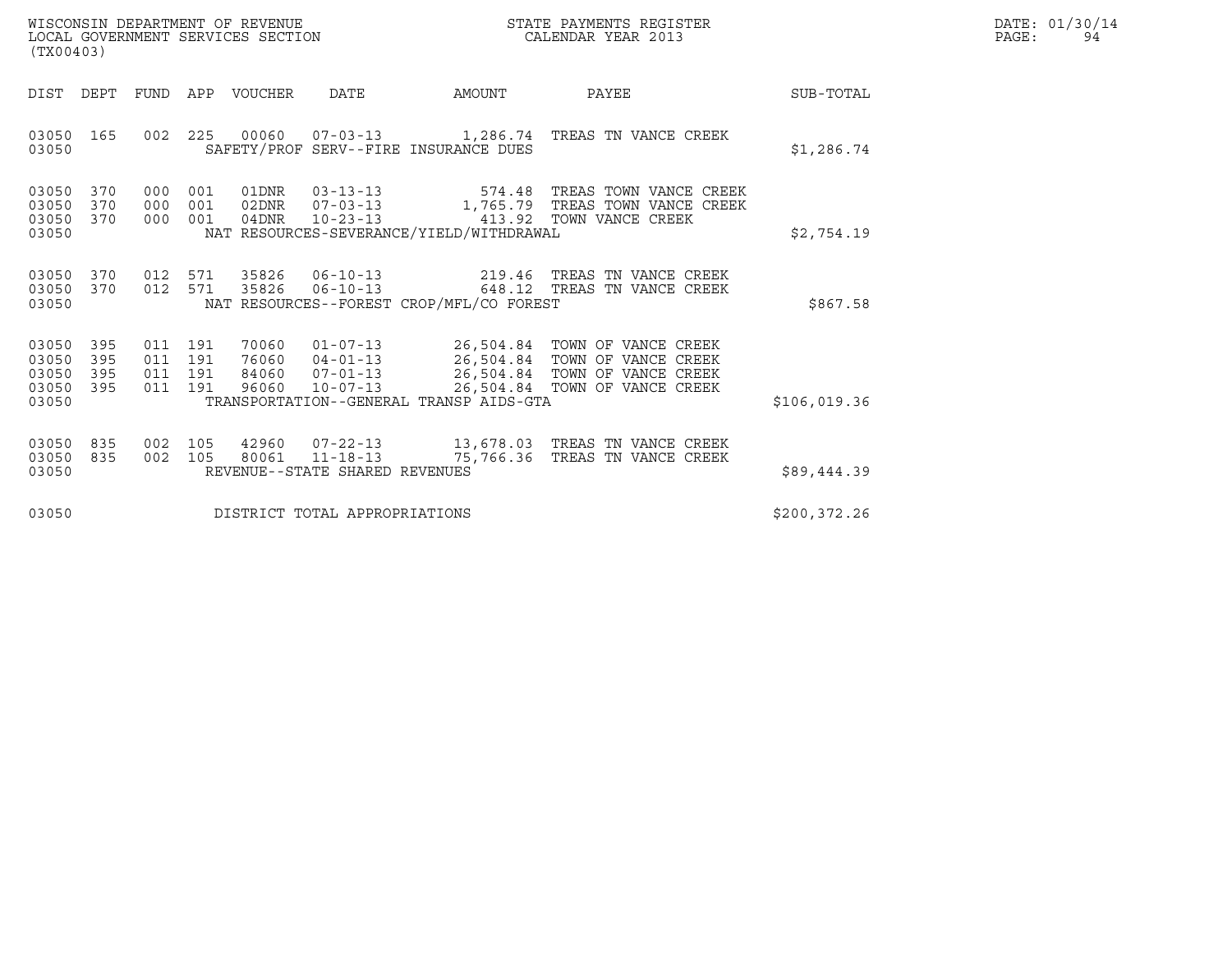| WISCONSIN DEPARTMENT OF REVENUE   | STATE PAYMENTS REGISTER | DATE: 01/30/14 |
|-----------------------------------|-------------------------|----------------|
| LOCAL GOVERNMENT SERVICES SECTION | CALENDAR YEAR 2013      | PAGE:          |

| WISCONSIN DEPARTMENT OF REVENUE<br>LOCAL GOVERNMENT SERVICES SECTION<br>(TX00403) |                   |                                          |         |         |                                                                  |                                         | STATE PAYMENTS REGISTER<br>CALENDAR YEAR 2013                                                                                                   |              | DATE: 01/30/14<br>PAGE:<br>95 |
|-----------------------------------------------------------------------------------|-------------------|------------------------------------------|---------|---------|------------------------------------------------------------------|-----------------------------------------|-------------------------------------------------------------------------------------------------------------------------------------------------|--------------|-------------------------------|
| DIST                                                                              | DEPT              | FUND                                     | APP     | VOUCHER | DATE                                                             | AMOUNT                                  | PAYEE                                                                                                                                           | SUB-TOTAL    |                               |
| 03101 165<br>03101                                                                |                   |                                          |         |         |                                                                  | SAFETY/PROF SERV--FIRE INSURANCE DUES   | 002 225 00061 07-03-13 1,011.99 TREAS VIL ALMENA                                                                                                | \$1,011.99   |                               |
| 03101<br>03101<br>03101<br>03101 395<br>03101                                     | 395<br>395<br>395 | 011 191<br>011 191<br>011 191<br>011 191 |         | 70061   | 84061 07-01-13<br>96061 10-07-13                                 | TRANSPORTATION--GENERAL TRANSP AIDS-GTA | 01-07-13 9,579.30 VILLAGE OF ALMENA<br>76061  04-01-13  9,579.30  VILLAGE OF ALMENA<br>9,579.30 VILLAGE OF ALMENA<br>9,579.31 VILLAGE OF ALMENA | \$38,317.21  |                               |
| 03101 835<br>03101 835<br>03101                                                   |                   | 002 105<br>002 105                       |         |         | 80062 11-18-13<br>REVENUE--STATE SHARED REVENUES                 |                                         | 42961  07-22-13  28,830.26  TREAS VIL ALMENA<br>164,253.64 TREAS VIL ALMENA                                                                     | \$193,083.90 |                               |
| 03101 835<br>03101 835<br>03101                                                   |                   | 002<br>002 109                           | 109     | 02053   | $07 - 22 - 13$<br>05006 07-22-13<br>REVENUE--EXEMPT COMPUTER AID | 483.00                                  | 163.00 TREAS VIL ALMENA<br>TREAS VIL ALMENA                                                                                                     | \$646.00     |                               |
| 03101 835<br>03101                                                                |                   |                                          | 021 363 |         | REVENUE--LOTTERY CREDIT -                                        |                                         |                                                                                                                                                 | \$2,537.88   |                               |
| 03101                                                                             |                   |                                          |         |         | DISTRICT TOTAL APPROPRIATIONS                                    |                                         |                                                                                                                                                 | \$235,596.98 |                               |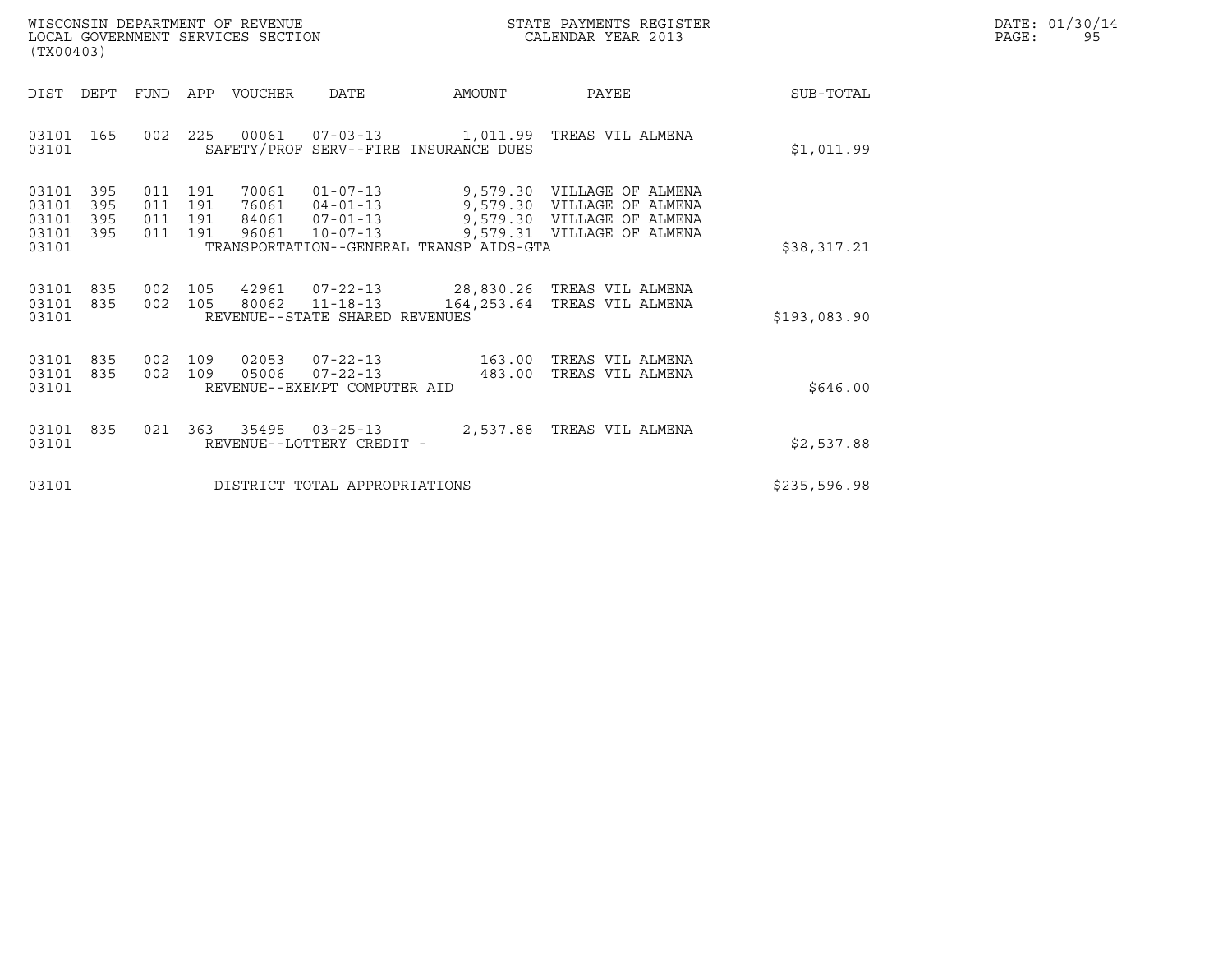| WISCONSIN DEPARTMENT OF REVENUE   | STATE PAYMENTS REGISTER | DATE: 01/30/14 |
|-----------------------------------|-------------------------|----------------|
| LOCAL GOVERNMENT SERVICES SECTION | CALENDAR YEAR 2013      | PAGE:          |

| (TX00403)                                                 |                                                                                                                                                                                                                                                                     |                                                            |              | DATE: 01/30/14<br>$\mathtt{PAGE}$ :<br>96 |
|-----------------------------------------------------------|---------------------------------------------------------------------------------------------------------------------------------------------------------------------------------------------------------------------------------------------------------------------|------------------------------------------------------------|--------------|-------------------------------------------|
|                                                           |                                                                                                                                                                                                                                                                     | DIST DEPT FUND APP VOUCHER DATE AMOUNT PAYEE THE SUB-TOTAL |              |                                           |
| 03111 165<br>03111                                        | 002 225 00062 07-03-13 2,969.81 TREAS VIL CAMERON<br>SAFETY/PROF SERV--FIRE INSURANCE DUES                                                                                                                                                                          |                                                            | \$2,969.81   |                                           |
| 03111 395<br>03111 395<br>03111 395<br>03111 395<br>03111 | 011 191 70062 01-07-13 19,093.79 VILLAGE OF CAMERON<br>011 191 76062 04-01-13 19,093.79 VILLAGE OF CAMERON<br>011 191 84062 07-01-13 19,093.79 VILLAGE OF CAMERON<br>011 191 96062 10-07-13 19,093.80 VILLAGE OF CAMERON<br>TRANSPORTATION--GENERAL TRANSP AIDS-GTA |                                                            | \$76, 375.17 |                                           |
| 03111                                                     | 03111 455 002 231 00194 02-07-13 800.00 TREAS VIL CAMERON<br>JUSTICE--LAW ENFORCEMENT TRAINING                                                                                                                                                                      |                                                            | \$800.00     |                                           |
| 03111 835<br>03111 835<br>03111                           | 002 105 42962 07-22-13 60,330.78 TREAS VIL CAMERON<br>002 105 80063 11-18-13 304,952.78 TREAS VIL CAMERON<br>REVENUE--STATE SHARED REVENUES                                                                                                                         |                                                            | \$365,283.56 |                                           |
| 03111 835<br>03111 835<br>03111                           | 002 109 02054 07-22-13 1,166.00 TREAS VIL CAMERON<br>002 109 05007 07-22-13 962.00 TREAS VIL CAMERON<br>REVENUE--EXEMPT COMPUTER AID                                                                                                                                |                                                            | \$2,128.00   |                                           |
| 03111 835<br>03111                                        | 021  363  35496  03-25-13   1,251.21  TREAS VIL CAMERON<br>REVENUE--LOTTERY CREDIT -                                                                                                                                                                                |                                                            | \$1,251.21   |                                           |
| 03111                                                     | DISTRICT TOTAL APPROPRIATIONS                                                                                                                                                                                                                                       |                                                            | \$448,807.75 |                                           |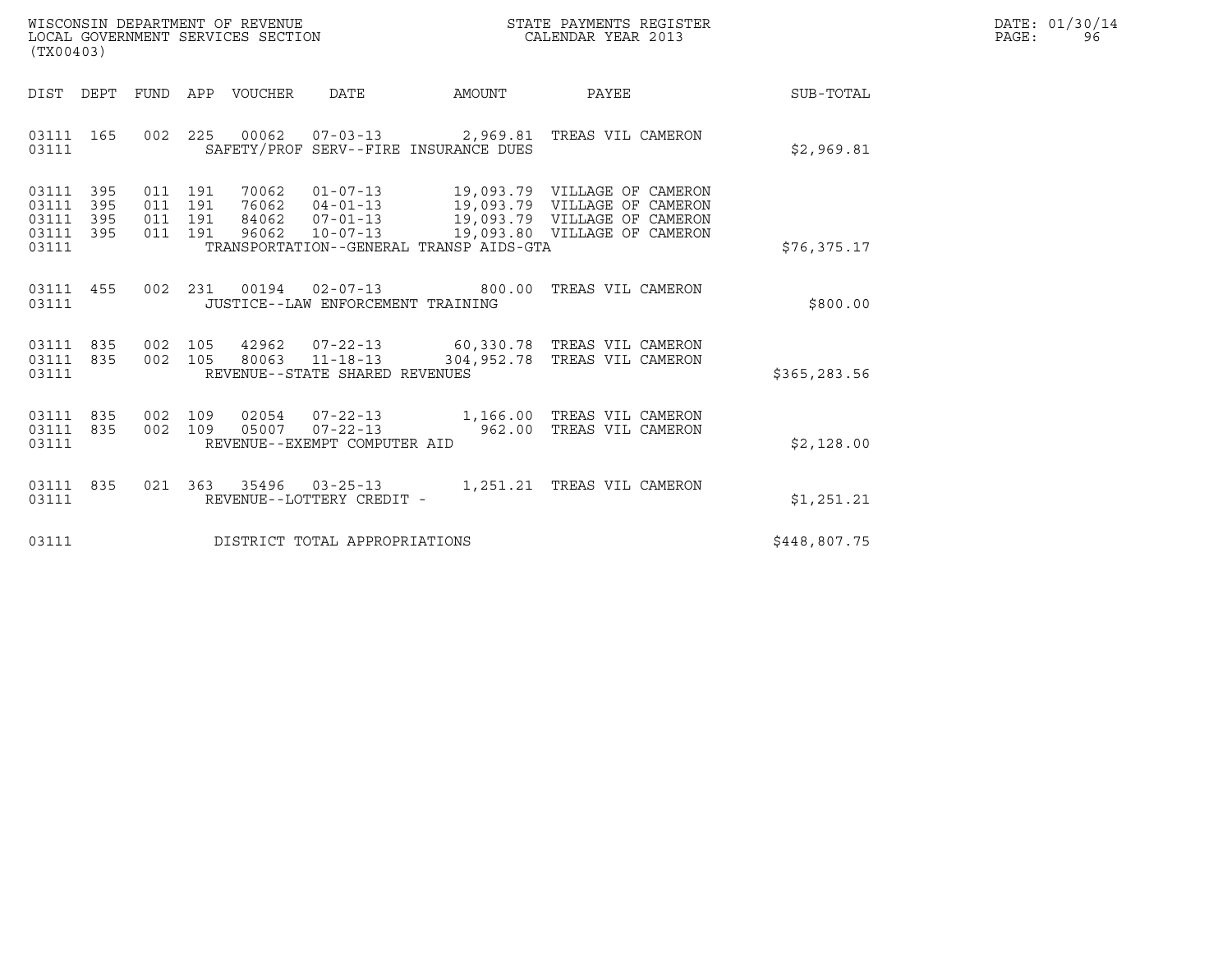| (TX00403)                                                          | WISCONSIN DEPARTMENT OF REVENUE<br>LOCAL GOVERNMENT SERVICES SECTION                                                                                                                                                                                                                | STATE PAYMENTS REGISTER<br>CALENDAR YEAR 2013 | DATE: 01/30/14<br>PAGE:<br>97 |
|--------------------------------------------------------------------|-------------------------------------------------------------------------------------------------------------------------------------------------------------------------------------------------------------------------------------------------------------------------------------|-----------------------------------------------|-------------------------------|
|                                                                    | DIST DEPT FUND APP VOUCHER DATE                                                                                                                                                                                                                                                     | AMOUNT PAYEE SUB-TOTAL                        |                               |
| 03116 165<br>03116                                                 | 002  225  00063  07-03-13  558.40 TREAS VIL DALLAS<br>SAFETY/PROF SERV--FIRE INSURANCE DUES                                                                                                                                                                                         | \$558.40                                      |                               |
| 03116 370<br>03116                                                 | 012 571 35827 06-10-13 2.20 TREAS VIL DALLAS<br>NAT RESOURCES--FOREST CROP/MFL/CO FOREST                                                                                                                                                                                            | \$2.20                                        |                               |
| 03116 395<br>395<br>03116<br>395<br>03116<br>03116<br>395<br>03116 | 70063  01-07-13  2,281.06  VILLAGE OF DALLAS<br>76063  04-01-13  2,281.06  VILLAGE OF DALLAS<br>84063  07-01-13  2,281.06  VILLAGE OF DALLAS<br>96063  10-07-13  2,281.09  VILLAGE OF DALLAS<br>011 191<br>011 191<br>011 191<br>011 191<br>TRANSPORTATION--GENERAL TRANSP AIDS-GTA | \$9,124.27                                    |                               |
| 03116 435<br>03116                                                 | 005  163  01LGS  11-18-13  1,000.00 DALLAS AREA AMBULANCE<br>HS--PREPAID MEDICAL TRANSPORT REIMBURSE                                                                                                                                                                                | \$1,000.00                                    |                               |
| 03116                                                              | $\begin{array}{cccccccc} 03116 & 835 & 002 & 105 & 42963 & 07-22-13 & & 13,491.18 & \text{TREAS VIL DALLAS} \\ 03116 & 835 & 002 & 105 & 80064 & 11-18-13 & & 75,450.00 & \text{TREAS VIL DALLAS} \end{array}$<br>REVENUE--STATE SHARED REVENUES                                    | \$88,941.18                                   |                               |
| 03116                                                              | 03116 835 002 109 02055 07-22-13 28.00 TREAS VIL DALLAS<br>REVENUE--EXEMPT COMPUTER AID                                                                                                                                                                                             | \$28.00                                       |                               |
| 03116                                                              | DISTRICT TOTAL APPROPRIATIONS                                                                                                                                                                                                                                                       | \$99,654.05                                   |                               |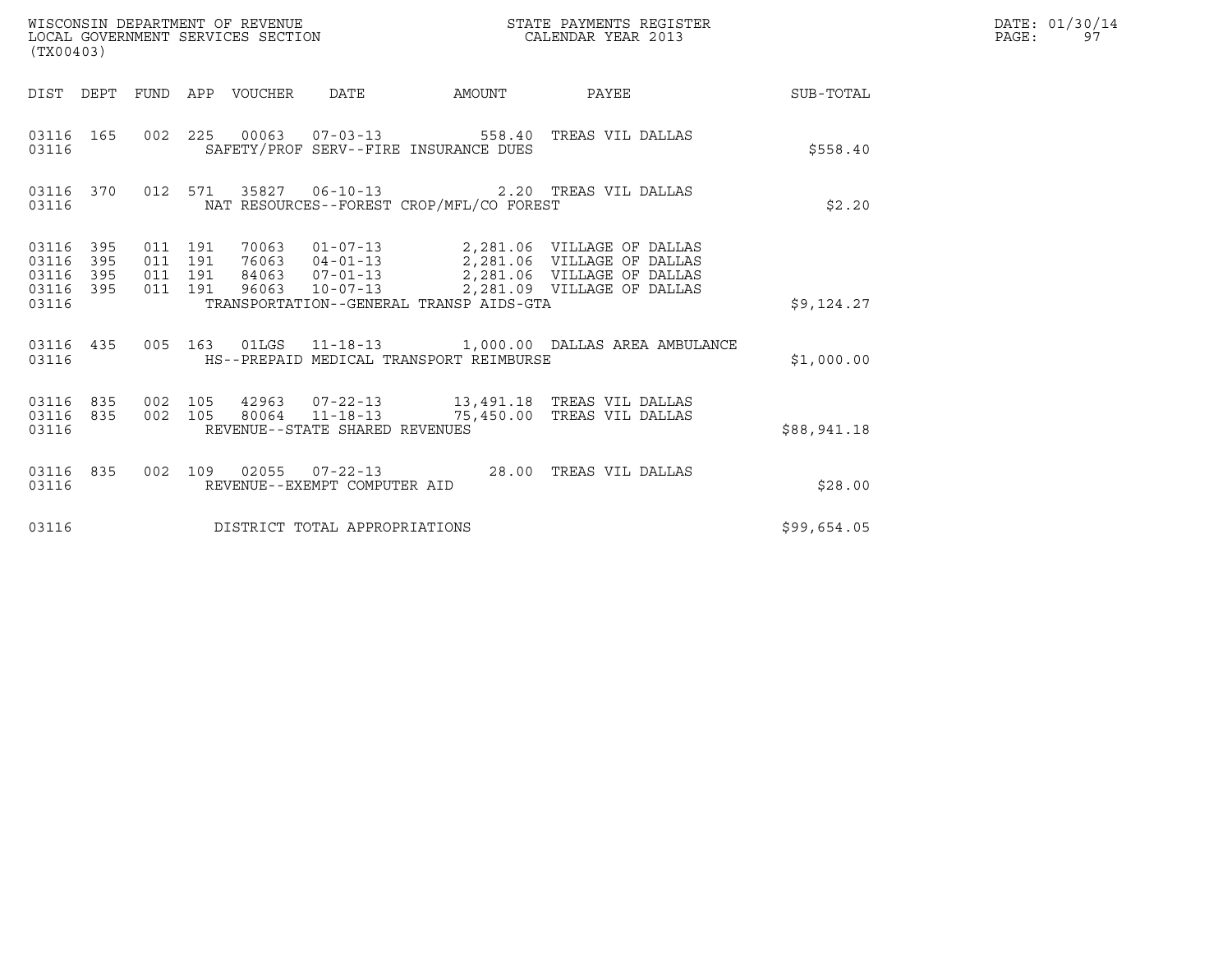|       | DATE: 01/30/14 |
|-------|----------------|
| PAGE: | 98             |

| WISCONSIN DEPARTMENT OF REVENUE<br>(TX00403)                                        | LOCAL GOVERNMENT SERVICES SECTION                                                                                                                                              | STATE PAYMENTS REGISTER<br>CALENDAR YEAR 2013                                                                                      | DATE: 01/30/14<br>PAGE:<br>98 |
|-------------------------------------------------------------------------------------|--------------------------------------------------------------------------------------------------------------------------------------------------------------------------------|------------------------------------------------------------------------------------------------------------------------------------|-------------------------------|
| DIST DEPT                                                                           | FUND APP VOUCHER<br>AMOUNT<br>DATE                                                                                                                                             | PAYEE<br>SUB-TOTAL                                                                                                                 |                               |
| 03136 165<br>002<br>03136                                                           | 225  00064  07-03-13  474.29  TREAS VIL HAUGEN<br>SAFETY/PROF SERV--FIRE INSURANCE DUES                                                                                        | \$474.29                                                                                                                           |                               |
| 03136<br>395<br>03136<br>395<br>011<br>03136<br>395<br>011<br>03136<br>395<br>03136 | 70064<br>$01 - 07 - 13$<br>011 191<br>191<br>76064<br>$04 - 01 - 13$<br>191<br>84064 07-01-13<br>96064<br>011 191<br>$10 - 07 - 13$<br>TRANSPORTATION--GENERAL TRANSP AIDS-GTA | 2,058.34 VILLAGE OF HAUGEN<br>2,058.34 VILLAGE OF HAUGEN<br>2,058.34 VILLAGE OF HAUGEN<br>2,058.37 VILLAGE OF HAUGEN<br>\$8,233.39 |                               |
| 03136<br>835<br>03136<br>835<br>03136                                               | 002 105 42964 07-22-13 12,374.36 TREAS VIL HAUGEN<br>002 105<br>80065 11-18-13<br>REVENUE--STATE SHARED REVENUES                                                               | 70,121.34 TREAS VIL HAUGEN<br>\$82,495.70                                                                                          |                               |
| 03136<br>835<br>03136                                                               | 002 109 02056<br>REVENUE--EXEMPT COMPUTER AID                                                                                                                                  | \$67.00                                                                                                                            |                               |
| 03136                                                                               | DISTRICT TOTAL APPROPRIATIONS                                                                                                                                                  | \$91,270.38                                                                                                                        |                               |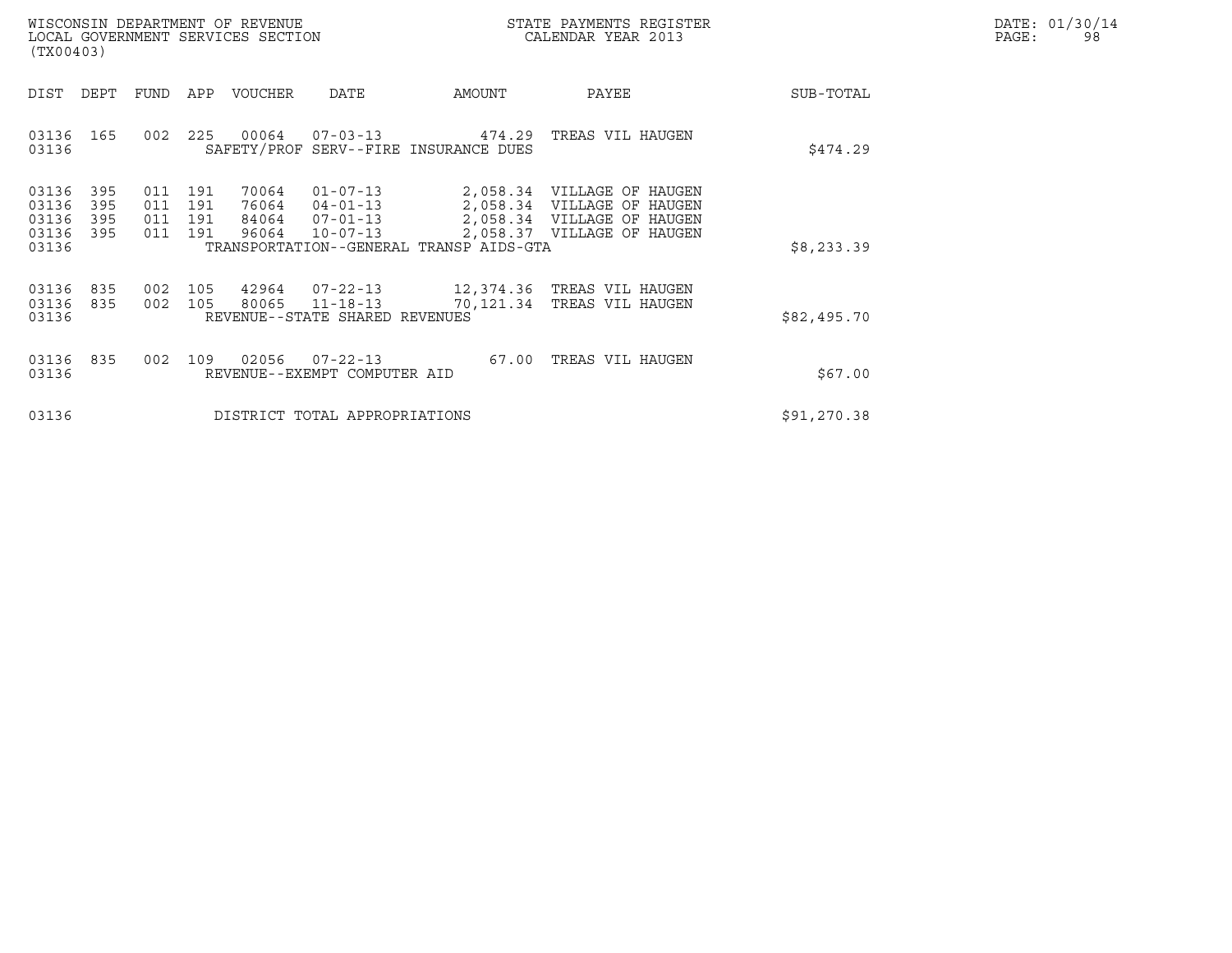| WISCONSIN DEPARTMENT OF REVENUE<br>LOCAL GOVERNMENT SERVICES SECTION<br>(TX00403) | STATE PAYMENTS REGISTER<br>CALENDAR YEAR 2013 | DATE: 01/30/14<br>PAGE:<br>99 |
|-----------------------------------------------------------------------------------|-----------------------------------------------|-------------------------------|

| (TX00403)                                                             |                          |                          |                                  |                                                                      |                                                                                                                                                                                       |       |                        |               |  |
|-----------------------------------------------------------------------|--------------------------|--------------------------|----------------------------------|----------------------------------------------------------------------|---------------------------------------------------------------------------------------------------------------------------------------------------------------------------------------|-------|------------------------|---------------|--|
| DIST<br>DEPT                                                          | <b>FUND</b>              | APP                      | VOUCHER                          | DATE                                                                 | AMOUNT                                                                                                                                                                                | PAYEE |                        | SUB-TOTAL     |  |
| 03171<br>165<br>03171                                                 | 002                      | 225                      |                                  |                                                                      | 00065  07-03-13  656.53  TREAS VIL PRAIRIE FARM<br>SAFETY/PROF SERV--FIRE INSURANCE DUES                                                                                              |       |                        | \$656.53      |  |
| 03171<br>395<br>03171<br>395<br>03171<br>395<br>03171<br>395<br>03171 | 011<br>011<br>011<br>011 | 191<br>191<br>191<br>191 | 70065<br>76065<br>84065<br>96065 | $01 - 07 - 13$<br>$04 - 01 - 13$<br>$07 - 01 - 13$<br>$10 - 07 - 13$ | 3,376.69   TREAS VIL PRAIRIE FARM<br>3,376.69 TREAS VIL PRAIRIE FARM<br>3,376.69 TREAS VIL PRAIRIE FARM<br>3,376.69 TREAS VIL PRAIRIE FARM<br>TRANSPORTATION--GENERAL TRANSP AIDS-GTA |       |                        | \$13,506.76   |  |
| 835<br>03171<br>835<br>03171<br>03171                                 | 002<br>002               | 105<br>105               | 80066                            | REVENUE--STATE SHARED REVENUES                                       | 11-18-13 92,139.87 TREAS VIL PRAIRIE FARM                                                                                                                                             |       |                        | \$108,399.85  |  |
| 835<br>03171<br>835<br>03171<br>03171                                 | 002<br>002               | 109<br>109               | 02057<br>05008                   | REVENUE--EXEMPT COMPUTER AID                                         | 07-22-13 18.00 TREAS VIL PRAIRIE FARM<br>$07 - 22 - 13$ 344.00                                                                                                                        |       | TREAS VIL PRAIRIE FARM | \$362.00      |  |
| 03171<br>835<br>03171                                                 | 021                      | 363                      | 35497                            | $03 - 25 - 13$<br>REVENUE--LOTTERY CREDIT -                          | 334.80                                                                                                                                                                                |       | TREAS VIL PRAIRIE FARM | \$334.80      |  |
| 03171                                                                 |                          |                          |                                  | DISTRICT TOTAL APPROPRIATIONS                                        |                                                                                                                                                                                       |       |                        | \$123, 259.94 |  |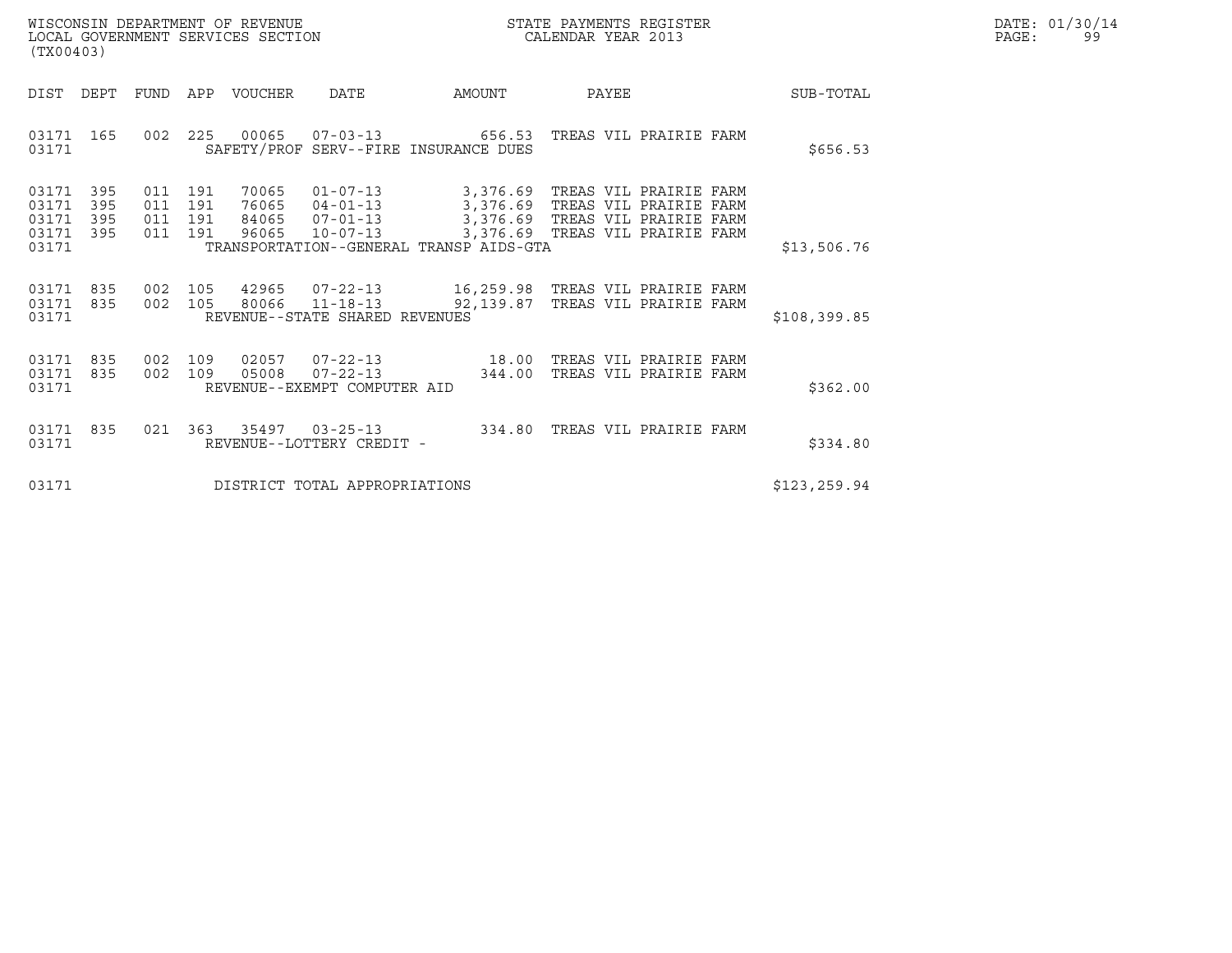| (TX00403)                       |                               |                                        |         |                |                                   |                                          |                                                                                                                                                                                                              |               | DATE: 01/30/14<br>$\mathtt{PAGE:}$<br>100 |
|---------------------------------|-------------------------------|----------------------------------------|---------|----------------|-----------------------------------|------------------------------------------|--------------------------------------------------------------------------------------------------------------------------------------------------------------------------------------------------------------|---------------|-------------------------------------------|
|                                 |                               |                                        |         |                |                                   |                                          | DIST DEPT FUND APP VOUCHER DATE AMOUNT PAYEE                                                                                                                                                                 | SUB-TOTAL     |                                           |
| 03186 165<br>03186              |                               |                                        |         |                |                                   | SAFETY/PROF SERV--FIRE INSURANCE DUES    | 002 225 00066 07-03-13 2,659.30 TREAS VIL TURTLE LAKE                                                                                                                                                        | \$2,659.30    |                                           |
|                                 | 03186 370                     | 002 503                                |         | 15546          |                                   |                                          | 02-06-13 22.62 TREAS VIL TURTLE LAKE                                                                                                                                                                         |               |                                           |
| 03186                           |                               |                                        |         |                |                                   | NAT RESOURCES--AIDS IN LIEU OF TAXES     | TOWN SHARE 8.09                                                                                                                                                                                              | \$22.62       |                                           |
| 03186                           | 03186 395                     |                                        |         |                |                                   | TRANSPORTATION--HIGHWAY SAFETY-FEDERAL   | 011 185 63777 02-04-13 3,762.50 TREAS VIL TURTLE LAKE                                                                                                                                                        | \$3,762.50    |                                           |
| 03186 395<br>03186<br>03186     | 395<br>03186 395<br>03186 395 | 011 191<br>011 191<br>011 191          | 011 191 |                |                                   | TRANSPORTATION--GENERAL TRANSP AIDS-GTA  | 70066  01-07-13  23,350.46 TREAS VIL TURTLE LAKE<br>76066  04-01-13  23,350.46 TREAS VIL TURTLE LAKE<br>84066  07-01-13  23,350.46 TREAS VIL TURTLE LAKE<br>96066  10-07-13  23,350.48 TREAS VIL TURTLE LAKE | \$93,401.86   |                                           |
| 03186                           | 03186 455                     |                                        |         |                | JUSTICE--LAW ENFORCEMENT TRAINING |                                          | 002 231 00588 02-19-13 960.00 TREAS VIL TURTLE LAKE                                                                                                                                                          | \$960.00      |                                           |
| 03186                           | 03186 505                     |                                        |         |                | 002 650 05890 01-16-13            | DOA--JUSTICE-ASSISTANCE-FEDERAL ARRA FDS | 3,710.00 TREAS VIL TURTLE LAKE                                                                                                                                                                               | \$3,710.00    |                                           |
| 03186                           |                               | 03186 835 002 105<br>03186 835 002 105 |         |                | REVENUE--STATE SHARED REVENUES    |                                          |                                                                                                                                                                                                              | \$231,578.97  |                                           |
| 03186 835<br>03186 835<br>03186 | 03186 835                     | 002 109<br>002 109<br>002 109          |         | 02058<br>03108 | REVENUE--EXEMPT COMPUTER AID      |                                          | 07-22-13 2,301.00 TREAS VIL TURTLE LAKE<br>07-22-13 130.00 TREAS VIL TURTLE LAKE<br>05009 07-22-13 1,079.00 TREAS VIL TURTLE LAKE                                                                            | \$3,510.00    |                                           |
| 03186                           | 03186 835                     |                                        |         |                | REVENUE--LOTTERY CREDIT -         |                                          | 021 363 35498 03-25-13 7,310.28 TREAS VIL TURTLE LAKE                                                                                                                                                        | \$7,310.28    |                                           |
| 03186                           |                               |                                        |         |                | DISTRICT TOTAL APPROPRIATIONS     |                                          |                                                                                                                                                                                                              | \$346, 915.53 |                                           |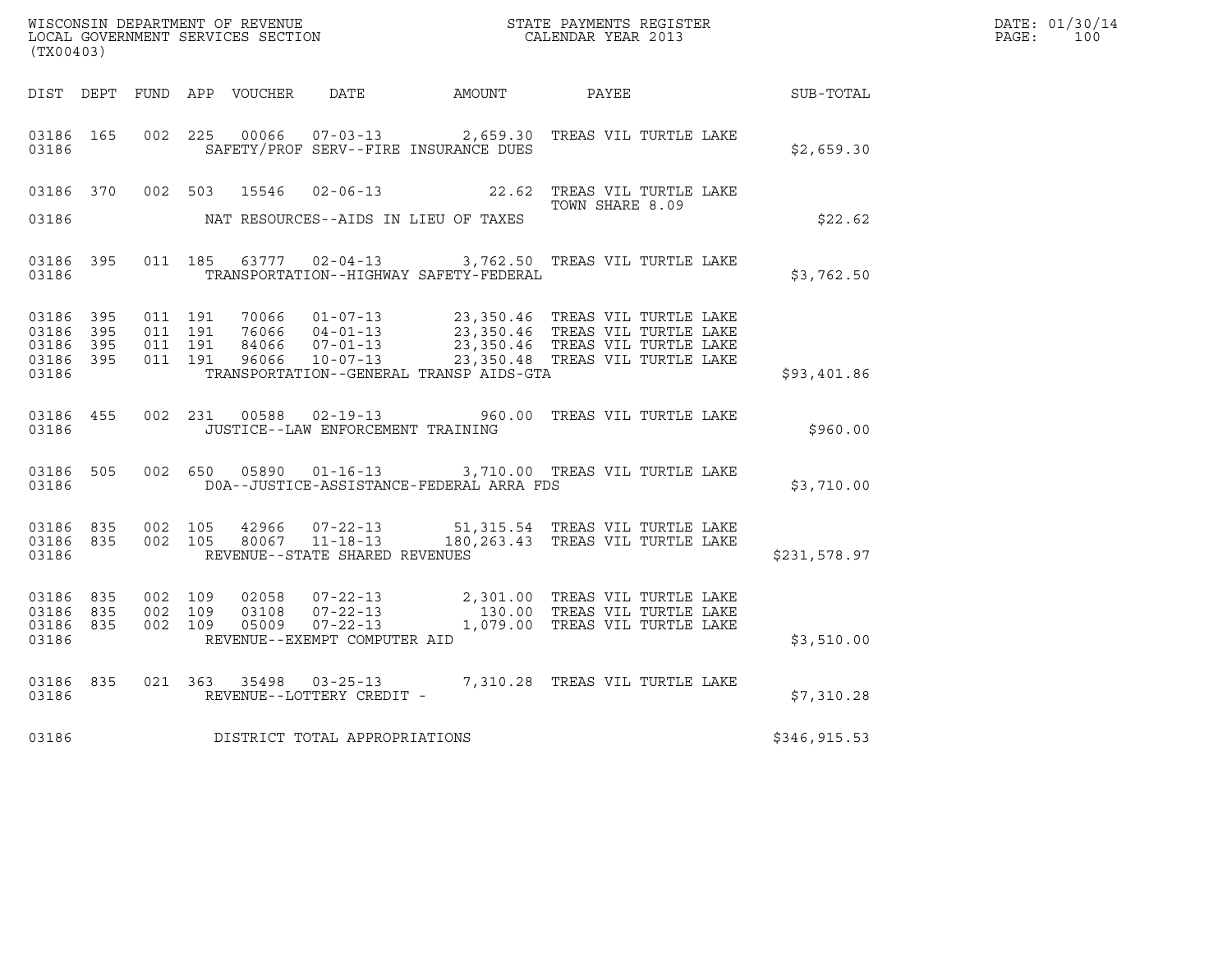| ${\tt WISCOONSIM\ DEPARTMENT\ OF\ REVENUE}\qquad \qquad {\tt STATE\ PAYMENTS\ REGISTER\ LOCAL\ GOVERNMENT\ SERVICES\ SECTION\qquad \qquad {\tt CALENDAR\ YEAR\ 2013}}$<br>(TX00403) |                   |                    |                    |  |                                                     |                                         |                                                                                                                                                                          | DATE: 01/30/14<br>PAGE:<br>101 |  |
|-------------------------------------------------------------------------------------------------------------------------------------------------------------------------------------|-------------------|--------------------|--------------------|--|-----------------------------------------------------|-----------------------------------------|--------------------------------------------------------------------------------------------------------------------------------------------------------------------------|--------------------------------|--|
|                                                                                                                                                                                     |                   |                    |                    |  |                                                     |                                         |                                                                                                                                                                          |                                |  |
| 03206                                                                                                                                                                               | 03206 165         |                    |                    |  |                                                     | SAFETY/PROF SERV--FIRE INSURANCE DUES   | 002 225 00067 07-03-13 4,849.37 TREAS CITY BARRON                                                                                                                        | \$4,849.37                     |  |
|                                                                                                                                                                                     |                   |                    |                    |  |                                                     |                                         | 03206 370 002 503 15547 02-06-13 212.03 TREAS CITY BARRON<br>TOWN SHARE 68.36                                                                                            |                                |  |
| 03206                                                                                                                                                                               |                   |                    |                    |  |                                                     | NAT RESOURCES--AIDS IN LIEU OF TAXES    |                                                                                                                                                                          | \$212.03                       |  |
| 03206 370<br>03206                                                                                                                                                                  |                   |                    |                    |  |                                                     | NAT RESOURCES--AIDS IN LIEU OF TAXES    | 012 579 18172 04-15-13 106.16 TREAS CITY BARRON                                                                                                                          | \$106.16                       |  |
| 03206 395<br>03206                                                                                                                                                                  |                   |                    |                    |  |                                                     | TRANSPORTATION--HIGHWAY SAFETY-FEDERAL  | 011 185 89635 10-07-13 4,000.00 TREAS CITY BARRON                                                                                                                        | \$4,000.00                     |  |
| 03206<br>03206<br>03206<br>03206 395<br>03206                                                                                                                                       | 395<br>395<br>395 | 011 191<br>011 191 | 011 191<br>011 191 |  |                                                     | TRANSPORTATION--GENERAL TRANSP AIDS-GTA | 70067 01-07-13 43,317.16 CITY OF BARRON<br>76067 04-01-13 43,317.16 CITY OF BARRON<br>84067 07-01-13 43,317.16 CITY OF BARRON<br>96067 10-07-13 43,317.18 CITY OF BARRON | \$173,268.66                   |  |
| 03206                                                                                                                                                                               | 03206 455         |                    |                    |  | JUSTICE--LAW ENFORCEMENT TRAINING                   |                                         | 002 231 00151 02-06-13 1,760.00 TREAS CITY BARRON                                                                                                                        | \$1,760.00                     |  |
| 03206 835<br>03206                                                                                                                                                                  | 03206 835 002 105 |                    |                    |  | REVENUE--STATE SHARED REVENUES                      |                                         | 002 105 42967 07-22-13 150,336.69 TREAS CITY BARRON<br>002 105 80068 11-18-13 609,908.52 TREAS CITY BARRON                                                               | \$760,245.21                   |  |
| 03206<br>03206                                                                                                                                                                      | 835<br>03206 835  | 002 109            | 002 109            |  | REVENUE--EXEMPT COMPUTER AID                        |                                         | 02059  07-22-13  2,172.00  TREAS CITY BARRON<br>05010  07-22-13  6,941.00  TREAS CITY BARRON                                                                             | \$9,113.00                     |  |
| 03206                                                                                                                                                                               |                   |                    |                    |  |                                                     | DOA-PAYMENT FOR MUNICIPAL SERVICES AID  | 03206 835 002 501 00001 02-01-13 283.33 TREAS CITY BARRON                                                                                                                | \$283.33                       |  |
| 03206 835<br>03206                                                                                                                                                                  |                   |                    |                    |  | 021 363 35499 03-25-13<br>REVENUE--LOTTERY CREDIT - |                                         | 11,752.32 TREAS CITY BARRON                                                                                                                                              | \$11,752.32                    |  |
| 03206                                                                                                                                                                               |                   |                    |                    |  | DISTRICT TOTAL APPROPRIATIONS                       |                                         |                                                                                                                                                                          | \$965,590.08                   |  |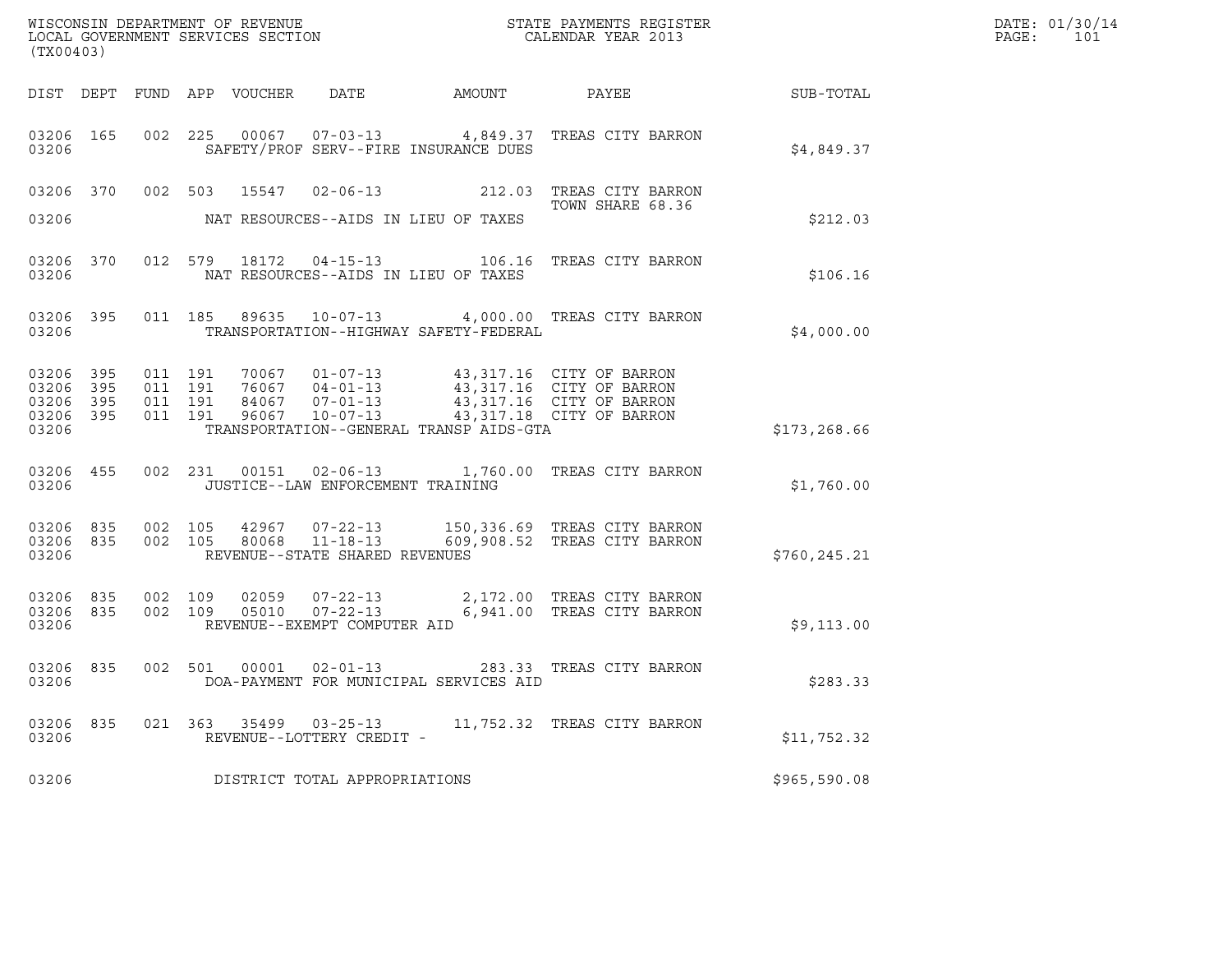| WISCONSIN DEPARTMENT OF REVENUE<br>LOCAL GOVERNMENT SERVICES SECTION<br>CALENDAR YEAR 2013<br>(TX00403) |  |  |  |  |                                         |                                                                                                        |                                                                                                                                                                                                                                                                                                           |              | DATE: 01/30/14<br>PAGE: 102 |
|---------------------------------------------------------------------------------------------------------|--|--|--|--|-----------------------------------------|--------------------------------------------------------------------------------------------------------|-----------------------------------------------------------------------------------------------------------------------------------------------------------------------------------------------------------------------------------------------------------------------------------------------------------|--------------|-----------------------------|
|                                                                                                         |  |  |  |  |                                         |                                                                                                        | DIST DEPT FUND APP VOUCHER DATE AMOUNT PAYEE TO SUB-TOTAL                                                                                                                                                                                                                                                 |              |                             |
| 03211 165<br>03211                                                                                      |  |  |  |  |                                         | SAFETY/PROF SERV--FIRE INSURANCE DUES                                                                  | 002 225 00068 07-03-13 4,579.90 TREAS CITY CHETEK                                                                                                                                                                                                                                                         | \$4,579.90   |                             |
| 03211                                                                                                   |  |  |  |  |                                         | NAT RESOURCES--AIDS IN LIEU OF TAXES                                                                   | 03211 370 012 579 18173 04-15-13 42.12 TREAS CITY CHETEK                                                                                                                                                                                                                                                  | \$42.12      |                             |
| 03211                                                                                                   |  |  |  |  |                                         | TRANSPORTATION--GENERAL TRANSP AIDS-GTA                                                                | $\begin{array}{cccccccc} 03211 & 395 & 011 & 191 & 70068 & 01-07-13 & 37,262.91 & CITY OF CHETEK \\ 03211 & 395 & 011 & 191 & 76068 & 04-01-13 & 37,262.91 & CITY OF CHETEK \\ 03211 & 395 & 011 & 191 & 84068 & 07-01-13 & 37,262.91 & CITY OF CHETEK \\ 03211 & 395 & 011 & 191 & 96068 & 10-07-13 & 3$ | \$149,051.67 |                             |
|                                                                                                         |  |  |  |  |                                         | 03211 435 005 162 01HSD 09-03-13 5,073.89 CITY CHETEK<br>03211 HS--AMBULANCE FUNDING ASSISTANCE GRANTS |                                                                                                                                                                                                                                                                                                           | \$5,073.89   |                             |
|                                                                                                         |  |  |  |  |                                         | 03211 ME--PREPAID MEDICAL TRANSPORT REIMBURSE                                                          | 03211 435 005 163 01LGS 11-18-13 5,400.00 CHETEK AMBULANCE SERV                                                                                                                                                                                                                                           | \$5,400.00   |                             |
|                                                                                                         |  |  |  |  | 03211 JUSTICE--LAW ENFORCEMENT TRAINING |                                                                                                        | 03211 455 002 231 00201 02-07-13 1,120.00 TREAS CITY CHETEK                                                                                                                                                                                                                                               | \$1,120.00   |                             |
| 03211                                                                                                   |  |  |  |  | REVENUE--STATE SHARED REVENUES          |                                                                                                        | 03211 835 002 105 42968 07-22-13 100,627.02 TREAS CITY CHETEK<br>03211 835 002 105 80069 11-18-13 277,675.42 TREAS CITY CHETEK                                                                                                                                                                            | \$378,302.44 |                             |
| 03211                                                                                                   |  |  |  |  | REVENUE--EXEMPT COMPUTER AID            |                                                                                                        | $\begin{array}{cccc} 03211 & 835 & 002 & 109 & 02060 & 07\text{-}22\text{-}13 & 2,885.00 & \text{TREAS CITY CHETER} \\ 03211 & 835 & 002 & 109 & 05011 & 07\text{-}22\text{-}13 & 1,228.00 & \text{TREAS CITY CHETER} \end{array}$                                                                        | \$4,113.00   |                             |
| 03211                                                                                                   |  |  |  |  | REVENUE--LOTTERY CREDIT -               |                                                                                                        | 03211 835 021 363 35500 03-25-13 1,442.75 TREAS CITY CHETEK                                                                                                                                                                                                                                               | \$1,442.75   |                             |
| 03211                                                                                                   |  |  |  |  | DISTRICT TOTAL APPROPRIATIONS           |                                                                                                        |                                                                                                                                                                                                                                                                                                           | \$549,125.77 |                             |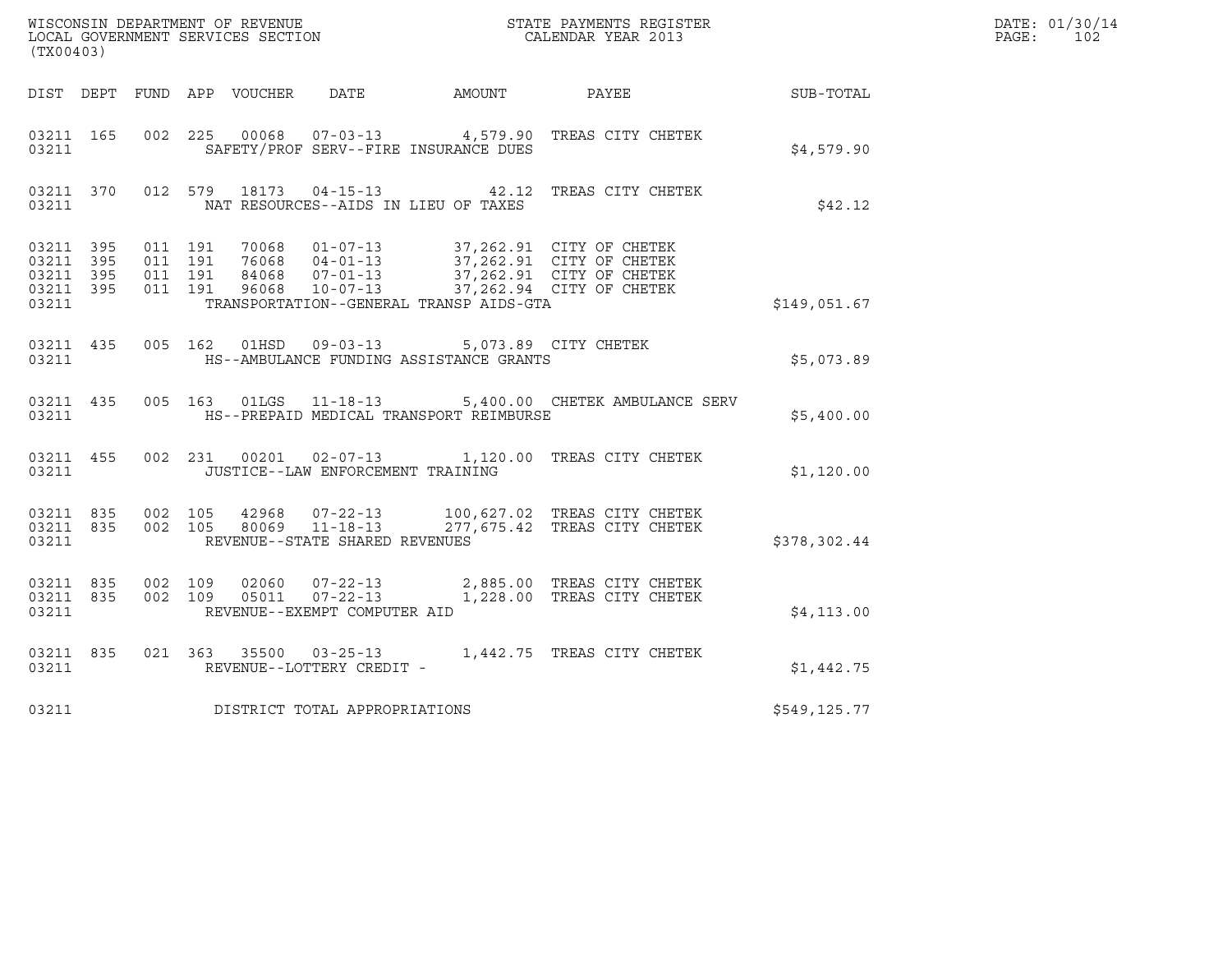| (TX00403)                                                 |  |                                          |  |                            |                                                                    |                                                                                                                                                                                                                                                 |                                                                     |  | DATE: 01/30/14<br>PAGE:<br>103 |  |
|-----------------------------------------------------------|--|------------------------------------------|--|----------------------------|--------------------------------------------------------------------|-------------------------------------------------------------------------------------------------------------------------------------------------------------------------------------------------------------------------------------------------|---------------------------------------------------------------------|--|--------------------------------|--|
|                                                           |  |                                          |  | DIST DEPT FUND APP VOUCHER | DATE                                                               | AMOUNT                                                                                                                                                                                                                                          | PAYEE                                                               |  | <b>SUB-TOTAL</b>               |  |
| 03212 165<br>03212                                        |  |                                          |  |                            |                                                                    | 002 225 00069 07-03-13 5,705.53 TREAS CITY CUMBERLAND<br>SAFETY/PROF SERV--FIRE INSURANCE DUES                                                                                                                                                  |                                                                     |  | \$5,705.53                     |  |
| 03212 370<br>03212                                        |  |                                          |  |                            |                                                                    | 012 579 18174 04-15-13 489.04 TREAS CITY CUMBERLAND<br>NAT RESOURCES--AIDS IN LIEU OF TAXES                                                                                                                                                     |                                                                     |  | \$489.04                       |  |
| 03212 370 012 663<br>03212 370<br>03212                   |  |                                          |  |                            |                                                                    | 012 663 03018 05-07-13 2,500.00 TREAS CITY CUMBERLAND<br>012 663 03019 05-07-13 2,500.00 TREAS CITY CUMBERLAND<br>NAT RESOURCES--LAKES MANAGEMENT GRANTS                                                                                        |                                                                     |  | \$5,000.00                     |  |
| 03212 370<br>03212 370<br>03212 370<br>03212              |  | 012 678<br>012 678<br>012 678            |  |                            |                                                                    | 01133  12-06-13  4,429.61 TREAS CITY CUMBERLAND<br>01966  02-04-13  2,163.38 TREAS CITY CUMBERLAND<br>01973  02-04-13  6,952.31 TREAS CITY CUMBERLAND<br>NAT RESOURCES--INVASIVE AQUATICE SPECIES                                               |                                                                     |  | \$13,545.30                    |  |
| 03212 395<br>03212 395<br>03212 395<br>03212 395<br>03212 |  | 011 191<br>011 191<br>011 191<br>011 191 |  |                            |                                                                    | 70069  01-07-13  43,877.70  CITY OF CUMBERLAND<br>76069  04-01-13  43,877.70  CITY OF CUMBERLAND<br>84069  07-01-13  43,877.70  CITY OF CUMBERLAND<br>96069  10-07-13  43,877.73  CITY OF CUMBERLAND<br>TRANSPORTATION--GENERAL TRANSP AIDS-GTA |                                                                     |  | \$175,510.83                   |  |
| 03212 455<br>03212                                        |  |                                          |  |                            | JUSTICE--LAW ENFORCEMENT TRAINING                                  | 002 231 00225 02-07-13 960.00 TREAS CITY CUMBERLAND                                                                                                                                                                                             |                                                                     |  | \$960.00                       |  |
| 03212 505<br>03212                                        |  |                                          |  |                            | 002 743 06431 01-23-13<br>DOA--HOUSING ASSISTANCE GRANTS           |                                                                                                                                                                                                                                                 | 221,740.15 TREAS CITY CUMBERLAND                                    |  | \$221,740.15                   |  |
| 03212 835<br>03212 835<br>03212                           |  | 002 105<br>002 105                       |  |                            | 42969 07-22-13<br>80070 11-18-13<br>REVENUE--STATE SHARED REVENUES |                                                                                                                                                                                                                                                 | 96,790.76 TREAS CITY CUMBERLAND<br>418,726.03 TREAS CITY CUMBERLAND |  | \$515,516.79                   |  |
| 03212 835<br>03212 835<br>03212                           |  | 002 109                                  |  | 02061<br>002 109 05012     | $07 - 22 - 13$<br>07-22-13<br>REVENUE--EXEMPT COMPUTER AID         |                                                                                                                                                                                                                                                 | 4,466.00 TREAS CITY CUMBERLAND<br>3,790.00 TREAS CITY CUMBERLAND    |  | \$8,256.00                     |  |
| 03212 835<br>03212                                        |  |                                          |  |                            |                                                                    | 002 501 00001 02-01-13 1,837.82 TREAS CITY CUMBERLAND<br>DOA-PAYMENT FOR MUNICIPAL SERVICES AID                                                                                                                                                 |                                                                     |  | \$1,837.82                     |  |
| 03212 835<br>03212                                        |  |                                          |  |                            | 021 363 35501 03-25-13<br>REVENUE--LOTTERY CREDIT -                |                                                                                                                                                                                                                                                 | 4,380.98 TREAS CITY CUMBERLAND                                      |  | \$4,380.98                     |  |

03212 REVENUE--LOTTERY CREDIT -<br>
DISTRICT TOTAL APPROPRIATIONS \$952,942.44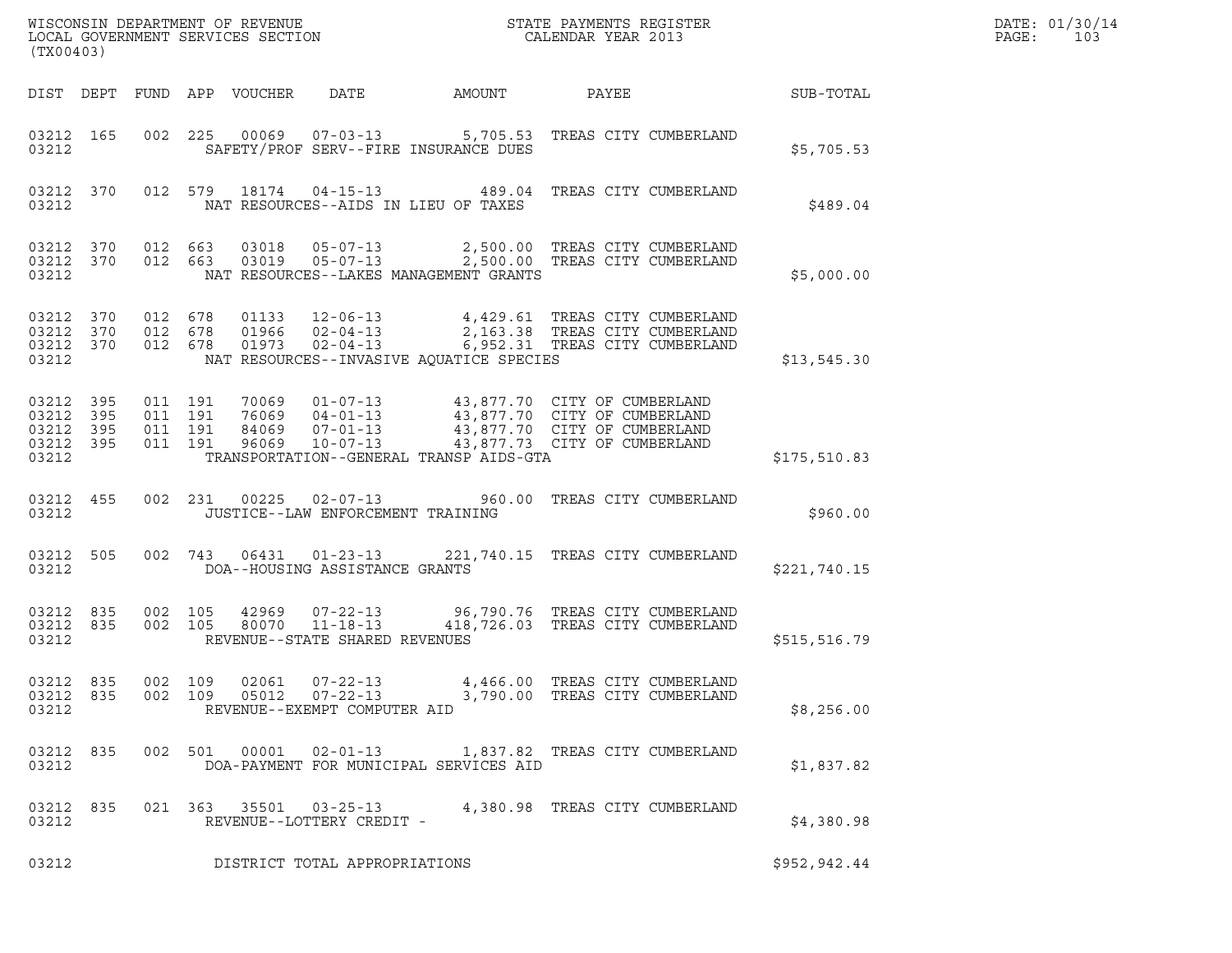| WISCONSIN DEPARTMENT OF REVENUE<br>LOCAL GOVERNMENT SERVICES SECTION<br>(TWO0403)<br>(TX00403) |                                 |                                                     |                                 |                                           |                                                                                        |                                                                                                       |                                                                                                                                                                                                                                   |              | DATE: 01/30/14<br>PAGE:<br>104 |
|------------------------------------------------------------------------------------------------|---------------------------------|-----------------------------------------------------|---------------------------------|-------------------------------------------|----------------------------------------------------------------------------------------|-------------------------------------------------------------------------------------------------------|-----------------------------------------------------------------------------------------------------------------------------------------------------------------------------------------------------------------------------------|--------------|--------------------------------|
|                                                                                                |                                 |                                                     |                                 |                                           |                                                                                        |                                                                                                       | DIST DEPT FUND APP VOUCHER DATE AMOUNT PAYEE PATE SUB-TOTAL                                                                                                                                                                       |              |                                |
| 03276                                                                                          |                                 |                                                     |                                 |                                           |                                                                                        | SAFETY/PROF SERV--FIRE INSURANCE DUES                                                                 | 03276 165 002 225 00070 07-03-13 22,219.22 TREAS CITY RICE LAKE                                                                                                                                                                   | \$22, 219.22 |                                |
| 03276                                                                                          |                                 |                                                     |                                 |                                           |                                                                                        | NAT RESOURCES--AIDS IN LIEU OF TAXES                                                                  | 03276 370 002 503 15548 02-06-13 421.29 TREAS CITY RICE LAKE<br>TOWN SHARE 145.70                                                                                                                                                 | \$421.29     |                                |
| 03276                                                                                          |                                 |                                                     |                                 |                                           |                                                                                        | NAT RESOURCES--FOREST CROP/MFL/CO FOREST                                                              | 03276 370 012 571 35828 06-10-13 13.44 TREAS CITY RICE LAKE                                                                                                                                                                       | \$13.44      |                                |
|                                                                                                |                                 |                                                     |                                 |                                           |                                                                                        |                                                                                                       | 03276 370 012 579 18175 04-15-13 10.45 TREAS CITY RICE LAKE                                                                                                                                                                       | \$10.45      |                                |
| 03276                                                                                          |                                 |                                                     |                                 |                                           | NAT RESOURCES--RU RECYCLING GRANT                                                      |                                                                                                       | 03276 370 074 670 40238 05-20-13 9,560.55 TREAS CITY RICE LAKE                                                                                                                                                                    | \$9,560.55   |                                |
|                                                                                                |                                 |                                                     |                                 |                                           | 03276 NAT RESOURCES--STEWARDSHIP 2000                                                  |                                                                                                       | 03276 370 095 512 01269 12-26-13 139,001.25 TREAS CITY RICE LAKE                                                                                                                                                                  | \$139,001.25 |                                |
| 03276 395<br>03276 395<br>03276 395<br>03276 395<br>03276                                      |                                 | 011 162<br>011 162                                  | 011 162<br>011 162              |                                           |                                                                                        | TRANSPORTATION--CONNECTING HIGHWAY AIDS                                                               | 72002  01-07-13  8,198.25  CITY OF RICE LAKE<br>78002  04-01-13  8,198.25  CITY OF RICE LAKE<br>86002  07-01-13  8,198.25  CITY OF RICE LAKE<br>98002  10-07-13  8,198.27  CITY OF RICE LAKE                                      | \$32,793.02  |                                |
| 03276 395<br>03276<br>03276<br>03276 395<br>03276 395<br>03276                                 | 395<br>395                      | 011 177<br>011 177<br>011 177<br>011 177<br>011 177 |                                 |                                           | TRANSPORTATION--TRANSIT AID                                                            |                                                                                                       | 00001 12-30-13 5,596.00 CITY OF RICE LAKE<br>80001 06-14-13 9,326.00 CITY OF RICE LAKE<br>88001 07-08-13 9,326.00 CITY OF RICE LAKE<br>92001 09-30-13 16,965.00 TREAS CITY RICE LAKE<br>92001 09-30-13 9,326.00 CITY OF RICE LAKE | \$50,539.00  |                                |
| 03276<br>03276<br>03276<br>03276<br>03276<br>03276                                             | 395<br>395<br>395<br>395<br>395 | 011<br>011<br>011<br>011<br>011                     | 182<br>182<br>182<br>182<br>182 | 65537<br>86439<br>86440<br>89607<br>95500 | $02 - 19 - 13$<br>$09 - 06 - 13$<br>$09 - 06 - 13$<br>$10 - 07 - 13$<br>$11 - 27 - 13$ | 23,265.00<br>17,660.00<br>15,253.00<br>14,656.00<br>16,016.00<br>TRANSPORTATION--TRANSIT AIDS-FEDERAL | TREAS CITY RICE LAKE<br>TREAS CITY RICE LAKE<br>TREAS CITY RICE LAKE<br>TREAS CITY RICE LAKE<br>TREAS CITY RICE LAKE                                                                                                              | \$86,850.00  |                                |
| 03276 395<br>03276                                                                             |                                 |                                                     | 011 185                         | 73063                                     | $04 - 29 - 13$                                                                         | TRANSPORTATION--HIGHWAY SAFETY-FEDERAL                                                                | 4,000.00 TREAS CITY RICE LAKE                                                                                                                                                                                                     | \$4,000.00   |                                |
| 03276 395                                                                                      |                                 | 011 191                                             |                                 | 70070                                     | $01 - 07 - 13$                                                                         |                                                                                                       | 175,891.89 CITY OF RICE LAKE                                                                                                                                                                                                      |              |                                |